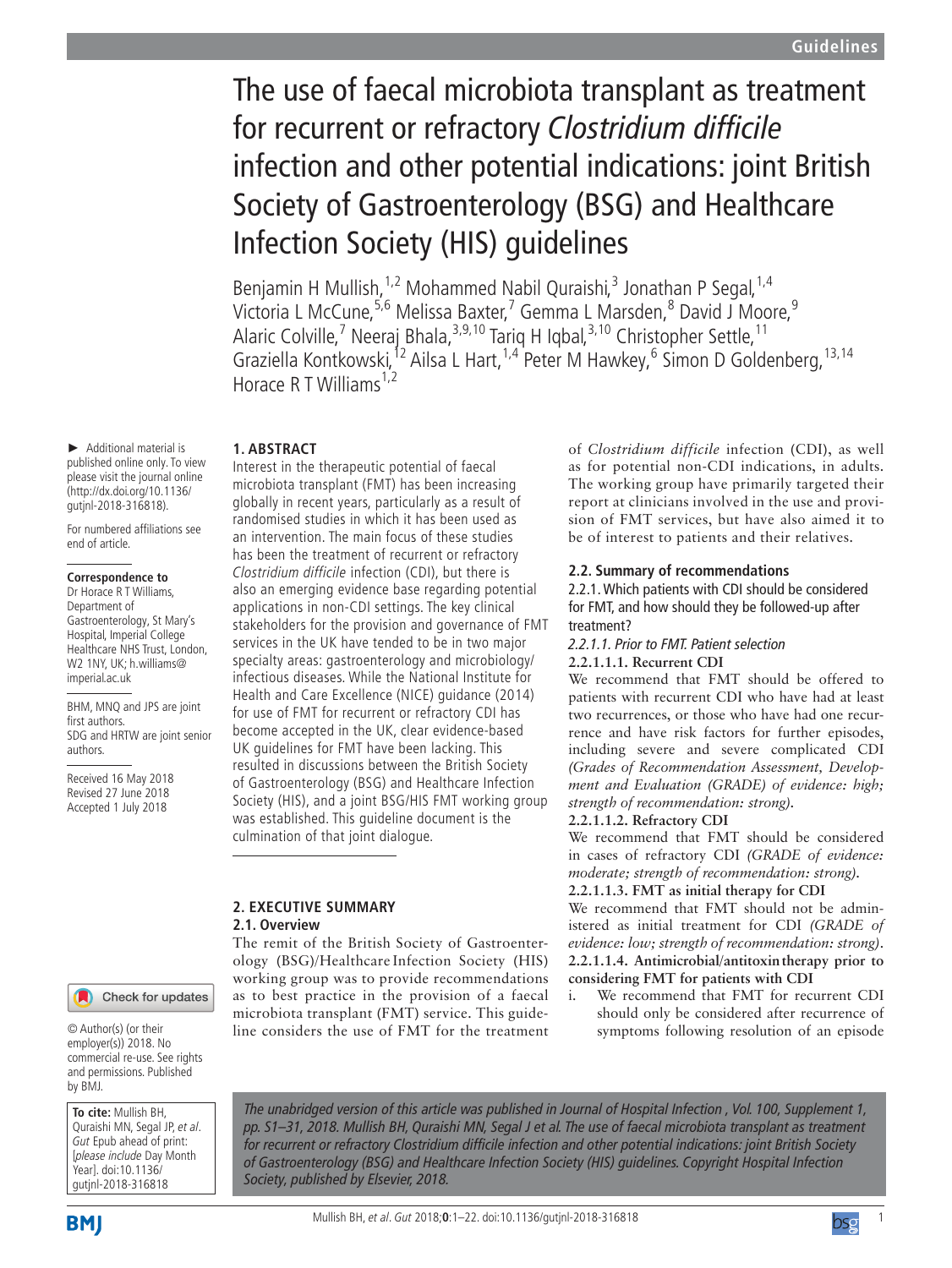of CDI that was treated with appropriate antimicrobials for at least 10 days *(GRADE of evidence: low; strength of recommendation: strong).*

- ii. We recommend consideration of treatment with extended/ pulsedvancomycin and/or fidaxomicin before considering FMT as treatment for recurrent CDI *(GRADE of evidence: low; strength of recommendation: strong).*
- iii. For those with severe or complicated CDI, which appears to be associated with reduced cure rates, we recommend that consideration should be given to offering patients treatment with medications which are associated with a reduced risk of recurrence (eg, fidaxomicin and bezlotoxumab), before offering FMT *(GRADE of evidence: low; strength of recommendation: strong).*

# *2.2.1.2. Post-FMT follow-up, outcomes and adverse events* **2.2.1.2.1. Management of FMT failure**

We recommend that FMT should be offered after initial FMT failure *(GRADE of evidence: high; strength of recommendation: strong).*

# **2.2.1.2.2. General approach to follow-up post-FMT**

We recommend that all FMT recipients should routinely receive follow-up. Clinicians should follow-up FMT recipients for long enough to fully establish efficacy/adverse events, and for at least 8weeks in total *(GRADE of evidence: low; strength of recommendation: strong).*

# **2.2.1.2.3. Management of the FMT recipient**

- i. We recommend that immediate management after endoscopic administration of FMT should be as per endoscopy unit protocol *(GRADE of evidence: very low: strength of recommendation: strong).*
- ii. We recommend that patients should be warned about the short term adverse events, in particular the possibility of self-limiting gastrointestinal (GI) symptoms. They should be advised that serious adverse events are rare *(GRADE of evidence: very low; strength of recommendation: strong).*
- iii. After enteral tube administration, we recommend that patients may have the tube removed and oral water given from 30min post-administration *(GRADE of evidence: very low; strength of recommendation: strong).*

# **2.2.1.2.4. Definition of cure post-FMT for CDI**

We recommend that a decision regarding cure/remission from CDI should be recorded during follow-up. However, this has no uniformly agreed definition, and should be decided on a case by case basis *(GRADE of evidence: very low; strength of recommendation: strong).*

# **2.2.1.2.5. Definition of treatment failure post-FMT for CDI**

We recommend that treatment failure/recurrence should be defined on a case by case basis. Routine testing for *C. difficile* toxin after FMT is not recommended, but it is appropriate to consider in the case of persistent CDI symptoms/suspected relapse *(GRADE of evidence: low; strength of recommendation: strong).*

# 2.2.2. What recipient factors influence the outcome of FMT when treating people with CDI?

# *2.2.2.1. General approach to comorbidities and FMT*

- i. We recommend that FMT should be avoided in those with anaphylactic food allergy *(GRADE of evidence: very low; strength of recommendation: strong).*
- ii. We suggest that FMT should be offered with caution to patients with CDI and decompensated chronic liver disease

*(GRADE of evidence: very low; strength of recommendation: weak).*

# *2.2.2.2. Immunosuppression and FMT*

- i. We recommend that FMT should be offered with caution to immunosuppressed patients, in whom FMT appears efficacious without significant additional adverse effects *(GRADE of evidence: moderate; strength of recommendation: strong).*
- ii. We recommend that immunosuppressed FMT recipients at risk of severe infection if exposed to Epstein–Barr virus (EBV) or cytomegalovirus (CMV) should only receive FMT from donors negative for EBV and CMV *(GRADE of evidence: very low; strength of recommendation: strong).*

# *2.2.2.3. Other comorbidities and FMT*

- i. We recommend that FMT should be offered to those with recurrent CDI and inflammatory bowel disease (IBD), but patients should be counselled about a small but recognised risk of exacerbation of IBD *(GRADE of evidence: moderate; strength of recommendation: strong).*
- ii. We recommend that FMT should be considered for appropriate patients with recurrent CDI regardless of other comorbidities *(GRADE of evidence: moderate; strength of recommendation: strong).*

# 2.2.3. What donor factors influence the outcome of FMT when treating people with CDI?

# *2.2.3.1. General approach to donor selection*

We recommend that related or unrelated donors should both be considered acceptable. However, where possible, FMT is best sourced from a centralised stool bank, from a healthy unrelated donor *(GRADE of evidence: low; strength of recommendation: strong).*

# *2.2.3.2. Age and body mass index restrictions for potential donors*

We suggest that people should only be considered as potential FMT donors if they are ≥18and≤60 years old, and have a body mass index (BMI) of ≥18 and ≤30 kg/m<sup>2</sup> (GRADE of *evidence*: *low; strength of recommendation: weak).*

# *2.2.3.3. General approach to the donor screening assessment*

It is mandatory to screen potential donors by questionnaire and personal interview, to establish risk factors for transmissible diseases and factors influencing the gut microbiota ([box](#page-2-0) 1) *(GRADE of evidence: low; strength of recommendation: strong).*

# *2.2.3.4. Laboratory screening of potential donors*

Blood and stool screening of donors is mandatory ([boxes 2](#page-2-1) [and 3](#page-2-1)) *(GRADE of evidence: low; strength of recommendation: strong).*

# *2.2.3.5. Repeat donor checks, and donation pathway*

i. In centres using frozen FMT, before FMT may be used clinically, we recommend that donors should have successfully completed a donor health questionnaire and laboratory screening assays both before and after the period of stool donation. This is the preferred means of donor screening *(GRADE of evidence: low; strength of recommendation: strong).*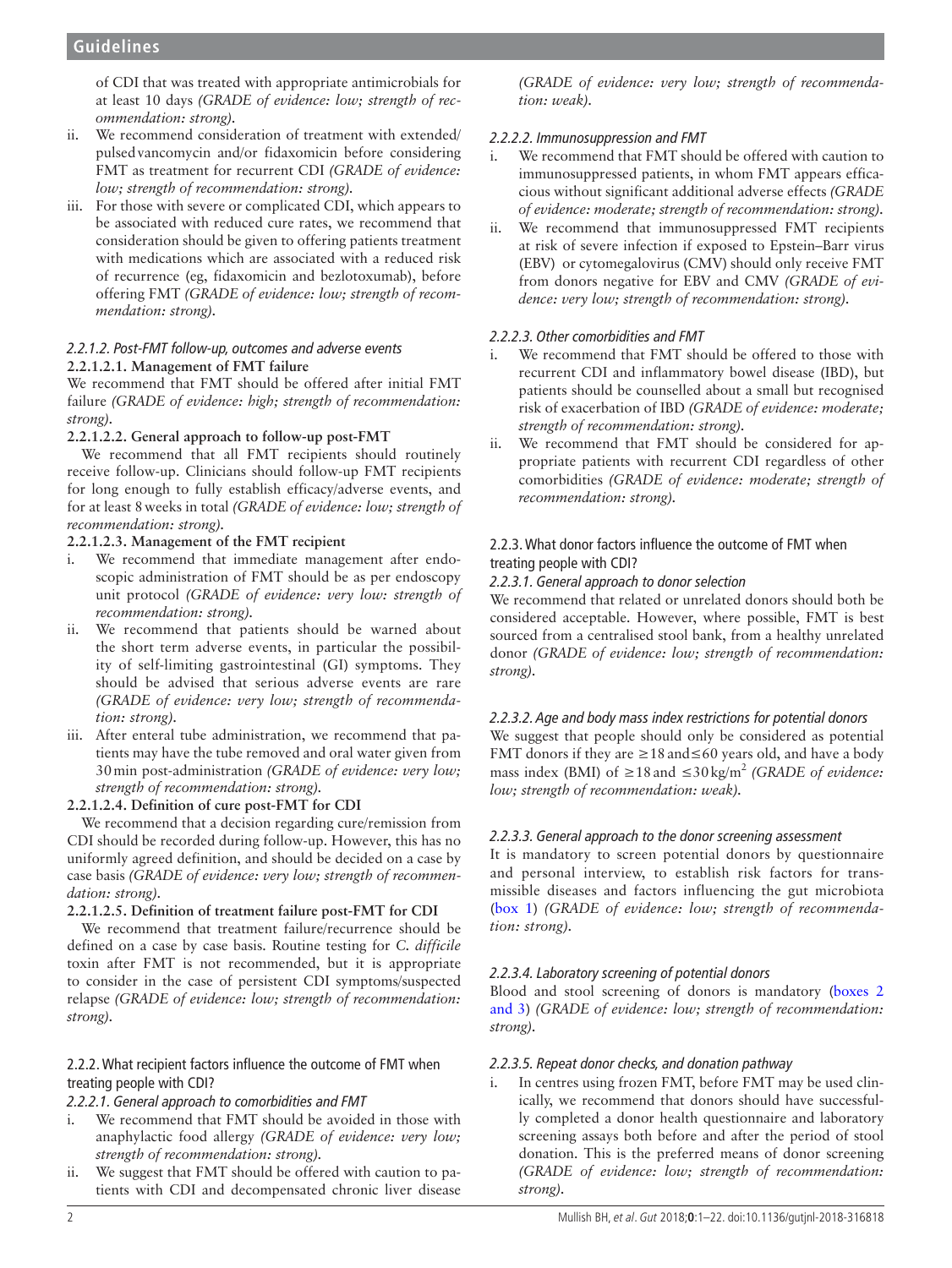# **Box 1 Recommended donor history/questionnaire\***

- <span id="page-2-0"></span>1. Receipt of antimicrobials within the past 3months.
- 2. Known prior exposure to HIV and/or viral hepatitis, and known previous or latent tuberculosis.
- 3. Risk factors for blood borne viruses, including high risk sexual behaviours, use of illicit drugs, any tattoo/ body piercing/needlestick injury/blood transfusion/ acupuncture, all within the previous 6months.
- 4. Receipt of a live attenuated virus within the past 6months.
- 5. Underlying GI conditions/symptoms (eg, history of IBD, irritable bowel syndrome (IBS), chronic diarrhoea, chronic constipation, coeliac disease, bowel resection or bariatric surgery), also including acute diarrhoea/GI symptoms within the past 2weeks.
- 6. Family history of any significant GI conditions (eg, family history of IBD or colorectal cancer).
- 7. History of atopy (eg, asthma, eosinophilic disorders).
- 8. Any systemic autoimmune conditions.
- 9. Any metabolic conditions, including diabetes and obesity.
- 10. Any neurological or psychiatric conditions, or known risk of prion disease.
- 11. History of chronic pain syndromes, including chronic fatigue syndrome and fibromyalgia.
- 12. History of any malignancy.
- 13. Taking particular regular medications, or such medications within the past 3months—that is, antimicrobials, proton pump inhibitors, immunosuppression, chemotherapy.
- 14. History of receiving growth hormone, insulin from cows or clotting factor concentrates.
- 15. History of receiving an experimental medicine or vaccine within the past 6months.
- 16. History of travel to tropical countries within the past 6months.

\*A positive response to any of these questions would usually result in exclusion from further consideration as a donor, although this would depend upon on the particular circumstances/answers given

ii. In centres using fresh FMT, we recommend that a repeat health questionnaire should be assessed at the time of each stool donation. To ensure ongoing suitability for inclusion as a donor, the donor health questionnaire and laboratory screening should be repeated regularly *(GRADE of evidence: low; strength of recommendation: strong).*

# 2.2.4. What factors related to the preparation of the transplant influence the outcome of FMT when treating people with CDI? *2.2.4.1. General principles of FMT preparation*

- i. We recommend that stool collection should follow a standard protocol *(GRADE of evidence: low; strength of recommendation: strong).*
- ii. We recommend that donor stool should be processed within 6hours of defaecation *(GRADE of evidence: low; strength of recommendation: strong).*
- iii. We recommend that both aerobically and anaerobically prepared FMT treatments should be considered suitable when preparing FMT for the treatment of recurrent CDI *(GRADE of evidence: moderate; strength of recommendation: strong).*

### **Box 2 Recommended blood screening for stool donors**

# <span id="page-2-1"></span>Pathogen screening:

- ► Hepatitis A IgM
- ► Hepatitis B (HBsAg and HBcAb)
- ► Hepatitis C antibody
- ► Hepatitis E IgM
- ► HIV-1 and HIV-2 antibodies
- ► HTLV-1 and HTLV-2 antibodies
- ► *Treponema pallidum* antibodies (*TPHA, VDRL)*
- ► Epstein–Barr virus IgM and IgG\*
- $\triangleright$  Cytomegalovirus IgM and IgG\*
- ► *Strongyloides stercoralis* IgG
- ► *Entamoeba histolytica* serology
- General/metabolic screening:
- ► Full blood count with differential
- ► Creatinine and electrolytes
- ► Liver enzymes (including albumin, bilirubin, aminotransferases, gamma-glutamyltransferase and alkaline phosphatase).
- ► C reactive protein

\*Epstein – Barr virus and cy tomegalovirus testing is only recommended where there is the potential that the faecal microbiota transplant prepared from that donor will be administered to immunosuppressed patients at risk of severe infection

- iv. We recommend that sterile 0.9% saline should be considered as an appropriate diluent for FMT production, and cryoprotectant such as glycerol should be added for frozen FMT *(GRADE of evidence: moderate: strength of recommendation: strong).*
- v. We recommend using  $\geq 50$  g of stool in each FMT preparation *(GRADE of evidence: moderate: strength of recommendation: strong).*
- vi. We suggest that stool should be mixed 1:5 with diluent to make the initial faecal emulsion *(GRADE of evidence: low; strength of recommendation: weak).*
- vii. We suggest that homogenisation and filtration of FMT should be undertaken in a closed disposable system

# **Box 3 Recommended stool screening for stool donors.**

- <span id="page-2-2"></span>► *Clostridium difficile* PCR
- ► *Campylobacter*, *Salmonella*, and *Shigella* by standard stool culture and/ or PCR
- ► Shiga toxin-producing *Escherichia coli* by PCR
- ► Multi-drug resistant bacteria, at least CPE and ESBL\*
- ► Stool ova, cysts and parasite analysis, including for Microsporidia
- ► Faecal antigen for *Cryptosporidium* and *Giardia*
- ► Acid fast stain for *Cyclospora* and *Isospora*
- ► *Helicobacter pylori* faecal antigen
- ► Norovirus, rotavirus PCR.

\*While carbapenemase-producing Enterobacteriaceae (CPE) and extended spectrum beta-lactamases (ESBL) are the only multidrug resistant bacteria that are recommended to be screened for universally, consider testing for other resistant organisms (including vancomycin resistant Enterococci (VRE) and/ormethicillin resistant *Staphylococcus aureus* (MRSA)) based on risk assessment and local prevalence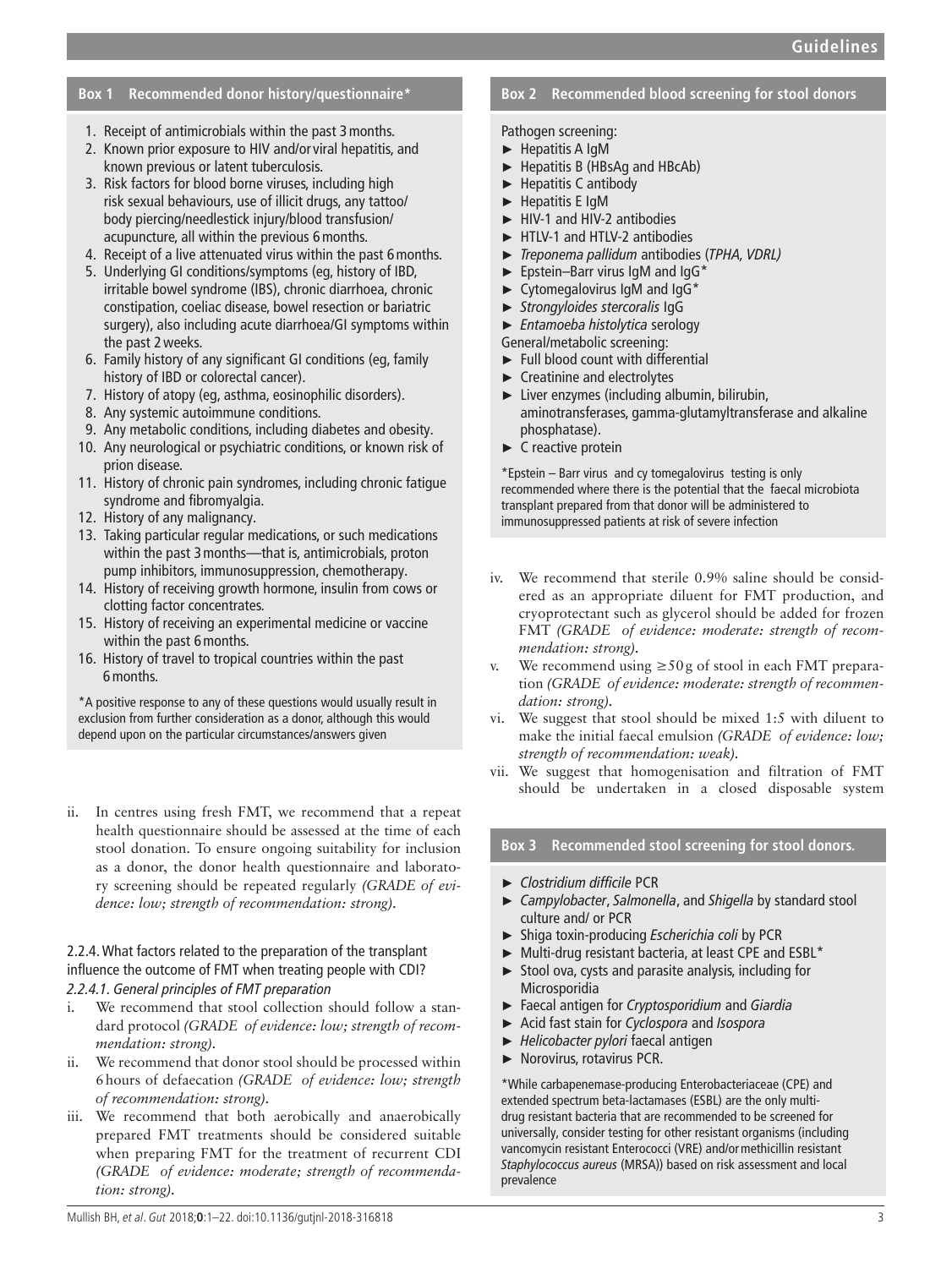*(GRADE of evidence: low; strength of recommendation: weak).*

# *2.2.4.2. Fresh versus frozen FMT*

We recommend that the use of banked frozen FMT material should be considered preferable to fresh preparations for CDI *(GRADE of evidence: high; strength of recommendation: strong).*

# *2.2.4.3. Use of frozen FMT*

- i. We recommend that FMT material stored frozen at −80°C should be regarded as having a maximum shelf life of 6months from preparation *(GRADE of evidence: low; strength of recommendation: strong).*
- ii. We suggest consideration of thawing frozen FMT at ambient temperature, and using within 6hours of thawing *(GRADE of evidence: low; strength of recommendation: weak).*
- iii. We suggest not thawing FMT in warm water baths, due to the risks of cross contamination with *Pseudomonas* (and other contaminants) and reduced bacterial viability *(GRADE of evidence: very low; strength of recommendation: weak).*

# 2.2.5. What factors related to administration of the transplant influence the outcome of FMT when treating people with CDI? *2.2.5.1. Use of specific medications in the period around FMT administration*

# **2.2.5.1.1. General principles of FMT administration**

- i. We recommended that bowel lavage should be administered prior to FMT via the lower GI route, and that bowel lavage should be considered prior to FMT via the upper GI route; polyethylene glycol preparation is preferred *(GRADE of evidence: low; strength of recommendation: strong).*
- ii. For upper GI FMT administration, we suggest that a proton pump inhibitor should be considered, for example, the evening before and morning of delivery *(GRADE of evidence: low; strength of recommendation: weak).*
- iii. We suggest that a single dose of loperamide (or other antimotility drugs) should be considered following lower GI FMT delivery *(GRADE of evidence: low; strength of recommendation: weak).*
- iv. We suggest that prokinetics (such as metoclopramide) should be considered prior to FMT via the upper GI route *(GRADE of evidence: low; strength of recommendation: weak).*
- v. We recommend that best practice for prevention of further transmission of CDI should be applied throughout when administering FMT to patients with CDI (nursing with enteric precautions, sporicidal treatment of endoscope, etc) *(GRADE of evidence: high; strength of recommendation: strong).*

### **2.2.5.1.2. Additional antibiotics pre-FMT**

We recommend the administration of further antimicrobial treatment for CDI for at least 72hours prior to FMT *(GRADE of evidence: low; strength of recommendation: strong).*

### **2.2.5.1.3. Washout period between antibiotic use and FMT**

- i. To minimise any deleterious effect of antimicrobials on the FMT material, we recommend that there should be a minimum washout period of 24hours between the last dose of antibiotic and treatment with FMT *(GRADE of evidence: low; strength of recommendation: strong).*
- ii. We suggest considering consultation with infectious disease specialists or medical microbiologists for advice whenever

FMT recipients also have an indication for long term antibiotics, or have an indication for non-CDI antibiotics within 8weeks of FMT *(GRADE of evidence: very low; strength of recommendation: weak).*

# *2.2.5.2. Route of FMT delivery*

### **2.2.5.2.1. Upper GI tract administration of FMT**

- i. We recommend that upper GI administration of FMT as treatment for recurrent or refractory CDI should be used where clinically appropriate *(GRADE of evidence: high; strength of recommendation: strong).*
- ii. Where upper GI administration is considered most appropriate, we recommend that FMT administration should be via nasogastric, nasoduodenal or nasojejunal tube, or alternatively via upper GI endoscopy. Administration via a permanent feeding tube is also appropriate *(GRADE of evidence: high; strength of recommendation: strong).*
- iii. We recommend that no more than 100mL of FMT is administered to the upper GI tract *(GRADE of evidence: low; strength of recommendation: strong).*
- iv. We recommend that upper GI administration of FMT should be used with caution in those at risk of regurgitation and/orthose with swallowing disorders *(GRADE of evidence: low; strength of recommendation: strong).*

# **2.2.5.2.2. Lower GI tract administration of FMT**

- i. We recommend that colonoscopic administration of FMT as treatment for recurrent or refractory CDI should be used where appropriate *(GRADE of evidence: high; strength of recommendation: strong).*
- ii. Where colonoscopic administration is used, we suggest considering preferential delivery to the caecum or terminal ileum, as this appears to give the highest efficacy rate *(GRADE of evidence: low; strength of recommendation: weak).*
- iii. We recommend that FMT via enema should be used as a lower GI option when delivery using colonoscopy or flexible sigmoidoscopy is not possible *(GRADE of evidence: high; strength of recommendation: strong).*

# **2.2.5.2.3. Capsulised FMT**

Capsulised FMT holds promise as a treatment option for recurrent CDI and we recommend that this should be offered to patients as a potential treatment modality where available. Capsule preparations should follow a standard protocol. Further evidence regarding optimal dosing and formulation is required *(GRADE of evidence: high; strength of recommendation: strong).*

# 2.2.6. What is the clinical effectiveness of FMT in treating conditions other than CDI?

We do not currently recommended FMT as treatment for IBD. Apart from CDI, there is insufficient evidence to recommend FMT for any other GI or non-GI disease *(GRADE of evidence: moderate; strength of recommendation: strong).*

### 2.2.7. Basic requirements for implementing a FMT service *2.2.7.1. General considerations*

- i. The development of FMT centres should be encouraged *(GRADE of evidence: very low; strength of recommendation: strong).*
- ii. We suggest that FMT centres should work to raise awareness about FMT as a treatment option among clinicians caring for patients with CDI, and provide training to relevant healthcare professionals on the practicalities of delivering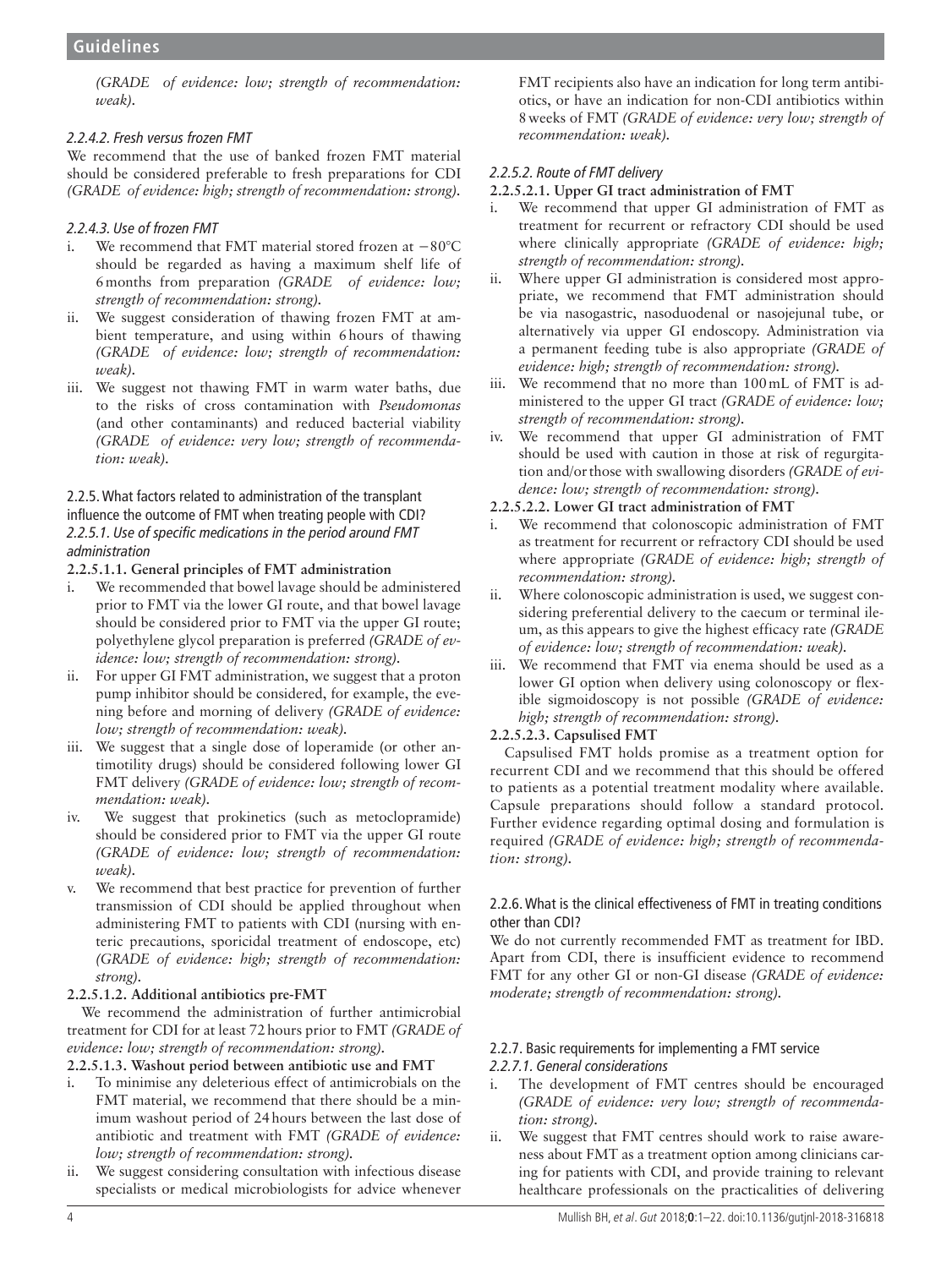an FMT service *(GRADE of evidence: very low; strength of recommendation: weak).*

### *2.2.7.2. Legal aspects and clinical governance*

In the UK, FMT must be manufactured in accordance with Medicines and Healthcare products Regulatory Agency (MHRA) guidance for human medicines regulation. When FMT is supplied on a named patient basis, within a single organisation, a pharmacy exemption may be used, subject to ensuring proper governance and traceability. All centres that are processing and distributing FMT should seek guidance from the MHRA and, where necessary, obtain appropriate licenses prior to establishing an FMT service. This is a legal requirement. In countries other than the UK, FMT should only be manufactured following appropriate approval from the national authority of that country *(GRADE of evidence: very low; strength of recommendation: strong).*

#### *2.2.7.3. Multidisciplinary teams*

We recommend that a multidisciplinary team should be formed to deliver FMT services *(GRADE of evidence: very low; strength of recommendation: strong).*

#### *2.2.7.4. Infrastructure*

We recommend utilisation of suitable laboratory facilities and infrastructure for FMT production *(GRADE of evidence: very low; strength of recommendation: strong).*

#### *2.2.7.5. FMT manufacturing*

We recommend ensuring the traceability of supply *(GRADE of evidence: very low; strength of recommendation: strong).*

#### *2.2.7.6. FMT production quality control*

We recommend monitoring, notification and investigation of all adverse events and reactions related to FMT *(GRADE of evidence: very low; strength of recommendation: strong).*

#### *2.2.7.7. Donor screening governance*

We recommend ensuring the clinical governance of donor screening *(GRADE of evidence: very low; strength of recommendation: strong).*

### **3. Introduction**

The aim of the BSG/HIS FMT working group was to establish a guideline that defined best practice in all aspects of a FMT service, by providing evidence based recommendations wherever possible, and consensus multidisciplinary expert opinion where specific published evidence is currently lacking. This included the evaluation of the use of FMT in the treatment of CDI (also referred to as *Clostridioides difficile<sup>[1](#page-19-0)</sup>*), and also in potential non-CDI indications. Relevant guidance published to date includes the interventional procedure guidance from the National Institute for Health and Care Excellence (NICE), $^2$  $^2$  UK, European and US microbiological guidelines on the treatment of CDI,<sup>3-5</sup> and recent expert consensus documents on FMT in clinical practice.<sup>67</sup> Furthermore, there have also been national recommendations regarding FMT produced by working groups in several different countries. $8-10$  Principally as a result of randomised studies that have been published in recent years,  $11-18$ FMT has become an accepted treatment for recurrent/refractory CDI.

The unique remit and objectives of this guideline when commissioned by the BSG and HIS were:

- i. To review the rapidly-growing body of randomised trial evidence for the efficacy of FMT in the treatment of adults (≥18 years), both in CDI and in other clinical conditions, much of which has been published after the publication of current CDI treatment algorithms.<sup>34</sup>
- ii. To provide specific guidance about best practice for an FMT service within the context of the regulatory framework for the intervention as it currently exists in the UK.<sup>19 20</sup>

The elucidation of the mechanisms underlying the efficacy of FMT in treating CDI remains an active area of global research, with the aim of rationalising FMT from its current crude form to a more targeted, refined therapeutic modality.<sup>21</sup> Previous research has demonstrated that commensal bacteria cultured from the stool of healthy donors, $2^2$  sterile faecal filtrate<sup>[23](#page-19-9)</sup> and/ or spores of Firmicutes derived from ethanol-treated stool from healthy donors<sup>24</sup> may have similar efficacy to conventional FMT in treating CDI, although results of the latter approach produced disappointing outcome data when extended to a phase II clinical trial.<sup>[25](#page-19-11)</sup> For the purposes of this guideline, the BSG/HIS working group considered only studies that used the administration of manipulated whole stool (including encapsulated faeces). They deemed studies using cultured microorganisms (or their proteins, metabolites or other components), or microbiota suspensions, to be in the preclinical research stage, without firm evidence.

FMT has been shown to be very acceptable to patients, both in the setting of  $CDI<sup>11 26</sup>$  $CDI<sup>11 26</sup>$  $CDI<sup>11 26</sup>$  and in non-CDI settings, for example, ulcerative colitis.<sup>27</sup> However, the absence of appropriate protocols[28–31](#page-19-13) specifically taking into account UK clinical practice and regulation of FMT has been perceived as a barrier to the use of FMT in the UK and Ireland; these guidelines seek to rectify this problem.

# **4. Guideline development**

# **4.1. Guideline development team**

BSG and HIS commissioned the authors to undertake the Working Party Report. The authors represent the membership of both societies. The working group included gastroenterologists, infectious diseases/microbiology clinicians, a clinical scientist, a systematic reviewer and patient representatives. The views expressed in this publication are those of the authors, and have been endorsed by BSG and HIS following consultation.

### **4.2. Scope of the guidelines**

The main scope of the guidelines is to provide guidance for the optimal provision of an effective and safe FMT service, principally for recurrent or refractory CDI, but non-CDI indications are also considered. These guidelines only apply to adult patients ( $\geq$ 18 years); the working party did not consider the role of FMT in the treatment of either CDI or non-CDI indications in children or young people. The guidelines were written with a focus on UK practice, but also with consideration of more global practice as it applied. The diagnosis and management of CDI in general are outside the remit of these guidelines.

#### **4.3. Evidence appraisal**

Questions for review were derived from the Working Party Group, which included patient representatives in accordance with the PICO process. $32$  To prepare these recommendations, the working group collectively reviewed relevant peer reviewed research.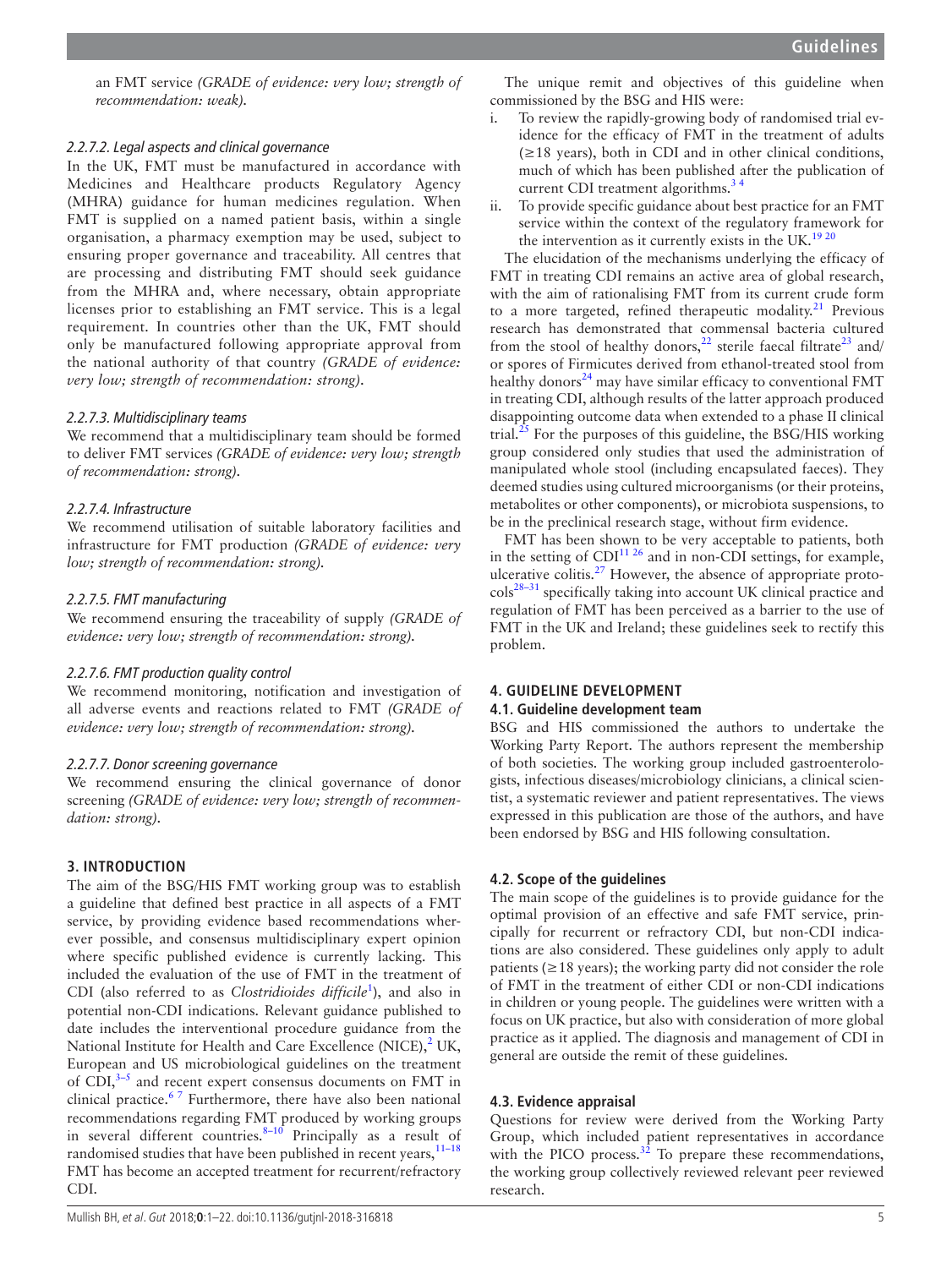# **4.4. Data sources and search strategy**

A systematic literature search was undertaken using MEDLINE and EMBASE databases, and the Cochrane Library, for relevant articles published from 1 January 1980 to 1 January 2018. The MEDLINE and EMBASE strategy is shown in the online [supplementary material 1, appendix 2ii](https://dx.doi.org/10.1136/gutjnl-2018-316818). Free text and MESH/ index terms for FMT and *Clostridium difficile* or other diseases of interest were combined. In addition, conference proceedings from microbiology, infectious disease and gastroenterology conferences were also searched to identify additional studies.

# **4.5. Study eligibility and selection criteria**

The members of the guideline group determined criteria for study inclusion. Two reviewers (BHM, MNQ) screened the titles and abstracts of each article for relevance independently; any disagreements were resolved by discussion with a third reviewer (JPS). Copies of relevant articles were obtained and assessed for inclusion as evidence in the guideline by all three reviewers. The reason for not selecting studies was recorded. Only articles published in English and human clinical studies were included. For evidence on FMT for CDI, both randomised studies (including randomised controlled trials (RCTs)) and case series with at least 10 patients were selected. Only randomised trials were included as evidence for FMT for non-CDI indications. Conference abstracts were only included for CDI and non-CDI indications if they reported a randomised trial; where abstracts were available reporting data from a randomised trial that was subsequently published, only the published paper was reviewed.

# **4.6. Data extraction and quality assessment**

The initial search identified 2658 publications, and of these, 802 duplicates were excluded. From here, 1856 studies were subsequently screened, from which 78 studies were assessed by reviewing the full text for eligibility (see online [supplementary](https://dx.doi.org/10.1136/gutjnl-2018-316818)  [material 1, appendix 2iii](https://dx.doi.org/10.1136/gutjnl-2018-316818) and [supplementary material 2, addi](https://dx.doi.org/10.1136/gutjnl-2018-316818)[tional appendix D\)](https://dx.doi.org/10.1136/gutjnl-2018-316818). Of these 78 studies, 58 were included as the basis of evidence for writing this guideline. In total, 39 were case studies in CDI including at least 10 patients (see online [supple](https://dx.doi.org/10.1136/gutjnl-2018-316818)[mentary material 2, additional appendix C.1\),](https://dx.doi.org/10.1136/gutjnl-2018-316818) and 10 were randomised studies in CDI (see online [supplementary mate](https://dx.doi.org/10.1136/gutjnl-2018-316818)[rial 2, additional appendix C.2](https://dx.doi.org/10.1136/gutjnl-2018-316818)). Nine were randomised trials for non-CDI indications (see online [supplementary material](https://dx.doi.org/10.1136/gutjnl-2018-316818)  [2, additional appendix C.3\)](https://dx.doi.org/10.1136/gutjnl-2018-316818). Data were extracted for patient demographics, disease characteristics, donor screening characteristics, stool preparation and administration, clinical outcomes and adverse events. The quality of the randomised studies was assessed with the Cochrane Collaboration's risk of bias tool. Case series were assessed using the Centre for Reviews and Dissemination guidance.

# **4.7. Rating of evidence and recommendations**

The BSG version of these guidelines was prepared in keeping with the BSG Clinical Services and Standards Committee (CSSC) advice document on the writing of clinical guidelines.<sup>33</sup> Evidence tables were presented and discussed by the working group, and guidelines were prepared according to the nature and applicability of the evidence regarding efficacy and patient preference and acceptability. For the BSG version of this guideline, the GRADE system (Grades of Recommendation Assessment, Development and Evaluation) $34$  was used to assess the strength of evidence (high/moderate/low/very low) and strength of recommendation (strong/weak) [\(table](#page-5-0) 1). The section entitled 'Basic requirements for implementing an FMT service' (see online [supplementary](https://dx.doi.org/10.1136/gutjnl-2018-316818) 

<span id="page-5-0"></span>**Table 1** A summary of the Grades of Recommendation Assessment, Development and Evaluation (GRADE) system

| <b>GRADE-strength of evidence</b>                                                                                                                                  | <b>GRADE-strength of</b><br>recommendation                                                                                                                                                           |
|--------------------------------------------------------------------------------------------------------------------------------------------------------------------|------------------------------------------------------------------------------------------------------------------------------------------------------------------------------------------------------|
| High quality: Further research is very<br>unlikely to change our confidence in the<br>estimate of effect                                                           | <i>The trade-offs:</i> Taking into account the<br>estimate size of the effect for main<br>outcomes, the confidence limits around<br>those estimates and the relative value<br>placed on each outcome |
| Moderate quality: Further research is<br>likely to have an important impact on our<br>confidence in the estimate of effect and<br>may change the estimate          | The quality of the evidence                                                                                                                                                                          |
| Low quality: Further research is very<br>likely to have an important impact on our<br>confidence in the estimate of effect and is<br>likely to change the estimate | Translation of the evidence into practice<br>in a particular setting: Taking into<br>consideration important factors that<br>could be expected to modify the size of<br>expected effects             |
| Very low quality: Any estimate of effect is<br>very uncertain                                                                                                      | Uncertainty about the baseline risk for<br>the population of interest                                                                                                                                |

[material 3\)](https://dx.doi.org/10.1136/gutjnl-2018-316818) was based on expert opinion, since this was a key area of the working party's remit but not one amenable to evaluation by the PICO process. Face to face meetings and group teleconferences were held to agree on recommendations. Any disagreements on recommendations or the strength of recommendation were resolved by discussion and, where necessary, voting by the members of the working group, with consensus achieved when >80% were in agreement.

# **4.8. Consultation process**

Feedback on draft guidelines was received from the Scientific Development Committee (SDC) of HIS, and changes made. These guidelines were then opened to consultation with relevant stakeholders (see online [supplementary material 1, appendix 3](https://dx.doi.org/10.1136/gutjnl-2018-316818) of this document). The draft report was available on the HIS website for 1month. Views were invited on format, content, local applicability, patient acceptability and recommendations. The working group reviewed stakeholder comments, and collectively agreed revisions. Final changes were made after repeat reviews from HIS (chair of the SDC and HIS Council) and BSG (BSG CSSC and BSG Council), and after further external peer review.

# **4.9. Guideline accreditation and scheduled review**

The guidelines will be reviewed at least every 4years and updated if change(s) in the evidence are sufficient to require a change in practice.

# **4.10. Additional information**

Additional information related to this guideline (including a lay summary, background on the working party report and information on the implementation of these guidelines) is contained within the online [supplementary material 1, section 1.](https://dx.doi.org/10.1136/gutjnl-2018-316818)

# **5. Rationale for recommendations**

**5.1. Which patients with CDI should be considered for FMT, and how should they be followed-up after treatment?**

5.1.1. Prior to FMT. Patient selection

*5.1.1.1. Recurrent CDI* 

As already described, there is widespread consensus that FMT is an efficacious treatment for recurrent CDI. In defining recurrent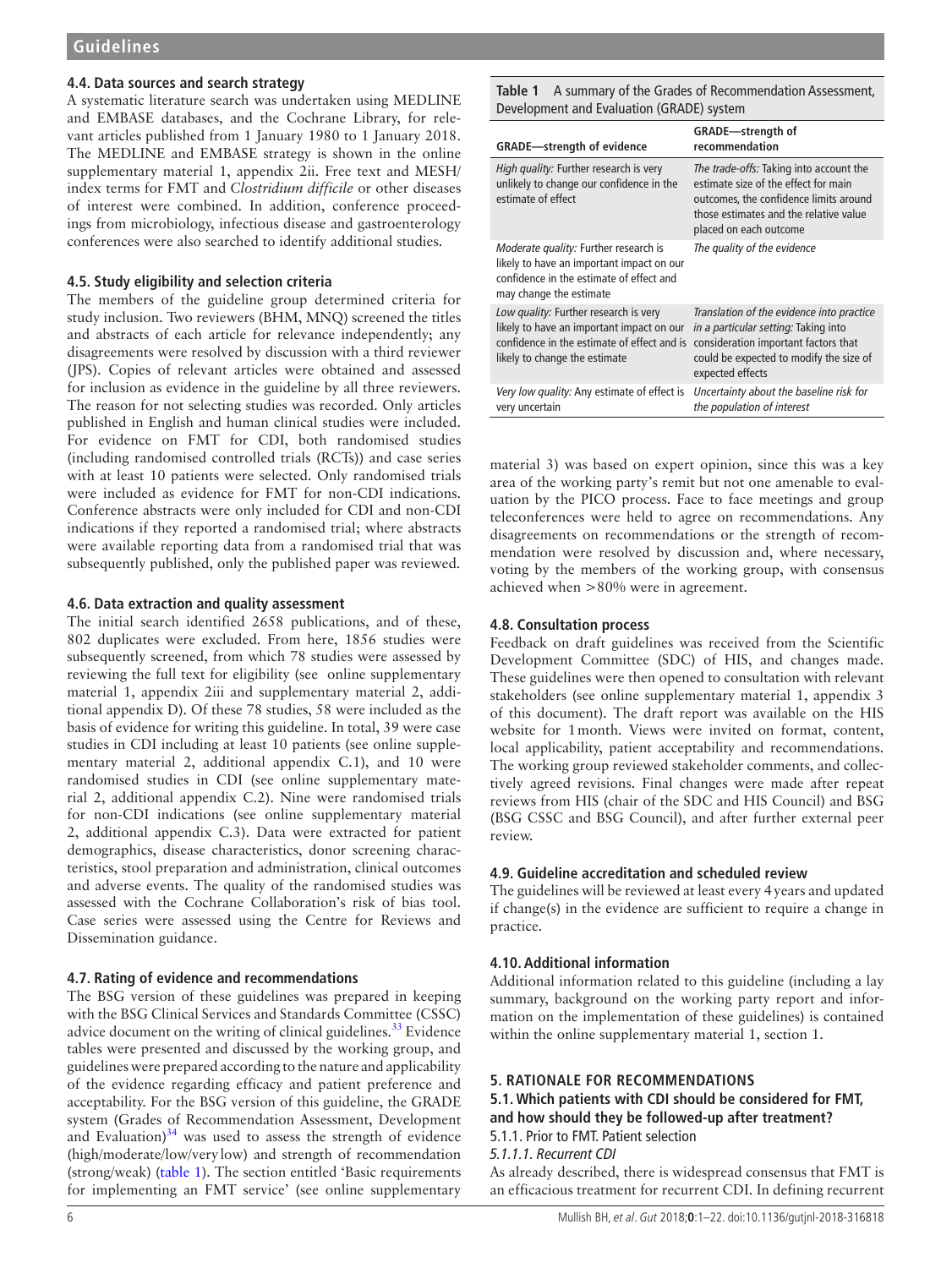CDI, some studies have relied on a minimum threshold of return of clinical symptoms (eg, at least three unformed bowel movements within 24 hours, for at least 2 consecutive days)<sup>[12 18](#page-19-17)</sup> following previous successful CDI treatment; most studies have also included a requirement for a positive microbiological test.[12 14 18 35–45](#page-19-17) Other studies explicitly state that a positive test was not required.<sup>[46](#page-20-0)</sup> Recommendations for CDI testing are beyond the scope of this guideline, and there are already well established evidence-based guidelines.<sup>47</sup> These recommend testing with either a nucleic acid amplification test or glutamate dehydrogenase assay, followed by detection of free toxin (either by toxin A/B enzyme immunoassay or cytotoxin neutralisation assay), which allows differentiation of patients with active disease as well as those who are likely colonised.<sup>[47](#page-20-1)</sup> However, the working group discussed the importance of the accurate diagnosis of true recurrent CDI prior to consideration of FMT; in particular, they noted a study which observed that of 117 patients with presumed recurrent CDI referred for work-up for FMT, 25% (n=29/117) were determined to have a non-CDI diagnosis, with IBS (n=18) and IBD  $(n=3)$  being the most common alternative diagnoses, and younger patients more likely to be misdiagnosed.<sup>[48](#page-20-2)</sup>

All of the reviewed studies have included patients with recurrent CDI but some studies offered FMT to patients at the first recurrence (second episode),  $12^{15}$  15 16 18 35 37 42 43 46 49 whereas others offered FMT after the second recurrence (third episode).[13 14 39 41 44 45 50 51](#page-19-18) Some protocols offered FMT after three or more recurrences,<sup>[52](#page-20-3)</sup> while others did not define the point at which it was administered.<sup>[40 53](#page-19-19)</sup>

The severity of infection has been used as a parameter to decide at which stage FMT is offered. Youngster *et al* offered FMT to patients with at least three episodes of mild to moderate CDI, or at least two episodes of severe CDI resulting in hospitalisation and associated with significant morbidity.<sup>17</sup> Another study selected patients for FMT using four categories of severity, which also accounted for prior anti-CDI therapy and require-ment for hospitalisation.<sup>[54](#page-20-4)</sup>

None of the studies directly compared the efficacy of FMT according to the stage at which it was offered (ie, first recurrence vs  $\geq$ 2 recurrences). A small number of studies<sup>55-57</sup> included patients with severe CDI (defined as hypoalbuminaemia with increased peripheral white cell count and/or abdominal tenderness) or complicated CDI (defined as admission to intensive care, altered mental status, hypotension, fever, ileus, white blood cell count  $>30\times10^9$ /l, lactate  $>2.2$  mmol/L or evidence of end organ damage). A single study described an apparent lower rate of treatment success when FMT was used to treat patients with recurrent CDI with disease caused by ribotype  $027<sup>43</sup>$  $027<sup>43</sup>$  $027<sup>43</sup>$  but this is the case for all anti-CDI treatment modalities for this ribotype in comparison with others. The working group agreed that there was insufficient evidence to suggest that *C. difficile* ribotype should influence whether or not FMT is offered.

A lower primary cure rate was reported for complicated CDI (66%) compared with recurrent CDI (82%) and severe CDI (91%) in one study<sup>[55](#page-20-5)</sup>; in a case series of 17 patients who all had severe and/or complicated CDI, a primary cure rate of 88% was described.[57](#page-20-7) A cohort of 328 patients was analysed to determine which factors were associated with failure of FMT.<sup>[58](#page-20-8)</sup> Higher early (1 month) failure rates were found in patients with severe  $(72\%, n=19/25)$  or severe complicated  $(52.9\% \text{ n} = 9/17)$  CDI than for recurrent CDI  $(11.9\% \text{ n} = 1.9\%)$ n=34/286). This study also identified that patients who were treated with FMT as an inpatient were nearly four times more likely to fail as those who had FMT as an outpatient;

however, the working group noted that the authors of this study themselves identified that inpatient status is likely a proxy of severity of CDI and/or comorbidities. A further similar study, including 64 patients treated with FMT as treatment for recurrent CDI, also identified severe CDI as the strongest independent risk factor for FMT failure on multivariate analysis.<sup>[59](#page-20-9)</sup>

The working group discussed their experience of treating patients with CDI whose disease fitted an intermediate pattern to the typical descriptions given of recurrent or refractory CDI, for example, patients with CDI who have some (but incomplete) symptomatic improvement with anti-CDI antibiotics and worsening of disease when these are stopped. The experience of the working group was that such patients experienced excellent responses to FMT, and that these patients should be considered for FMT.

As FMT is currently an unlicensed medicine with poorly-studied long term sequelae, the working group considered that it should generally be reserved for patients who have had three or more episodes of infection. There are no studies directly comparing its effectiveness with some of the newer agents, such as fidaxomicin or bezlotoxumab, hence this recommendation is made on the basis of safety. However, the working group agreed that it may be reasonable in certain patient groups with ongoing risk factors for further recurrence to offer FMT after the second episode.

### *Recommendation*

*We recommend that FMT should be offered to patients with recurrent CDI who have had at least two recurrences, or those who have had one recurrence and have risk factors for further episodes, including severe and severe complicated CDI (GRADE of evidence: high; strength of recommendation: strong).*

### *5.1.1.2. Refractory CDI*

Two randomised trials allowed the recruitment of patients with refractory CDI. The first defined this as at least 3 weeks of ongoing severe symptoms despite standard antimicrobial therapy for CDI. $^{17}$  The second required persistent or worsening diarrhoea and one of the following: ongoing abdominal pain, fever >38°C or white blood cell count >15 $\times$ 10<sup>9</sup>/l despite oral vancomycin at a dose of 500 mg four times daily for at least 5 days.<sup>[16](#page-19-21)</sup> Both studies included only small numbers of patients with refractory CDI (n*=*4/20 (20%) and n*=*15/219 (6.8%), respectively). There did not appear to be any significant difference in primary outcome measure (clinical cure) in patients with recurrent or refractory CDI, although neither study was designed to assess this difference. There are also a number of case series in which FMT was given to patients with refractory CDI; however, outcome measures were not reported for these groups individually in these studies. $37385460$ 

Overall, the working group concluded that there is little consensus on the definition of refractory CDI, with some studies using the terms 'refractory' and 'recurrent' interchangeably (as well as other terms, eg, 'salvage therapy'). Consequently, the quality of evidence for the utility of FMT in refractory cases of CDI is lower than for recurrent CDI. Standardisation of definitions will allow more robust comparison between patient cohorts.

#### *Recommendation*

*We recommend that FMT should be considered in cases of refractory CDI (GRADE of evidence: moderate; strength of recommendation: strong).*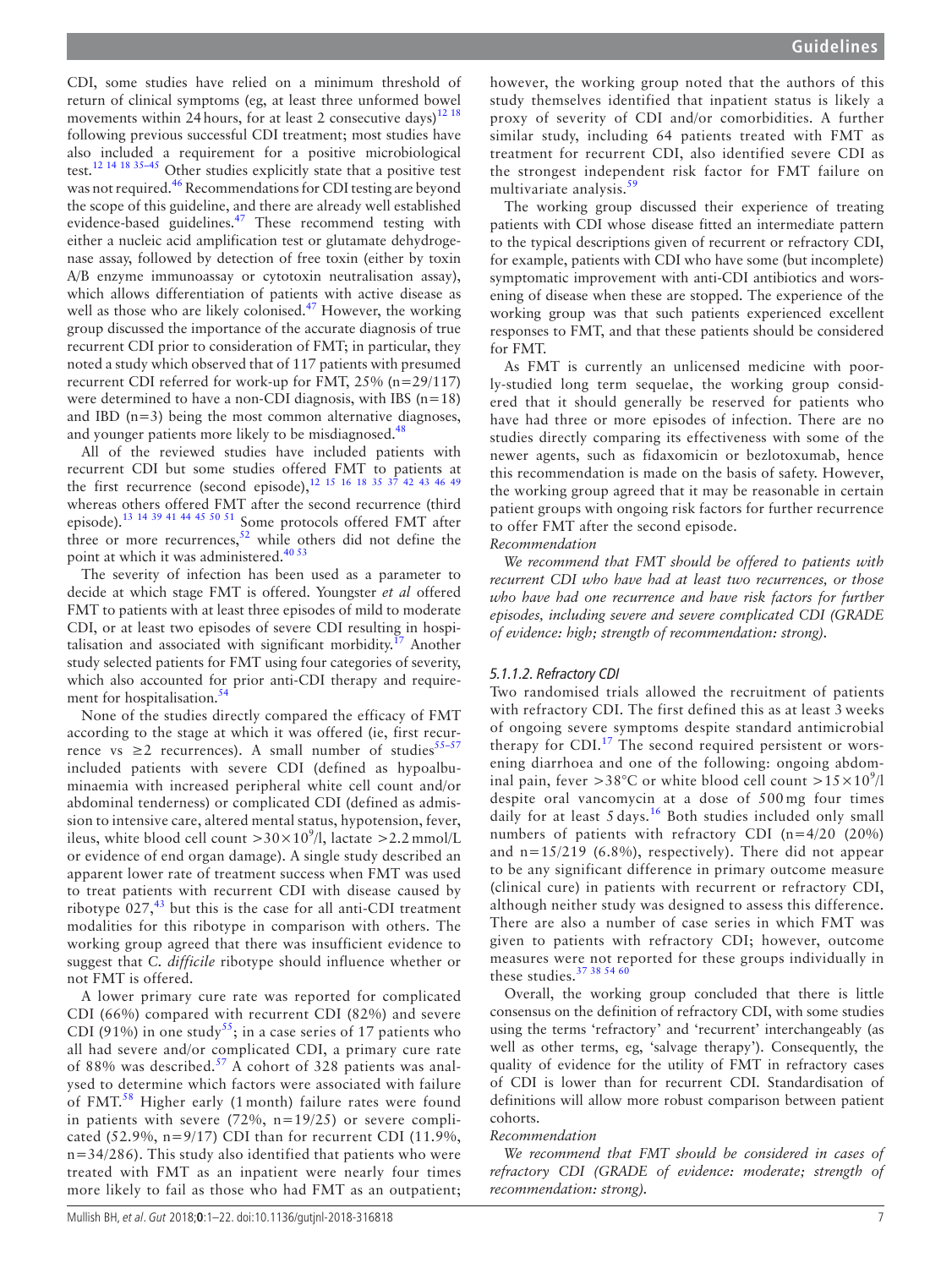### *5.1.1.3. FMT as initial therapy for CDI*

Experience of the use of FMT as initial therapy for CDI is very limited. In a case series of patients with CDI with ribotype 027, use of anti-CDI antibiotics together with nasogastric FMT within a week of diagnosis during an initial episode of CDI was associated with reduced mortality compared with using FMT only after the failure of three courses of antibiotics (mortality of 18.75% (n=3/16 patients) vs 64.4% (n=29/45 patients)).<sup>[61](#page-20-10)</sup> However, 37.5% (n=6/16) of the patients treated with FMT within a week of CDI diagnosis required further antibiotics and a second FMT within 1 month of the first FMT because of relapse. $61$  In a small pilot randomised trial, patients were randomised to either vancomycin or multi-donor FMT (administered either via upper or lower GI routes) as initial therapy for CDI; CDI resolution occurred in 88.9% (n=8/9) of patients with vancomycin, compared with  $57.1\%$  of patients (n=4/7) with one FMT, and 71.4% of patients ( $n=5/7$ ) after two FMTs.<sup>[62](#page-20-11)</sup> Given the small size of these studies and equivocal results, the working group concluded that the reviewed studies did not support FMT as initial therapy for CDI.

# *Recommendation*

*We recommend that FMT should not be administered as initial treatment for CDI (GRADE of evidence: low; strength of recommendation: strong).*

### *5.1.1.4. Antimicrobial/antitoxin therapy prior to considering FMT for patients with CDI*

There are now at least two licensed agents (fidaxomicin and bezlotoxumab) which have been shown to significantly reduce the risk of recurrence compared with vancomycin.<sup>[63 64](#page-20-12)</sup> There is also some evidence that pulsed/tapered dosing of vancomycin and fidaxomicin (including pulsed fidaxomicin $<sup>65</sup>$  $<sup>65</sup>$  $<sup>65</sup>$ ) results in</sup> fewer recurrences than with standard dosing of these agents<sup>[66 67](#page-20-14)</sup> (although this finding has not been replicated in all studies $68$ ). Pre-planned subgroup analysis of patients with severe CDI in a randomised trial demonstrated a significantly lower recurrence rate when treated with fidaxomicin  $(13.0\%, n=12/92)$ than when treated with vancomycin (26.6%,  $n=29/209$ )<sup>[63](#page-20-12)</sup>; this finding was replicated in another RCT, with  $8.3\%$  (n=4/48) and 32.6% (n=14/43) experiencing a recurrence, respectively.<sup>[69](#page-20-16)</sup> In a further randomised trial, bezlotoxumab (together with standard of care antibiotics) was shown to reduce recurrence of severe CDI compared with standard of care antibiotics alone (10.9%  $(n=6/55)$  vs 20%  $(n=13/65)$ , respectively).<sup>[64](#page-20-17)</sup>

As discussed above, the working group noted that there are no studies comparing FMT with fidaxomicin or bezlotoxumab, and only one study comparing a vancomycin taper to  $FMT<sup>12</sup>$ . The working group agreed that in the absence of this evidence, on the balance of safety and potential risks, consideration should be given to using antimicrobial/antitoxin therapy associated with reduced CDI recurrence prior to considering the use of FMT.

Several studies specify that patients should be treated with anti-*C. difficile* antibiotics for a minimum period of 10 days before diagnosing recurrent CDI and offering FMT.<sup>[12 15 16 18](#page-19-17)</sup> *Recommendations*

- i. *We recommend that FMT for recurrent CDI should only be considered after recurrence of symptoms following resolution of an episode of CDI that was treated with appropriate antimicrobials for at least 10 days (GRADE of evidence: low; strength of recommendation: strong).*
- ii. *We recommend consideration of treatment with extended/ pulsedvancomycin and/or fidaxomicin before considering*

*FMT as treatment for recurrent CDI (GRADE of evidence: low; strength of recommendation: strong).*

iii. *For those with severe or complicated CDI, which appears to be associated with reduced cure rates, we recommend that consideration should be given to offering patients treatment with medications which are associated with reduced risk of recurrence (eg, fidaxomicin and bezlotoxumab), before offering FMT (GRADE of evidence: low; strength of recommendation: strong).*

#### 5.1.2. Post-FMT follow-up, outcomes and adverse events *5.1.2.1. Management of FMT failure*

Where patients were deemed not to have responded to an initial FMT, many studies have offered repeat FMT and success rates have been excellent, even in patients with a modest response to a first FMT.<sup>[14 15 17 18 35 43 46 51 54 70 71](#page-19-23)</sup> The success of a second FMT appears to be high whether treatment failure represents non-response to the first FMT, or a late failure (ie, further relapse of CDI after an initial response); however, these terms have been defined variably between different studies (also see Section 5.1.2.5). Second FMTs have been offered as soon as 24–72hours after an initial FMT for presumed non-response.<sup>377273</sup> For FMT failure in patients with pseudomembranous colitis, repeat FMT every 3days until resolution of pseudomembranes has been a successful approach.<sup>[18](#page-19-24)</sup> Good outcomes in pseudomembranous disease have also been achieved through a protocol that routinely restarted 5days of vancomycin if FMT failed, before offering another FMT.<sup>[73](#page-20-18)</sup> Other studies have demonstrated potential success in treating initial FMT failure with further antibiotics, including repeat FMT with vancomycin between procedures,<sup>[42](#page-19-25)</sup> or anti-CDI antibiotics alone.<sup>[35 42 43 45 51 70 71](#page-19-26)</sup> Patients unresponsive to two FMTs have been offered further FMT or antibiotic therapy, $16$  or even administration of intravenous immunoglob-ulin.<sup>[35](#page-19-26)</sup> While the working group collectively agreed that there was strong evidence to recommend repeat FMT after initial FMT failure, they were not able to recommend a specific protocol for administering repeat FMT and/ormaximum number of FMTs, given the wide heterogeneity of approach described within the reviewed literature.

#### *Recommendation*

*We recommend that FMT should be offered after initial FMT failure (GRADE of evidence: high; strength of recommendation: strong).*

### *5.1.2.2. General approach to follow-up post-FMT*

Follow-up post-FMT (in terms of duration, modality and regimen for follow-up) varies considerably between studies, and is largely dependent on study design. Follow-up regimens vary not only between studies but within them too, reflecting the retrospective nature of many early FMT studies in CDI, where follow-up mostly reflected pragmatic routine clinical care.

Modalities of follow-up have included outpatient review,<sup>[14 43 58 71 74–76](#page-19-23)</sup> telephone interview<sup>17 39</sup> <sup>43 46 58 71 74</sup> and case note/database review.<sup>35 39</sup> 40 42 43 45 46 49 51 54 70 71 74 Follow-up duration has varied from  $60 \text{ days}^{45}$  $60 \text{ days}^{45}$  $60 \text{ days}^{45}$  to 8years,<sup>[36](#page-19-27)</sup> with very different durations used in each study. Once again, however, this variability in follow-up largely reflects the retrospective analysis of case series rather than being justified by any specific methodology. The working group decided by consensus that at least 8weeks of follow-up was appropriate post-FMT to fully assess efficacy and potential adverse events; this figure was also influenced by discussions regarding the time point after FMT at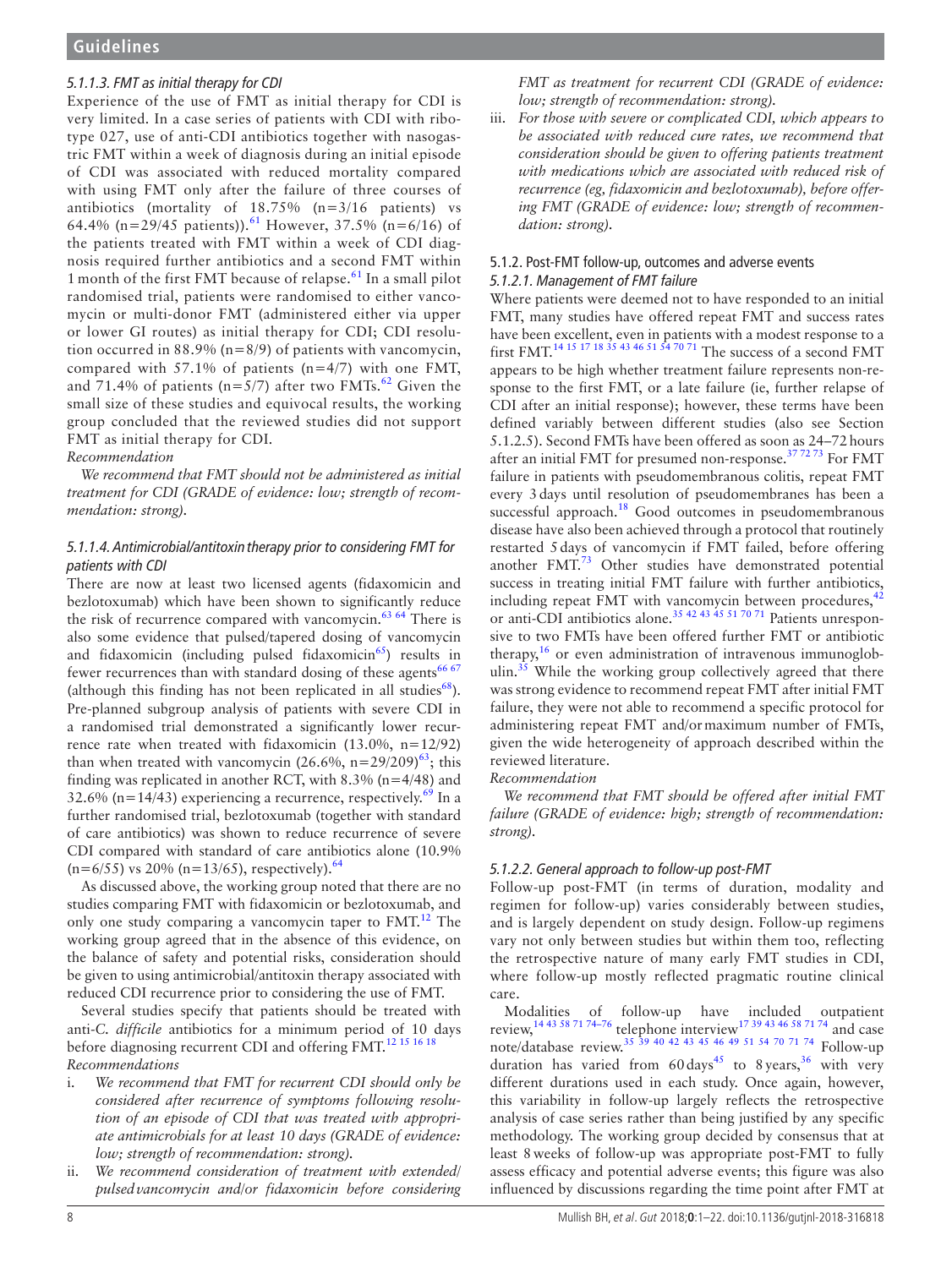which a decision could be made regarding cure/remission of CDI (see Section 5.1.2.4).

*Recommendation*

*We recommend that all FMT recipients should routinely receive follow-up. Clinicians should follow-up FMT recipients for long enough to fully establish efficacy/adverse events, and for at least 8weeks in total (GRADE of evidence: low; strength of recommendation: strong).*

### *5.1.2.3. Management of the FMT recipient*

Procedural adverse events during administration of FMT have predominantly occurred with colonoscopic administration of FMT. These have included mild nausea and vomiting attributed to sedation for the colonoscopy, minor mucosal tears during colonoscopy<sup>[49 60](#page-20-20)</sup> and microperforation following biopsy of an area of presumed ischaemic small bowel injury in a patient with chronically dilated small bowel (which resolved with conserva-tive management<sup>[46](#page-20-0)</sup>). One death occurred due to witnessed aspi-ration at the time of colonoscopy.<sup>[60](#page-20-21)</sup> Faecal regurgitation and vomiting with temporal association to upper GI FMT administration has also been described (discussed further in Section  $5.5.2.2$ ).<sup>[77](#page-20-22)</sup>

The predominant short term adverse events post-FMT for CDI are mild: self-limiting GI symptoms have been the most frequently reported adverse events. These may be related to the route of administration and include belching,  $^{15}$  $^{15}$  $^{15}$  nausea,  $^{15}$  16 49 60 abdominal cramps/discomfort/bloating/ pain<sup>[15 18 49 60 72](#page-19-28)</sup> and diarrhoea.[15 16 18 60](#page-19-28) One patient with a history of autonomic dysfunction experienced dizziness with diarrhoea after  $FMT$ <sup>[15](#page-19-28)</sup>. These symptoms are typically short lived, resolving in hours to days.[15 16 18 49 72](#page-19-28) Minor subsequent adverse events have included a range of GI side effects, including self-limiting abdominal discomfort,<sup>[14 17 57 76](#page-19-23)</sup> nausea,<sup>14 49 70</sup> flatulence,<sup>[14 16 17 41 42 49 57](#page-19-23)</sup> self-limiting irregular bowel movements,[41](#page-19-29) *C. difficile* toxin negative diarrhoea,  $52 \times 55$  constipation<sup>[14 15 42 55 70](#page-19-23)</sup> and constitutional symptoms/temperature disturbance.<sup>[14 17](#page-19-23)</sup>

As such, immediately post-endoscopic administration of FMT, most FMT centres typically manage patients using standard protocols for an endoscopic procedure,  $41\frac{49}{9}$  without any specific adaptations (apart from to reiterate advice about the possibility of self-limiting GI side effects, and the use of departmental infection control protocols). There is often a relatively short period of post-procedural observation.<sup>[15 18](#page-19-28)</sup> Most studies allow patients to leave the administration site after the period of observation, although overnight observation was the protocol used for a cohort of very elderly patients with multiple comorbidities. $51$  Where enteral tube administration is used, post-procedure management has ranged between removal of the tube after 30min (following nasoenteral administration of 500mL of  $FMT^{15}$  $FMT^{15}$  $FMT^{15}$ ) to prompt post-procedure removal and oral water administration (after nasogastric administration of 90mL of  $FMT<sup>72</sup>$ ) with no direct adverse outcomes in either case. The working group felt that removal of the tube at 30min, with administration of water at this point, was a pragmatic approach.

The definition of post-FMT serious adverse events has varied between studies, but has included significant morbidity necessitating hospital admission and death in the follow-up period. Many of these events are described as not directly caused by the FMT, including the scenario of post-FMT severe CDI recurrences<sup>72</sup> and probable or certain CDI-related deaths<sup>16 6070</sup> occurring in the context of FMT failure, or deaths related to patient comorbidities.[17 55](#page-19-20) One patient was admitted to hospital with self-limiting abdominal pain post-FMT, $60$  and four patients with

flares of IBD. $60$  Three patients underwent colectomy during the post-FMT follow-up period, with all related to ulcerative colitis and not believed to be due to CDI.<sup>[60](#page-20-21)</sup> Other reported serious adverse events include recurrent urinary tract infection,<sup>[15](#page-19-28)</sup> fever during haemodialysis<sup>[15](#page-19-28)</sup> and upper GI haemorrhage after nasogastric FMT (in a patient taking non-steroidal anti-inflammatory  $drugs^{51}$  $drugs^{51}$  $drugs^{51}$ , none of which was thought to be strongly linked to FMT. There have also been a number of new onset autoimmune, inflammatory and metabolic conditions described post-FMT, although these have been described from single centres only, with these findings not replicated elsewhere. Such conditions include microscopic colitis, Sjögren's syndrome, follicular lymphoma, peripheral neuropathy, immune thrombocytopenia and rheuma-toid arthritis.<sup>[53 55](#page-20-25)</sup>

Significant adverse events are therefore rare but well described. Furthermore, the procedure is relatively novel, and longer term follow-up data regarding safety are required. Therefore, the working group opined that formal follow-up post-FMT to assess outcome and possible adverse events is essential.

The use of questionnaires to compare symptoms preand post-FMT is common. Specifically, data collected have included clinical response to symptom severity, $55$  stool frequency,  $^{15}$  1746 55 5772 stool consistency,  $^{14}$  1572 abdominal pain or tenderness,<sup>[55 57](#page-20-5)</sup> rating of GI symptoms,<sup>72</sup> general well being,<sup>[55 72](#page-20-5)</sup> days to improvement post-FMT,<sup>[57](#page-20-7)</sup> weight change,<sup>72</sup> functional status<sup>[55](#page-20-5)</sup> and changes in medication/use of antibiotics.<sup>[57 72](#page-20-7)</sup> Additionally, certain patients have been given specific advice post-FMT to contact their clinical team if there is recurrence of diarrhoea or symptoms.<sup>[14 35 41 43](#page-19-23)</sup> Where patients underwent outpatient clinical evaluation, this was generally undertaken relatively early post-FMT.<sup>[39 52 76](#page-19-30)</sup> In one study, patients were additionally given instructions for cleaning and disinfection at home, with the aim of reducing the possibility of *C. difficile* reinfec-tion,<sup>[43](#page-20-6)</sup> and counselling on the risk of recurrent CDI with future antibiotic courses.[76](#page-20-26)

*Recommendations*

- i. *We recommend that immediate management after endoscopic administration of FMT should be as per the endoscopy unit protocol (GRADE of evidence: very low: strength of recommendation: strong).*
- ii. *We recommend that patients should be warned about short term adverse events, in particular the possibility of self-limiting GI symptoms. They should be advised that serious adverse events are rare (GRADE of evidence: very low; strength of recommendation: strong).*
- iii. *After enteral tube administration, we recommend that patients may have the tube removed and oral water given from 30min post-administration (GRADE of evidence: very low; strength of recommendation: strong).*

# *5.1.2.4. Definition of cure post-FMT for CDI*

It is recognised that symptoms of CDI resolve relatively promptly after successful FMT, although this has been variably described (within hours in some studies,  $52$  at an average of 4–5 days in others<sup>[57 71](#page-20-7)</sup>). Treatment success post-FMT for CDI has no uniformly agreed definition, with the time point at which cure/remission is defined on clinical grounds varying between 3 and  $5 \text{ days}^{36}$  $5 \text{ days}^{36}$  $5 \text{ days}^{36}$  up to 6 months.<sup>42</sup> A consensus document from the USA recommends 'resolution of symptoms as a primary end point; absence within 8weeks of FMT as a secondary end point'.<sup>78</sup> The working group recommended that this definition should be made on a case by case basis; however, they agreed that an assessment for cure/remission of CDI within 8weeks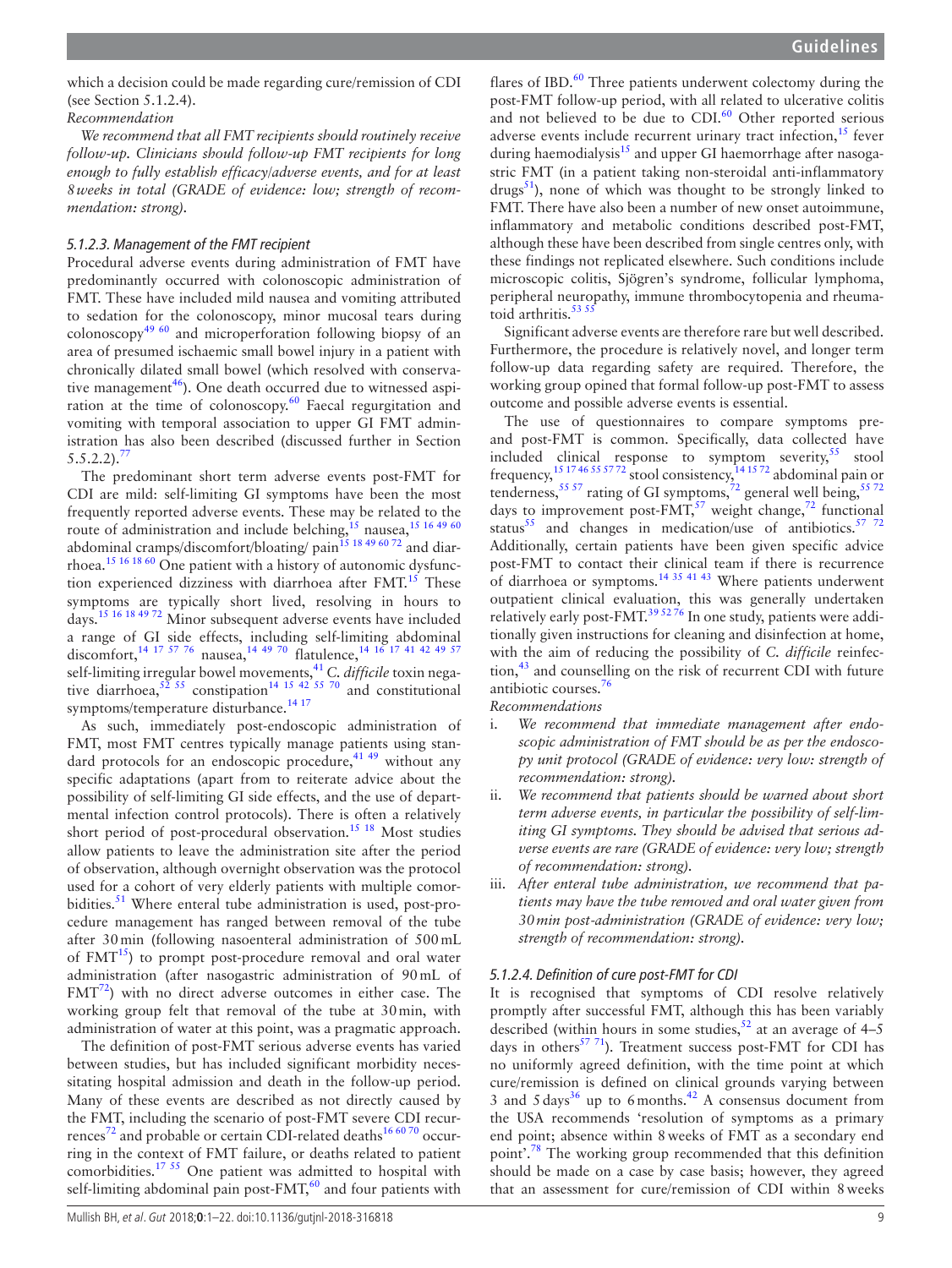post-FMT was reasonable in most cases, and therefore that this was also a reasonable minimum length of time to undertake follow-up post-FMT (see Section 5.1.2.2).

# *Recommendation*

*We recommend that a decision regarding cure/remission from CDI should be recorded during follow-up. However, this has no uniformly agreed definition, and should be decided on a case by case basis (GRADE of evidence: very low; strength of recommendation: strong).*

# *5.1.2.5. Definition of treatment failure post-FMT for CDI*

There is no uniformly agreed definition of treatment failure/ recurrence post-FMT for CDI, with varied definitions used in studies. The use of *C. difficile* toxin as a marker of treatment success or failure is variable, with some studies opting not to test for *C. difficile* toxin unless symptoms consistent with CDI recurred.[49 52–54 60 72 74](#page-20-20) Some studies have routinely performed *C. difficile* toxin testing without specifying any action taken after a positive result,[14 15 18 36 39 41](#page-19-23) while others have tested for *C. difficile* PCR but relied on clinical criteria (even if PCR was positive) post-FMT for evaluating FMT efficacy.[14](#page-19-23) A recent prospective study from the USA identified that only 3% (3/129) of patients who were asymptomatic at 4weeks post-FMT for recurrent CDI had positive *C. difficile* PCR, again emphasising that symptoms rather than laboratory assays are more useful contributors to establishing FMT success.<sup>79</sup>

*Recommendation*

*We recommend that treatment failure/recurrence should be defined on a case by case basis. Routine testing for C. difficile toxin after FMT is not recommended, but it is appropriate to consider in the case of persistent CDI symptoms/suspected relapse (GRADE of evidence: low; strength of recommendation: strong).*

# **5.2. What recipient factors influence the outcome of FMT when treating people with CDI?**

### 5.2.1. General approach to comorbidities and FMT

Most published studies had a core set of general recipient exclu-sions which included: significant/anaphylactic food allergy,<sup>[14 17](#page-19-23)</sup> pregnancy,  $12-15$  17 18 breastfeeding,  $14$  admission to intensive care or requirement for vasopressors,  $12^{15}$  18 chronic diarrhoea or other infectious cause of diarrhoea,<sup>[12 14 18 50](#page-19-17)</sup> IBD and IBS,<sup>[14 36](#page-19-23)</sup> immunodeficiency due to recent chemotherapy and/or neutropenia, $^{12}$  <sup>14–18 50</sup> HIV/AIDS, $^{14}$  <sup>17 18</sup> prolonged use of cortico-steroids,<sup>[15 17 18](#page-19-28)</sup> graft versus host disease<sup>12</sup> and decompensated cirrhosis.[14 15 17 18](#page-19-23)

The working group discussed the reported practice of several centres of treating patients with recurrent CDI and food allergies through the use of FMT prepared from a patient-directed donor instructed to avoid trigger foods before stool donation. They agreed that this seemed reasonable for patients with true adverse immunological reactions to defined food groups (eg, gluten free diet donor for a recipient with coeliac disease). However, the working group noted that food allergies are often poorly defined clinically, and also expressed concerns that there was no means to verify how closely a donor had followed an exclusion diet; as such, they felt unable to make any specific recommendation about FMT in patients with food allergies in general. In contrast, while the working group were unaware of any reports in the literature of anaphylaxis attributable to FMT, they felt that the theoretical risk of a serious adverse outcome in patients with anaphylactic food allergy merited a specific recommendation that such individuals should not be offered FMT. Similarly, the working group expressed concern about the theoretical risk of

adverse outcomes when administering FMT to patients with advanced decompensated chronic liver disease (including translocation of microbial material from the intestinal tract into the portal and systemic circulations, and theoretical risk of sepsis), and felt that FMT should be used with caution in this patient group.

# *Recommendations*

- i. *We recommend that FMT should be avoided in those with anaphylactic food allergy (GRADE of evidence: very low; strength of recommendation: strong).*
- We suggest that FMT should be offered with caution to pa*tients with CDI and decompensated chronic liver disease (GRADE of evidence: very low; strength of recommendation: weak).*

# 5.2.2. Immunosuppression and FMT

One randomised study<sup>[16](#page-19-21)</sup> included patients with immunodeficiency (treatment with immunosuppressive therapy (azathioprine, ciclosporin, infliximab, methotrexate alone, or in combination with corticosteroids) (n=18), renal transplant  $(n=5)$ , chronic haemodialysis  $(n=5)$ , solid organ tumours  $(n=3)$ and haematological malignancy (n=4)) at the time of FMT. Clinical resolution rates after up to two FMTs were high: 27/29 (93%) for immunocompromised individuals and 5/6 (83%) for patients with IBD.

There are also limited data from case series and single case reports describing the use of FMT in immunocompromised patients. Agrawal and colleagues<sup>55</sup> included  $46/146$ (32%) patients with a history of cancer, and an additional 15/146 (10%) patients with non-cancer related immunologic dysfunction, although primary outcome measures were not specifically reported for these groups. Overall cure at 12 weeks in a case series of 80 patients with immunocompromise was reported in 71 (89%) patients. $60$  Adverse events occurred in 12 (15%) immunocompromised patients; this included 2 deaths (1 due to respiratory failure and 1 due to pneumonia resulting from aspiration at the time of FMT administration) $60$ ; however, such adverse events have also been reported in non-immunocompromised patient populations.[80](#page-20-29) Hefazi *et al* described high efficacy rates in a case series of FMT for recurrent CDI and a range of haematological or solid organ malignancies (remission after one FMT in 11/12 haematological patients, and 8/10 in solid organ malignancy patients). No significant FMT-related complications were reported. $81$  A further case series<sup>[45](#page-20-19)</sup> reported FMT treatment for 75 patients with recurrent CDI and found no significant difference in primary cure rates for patients with diabetes mellitus, malignancy or steroid use in the preceding 3months.

The working group discussed the potential impact of donor EBV and CMV status for the immunocompromised FMT recipient at risk of severe infection if exposed to these viruses. Their opinion was that such recipients should only receive FMT from donors with negative EBV and CMV status. *Recommendations*

- We recommend that FMT should be offered with caution to *immunosuppressed patients, in whom FMT appears efficacious without significant additional adverse effects (GRADE of evidence: moderate; strength of recommendation: strong).*
- ii. *We recommend that immunocompromised FMT recipients at risk of severe infection if exposed to EBV or CMV should only receive FMT from donors negative for EBV and CMV (GRADE of evidence: very low; strength of recommendation: strong).*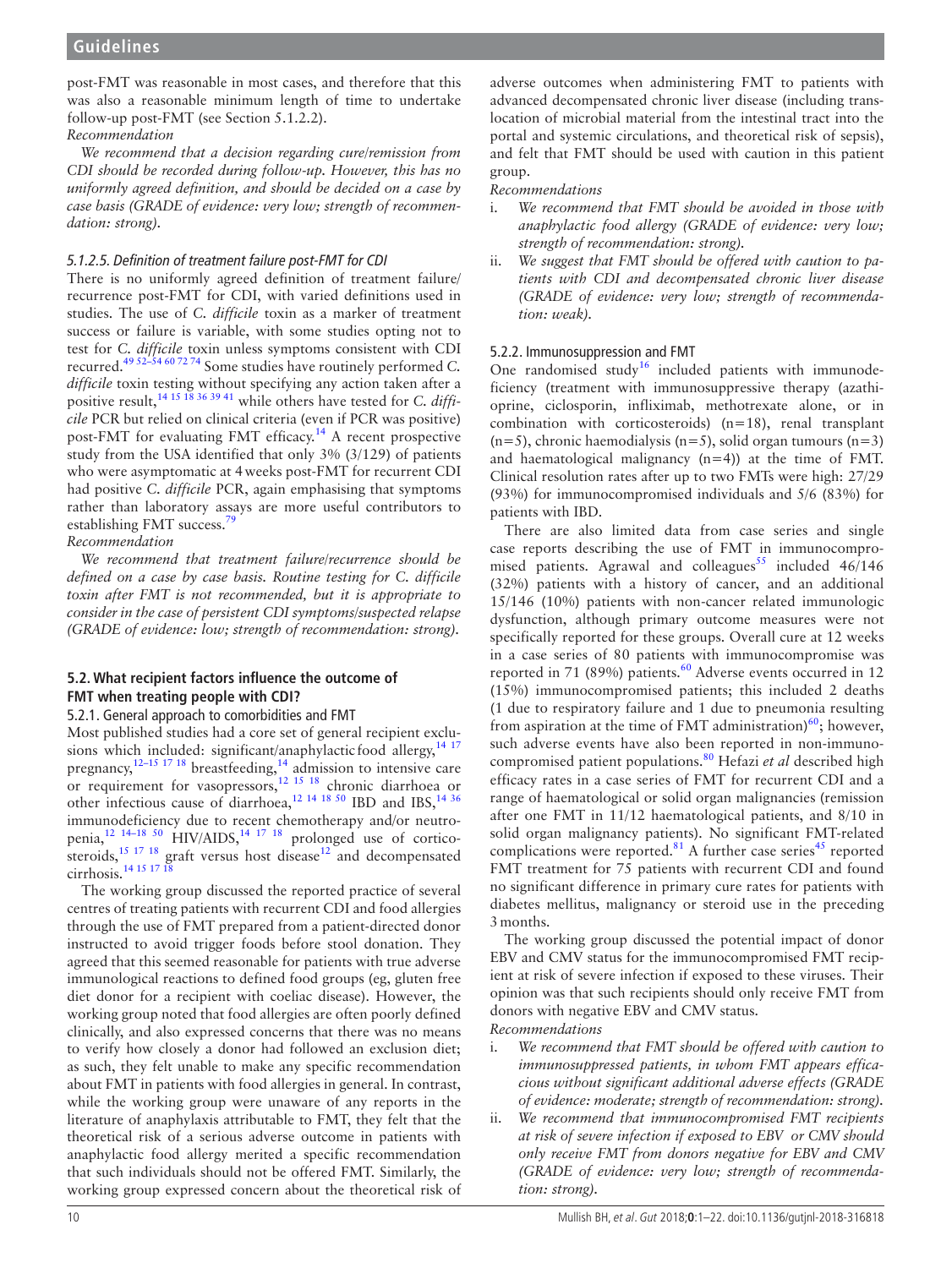### 5.2.3. Other comorbidities and FMT

Only a limited number of cited studies included specific detail about the presence of comorbidities in patients receiving FMT. However, several studies reported median Charlson comor-bidity scores.<sup>[12 14 15 18 50](#page-19-17)</sup> One randomised study reported the presence of IBD in 10/17 (59%) FMT recipients,  $^{16}$  $^{16}$  $^{16}$  and there did not appear to be any significant difference in primary outcome measures in this group. Another randomised trial included 14/72 (33%) patients with IBD and reported clinical cure of CDI in  $12/14$  (86%) of these patients.<sup>13</sup> This study also included 64/72 (89%) patients with cardiac, respiratory, renal, CNS or multiorgan system comorbidities<sup>[13](#page-19-18)</sup>; however, outcomes were not stratified according to comorbidity. Kelly and coauthors<sup>[60](#page-20-21)</sup> reported an overall cure rate of 94% in a subset of CDI patients with IBD. A meta-analysis of studies in which patients with IBD received FMT (either primarily as treatment for concurrent recurrent CDI, or with the aim of treating IBD) noted a small risk of exacerbation of IBD in association with the use of FMT.<sup>[82](#page-20-31)</sup> The working group noted the complexity of the relationship between IBD and CDI, given that IBD is itself a risk factor for CDI.

Other exclusions have been more directly related to the mode of administration. For upper GI delivery, exclusion criteria have included delayed gastric emptying, chronic aspiration, 'swallow dysfunction' and dysphagia.<sup>1750</sup> Exclusions for lower GI administration have included colostomy/ileostomy, $1650$  significant bleeding disorders,<sup>[12](#page-19-17)</sup> untreated colorectal cancer<sup>[14 36 54](#page-19-23)</sup> and ileus/ small bowel obstruction.<sup>[50](#page-20-32)</sup>

In summary, the working group noted that comorbidities among patients with recurrent CDI are common. Most studies did not analyse primary outcome measures according to comorbidity; however, a small number of studies have analysed primary outcome measures (clinical cure) for patients with IBD receiving FMT for recurrent CDI and have found no significant difference compared with those without IBD, along with no overall significant worsening of IBD activity.

*Recommendations*

- i. *We recommend that FMT should be offered to those with recurrent CDI and IBD, but patients should be counselled about a small but recognised risk of exacerbation of IBD (GRADE of evidence: moderate; strength of recommendation: strong).*
- ii. *We recommend that FMT should be considered for appropriate patients with recurrent CDI regardless of other comorbidities (GRADE of evidence: moderate; strength of recommendation: strong).*

### **5.3. What donor factors influence the outcome of FMT when treating people with CDI?**

#### 5.3.1. General approach to donor selection

Excellent efficacy has been shown in treating recurrent CDI using FMT derived from both related[14 36 38 40 41 43 45 46 49 53 54 57 59 61 83](#page-19-23) and unrelated<sup>14–17</sup> <sup>35</sup> <sup>37</sup> <sup>38</sup> <sup>41</sup> <sup>43</sup> <sup>57</sup> <sup>59</sup> <sup>61</sup><sup>72</sup> <sup>74</sup> <sup>83–87</sup> donors. To date, there have been no randomised studies comparing differences in efficacy. Case series have tended to rely more on donation of stool from healthy family members. In randomised studies using FMT, all donors were healthy unrelated individuals.<sup>[12–18 88](#page-19-17)</sup> Three case series used donor stool from healthcare professionals<sup>[39 61 85](#page-19-30)</sup>; no randomised studies have used stool from this cohort. However, the working group noted that there were clear advantages to using FMT from a screened anonymous donor, in particular with regards to monitoring and traceability, as discussed further later. *Recommendation*

*We recommend that related or unrelated donors should both be considered acceptable. However, where possible, FMT is best sourced from a centralised stool bank, from a healthy unrelated donor (GRADE of evidence: low; strength of recommendation: strong).*

#### 5.3.2. Age and BMI restrictions for potential donors

There are no well defined age restrictions on donors. Randomised studies have used donors of  $\geq 18$  years<sup>1272</sup> and  $\leq 60$ years<sup>[15 17 18](#page-19-28)</sup> with satisfactory outcomes. Two of the reviewed case series defined age limitations for donors as ≥18 years and  $\leq$ 50 years.<sup>[72 89](#page-20-24)</sup> A recent study demonstrated that the Bacteroidetes:Firmicutes ratio and microbial diversity was similar for donors older and younger than 60 years, and their stool donations had similar clinical efficacy as FMT; however, there were losses of the phylum Actinobacteria and family Bifidobactericeae from donors older than  $60 \text{ years.}^{90}$  On balance, the working group agreed that an age range of 18–60 years was appropriate for donors.

A widely-reported case study noted apparent weight gain in a recipient of FMT for treatment of CDI when an overweight donor was used, $91$  but any association between a donor with a raised BMI and weight gain post-FMT has not been replicated elsewhere in the literature.<sup>92</sup> Whereas most randomised studies did not report donor-specific BMIs, some have excluded those without a 'normal' BMI.<sup>13 17</sup> The working group considered an acceptable BMI for donors as between ≥18 and ≤30 kg/m<sup>2</sup>. *Recommendation*

*We suggest that people should only be considered as potential FMT donors if they are ≥18and ≤60 years old, and have a BMI of ≥18and ≤30kg/m<sup>2</sup> (GRADE of evidence: low; strength of recommendation: weak).*

#### 5.3.3. General approach to the donor screening assessment

There is a clear theoretical risk of the transmission of infection by FMT; furthermore, given the large number of conditions in which perturbation of the gut microbiota has been described,<sup>93</sup> there is a concern regarding a risk of transmission of microbiota associated with vulnerability to disease. While FMT is efficacious for recurrent CDI, adverse events may be associated with its use (discussed further later), and long term safety follow-up is lacking. The aim of a donor screening questionnaire and interview is to minimise post-FMT adverse events by excluding potential donors from whom FMT may be associated with risk to recipients. Randomised studies performed to date used various prescreening questionnaires, including self-screening questionnaires which focused on high risk behaviours for blood borne infections,[12–16](#page-19-17) questionnaires that focused on previous potential transferable medical conditions<sup>[18](#page-19-24)</sup> and adaptations from the American Association of Blood Banks Donor Questionnaire.<sup>[14 17](#page-19-23)</sup> One randomised study used the OpenBiome questionnaire as a screening ques-tionnaire.<sup>[94](#page-20-37)</sup> Some studies have suggested excluding potential donors who have recently travelled to defined regions (typically tropical areas), varying between 3 and 6 months prior to donation<sup>[38 39 49 52 55 59 74 87](#page-19-31)</sup>; this is also the protocol employed in randomised studies. $14 \tcdot 16 \tcdot 18$  Another important point for assessment is recent use of medications by potential donors. In particular, given the profound effects of antimicrobials on the gut microbiota<sup>[95–98](#page-20-38)</sup> (along with the theoretical concern that recent antimicrobials might precipitate gut colonisation with antimicrobial-resistant bacteria that could be transferred during FMT), studies advocate either a 3 month<sup>14 46 53-55 57 61 74</sup>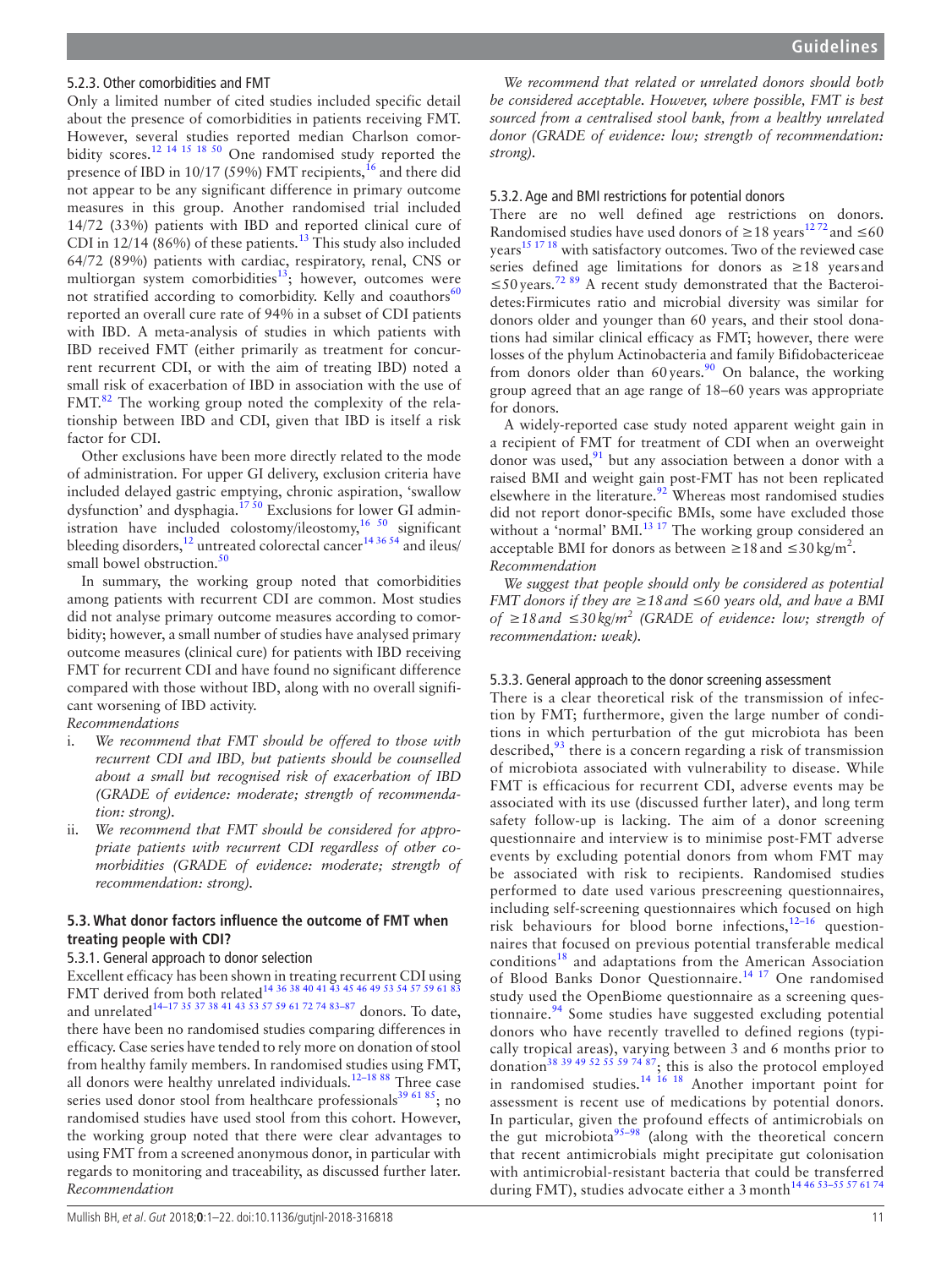or 6 month<sup>16–18</sup> 35 38 39 43 49 85 99 100 period without antimicrobial use prior to FMT donation.

The working group agreed that, given the growing evidence for the contribution of the gut microbiota to the aetiopathogenesis of colorectal carcinoma, patients with a significant personal or family history of (or risk factors for) this condition should be excluded as donors [\(box](#page-2-0) 1). However, the working group noted an added complexity, in that their recommendation was that potential donors may be up to 60 years of age, but bowel scope screening for colorectal carcinoma currently begins within the UK at 55 years of age, and formal NHS bowel cancer screening starts at the age of  $60$  years.<sup>101</sup> The working group agreed that potential donors living in countries with bowel cancer screening programmes that start before the age of 60 years should have therefore completed appropriate screening with negative/normal tests before they are considered further as donors.

The working group was of the opinion that a screening process is mandatory; any positive responses should usually result in exclusion from donation, although this will depend on the particular circumstances/answers given. A donor screening questionnaire should be performed both prior to considering a person as a donor and also at a further point in time (discussed further in Section 5.3.5).

#### *Recommendation*

*It is mandatory to screen potential donors by questionnaire and personal interview, to establish risk factors for transmissible diseases and factors influencing the gut microbiota* [\(box](#page-5-0) 1) *(GRADE of evidence: low; strength of recommendation: strong).*

# 5.3.4. Laboratory screening of potential donors

Currently, there are no known confirmed cases of blood borne pathogens being transmitted by FMT, but strict preventative measures are important, as the potential risk of transmission is unknown. Many of the suggestions are extended from established blood screening guidelines.[102](#page-21-1) Case series almost universally screen for HIV, hepatitis B and hepatitis C as a minimum<sup>35–37</sup> <sup>39–43</sup> <sup>46</sup> <sup>49</sup> <sup>52–55</sup> <sup>59</sup> <sup>61</sup> <sup>72</sup> <sup>74</sup> <sup>84</sup> <sup>86</sup> <sup>87</sup> <sup>103</sup>; other studies (including the randomised trials) have a more thorough blood screening process.<sup>14–18</sup> Many studies have also included a 'metabolic/general blood screen' to select out donors with hitherto undiagnosed chronic illness. [Box](#page-2-1) 2 shows the suggested blood screening protocol of the BSG/HIS working group.

The working group specifically discussed the role of screening donors for their EBV and CMV status; the importance of the rationale for this is discussed in Section 5.2.2. They agreed that EBV and CMV testing was only required where there is the potential that the FMT prepared from that donor would be administered to immunosuppressed patients at risk of severe infection if exposed to CMV and EBV.

The primary aim of stool screening of potential donors is to minimise the risk of transmission of pathogens; again, the relative novelty of FMT for CDI means that these risks are not currently well defined. Stool screening protocols are universal among published studies, although widely variable protocols have been used. [Box](#page-2-2) 3 displays the suggested stool screening protocol of the working group. The working group discussed stool screening for multidrug resistant bacteria carriage, and agreed that carbapenemase-producing Enterobacteriaceae (CPE) should be screened for. Although these bacteria are carried only by a minority of the UK population, transfer into debilitated patients with CDI is clearly undesirable given that CPE are potentially so difficult to treat. They also agreed that extended spectrum beta-lactamase (ESBL) producing

organisms could also potentially cause severe disease (with limited antimicrobial options) if transplanted into patients with CDI, and so should also be screened for. While vancomycin-resistant Enterococci (VRE) carriage is relatively common in the community (probably related to food consumption),  $104$ community strains of VRE are genetically distinct from (and generally of much lower pathogenicity than) those found noso-comially<sup>[105](#page-21-3)</sup>; as such, the working group thought that routine screening was not justified. The working group also noted that methicillin resistant *Staphylococcus aureus* (MRSA) carriage is very rare in healthy adults in non-healthcare settings (with significant intestinal carriage even rarer), and so did not justify routine screening. However, the working group acknowledged that the potential infection risk from VRE and MRSA would vary regionally, dependent on local prevalence and pathogenicity, and as such recommended that a risk assessment is performed to assess whether screening for these organisms should be considered.

A donor laboratory screening should be performed both prior to considering a person as a donor and also at a further point in time (discussed further in Section 5.3.5).

### *Recommendation*

*Blood and stool screening of donors is mandatory* [\(boxes 2](#page-2-1) [and 3](#page-2-1)) *(GRADE of evidence: low; strength of recommendation: strong).*

# 5.3.5. Repeat donor checks and donation pathway

Almost all reviewed studies have repeated at least some elements of the initial donor screening process, either at the time of donation of each stool sample used to prepare FMT or at the end of a period of donation to assess ongoing suitability for inclusion. However, protocols have differed widely between studies.

The opinion of the working group was that when a donor had met criteria for donation (both with an acceptable health questionnaire and satisfactory laboratory tests), they were suitable to begin donation of stool that may be prepared into FMT. Repeat donor screening was also deemed necessary. In centres where frozen FMT is being prepared, stool may be collected and processed immediately after the first donor screen is successfully completed, but should be stored in 'quarantine' pending further donor screening, rather than used immediately for clinical use. At the end of the locally defined period of donation, potential donors should undergo repeat testing, with a further health questionnaire and laboratory screening. If the donor's health questionnaire remains acceptable and repeat laboratory screening is negative at this point, then the frozen FMT may be released from 'quarantine' and used. The working group thought that donor screening both before and after donation was the safest route possible, and that this represented the preferred scenario. A proposed summary pathway for donor screening in this scenario is provided in [figure](#page-12-0) 1.

In centres using fresh FMT, the working group agreed that a repeat health questionnaire should be completed at the time of donation of each stool sample used to prepare FMT. Formal repetition of both the personal interview/healthquestionnaire and laboratory screening tests should occur at regular intervals to ensure ongoing suitability for inclusion as a donor. The working group's opinion was that this repetition of the screening process should occur at least once every 4months. *Recommendations:*

i. *In centres using frozen FMT, before FMT may be used clinically, we recommend that donors should have successfully completed a donor health questionnaire and laboratory*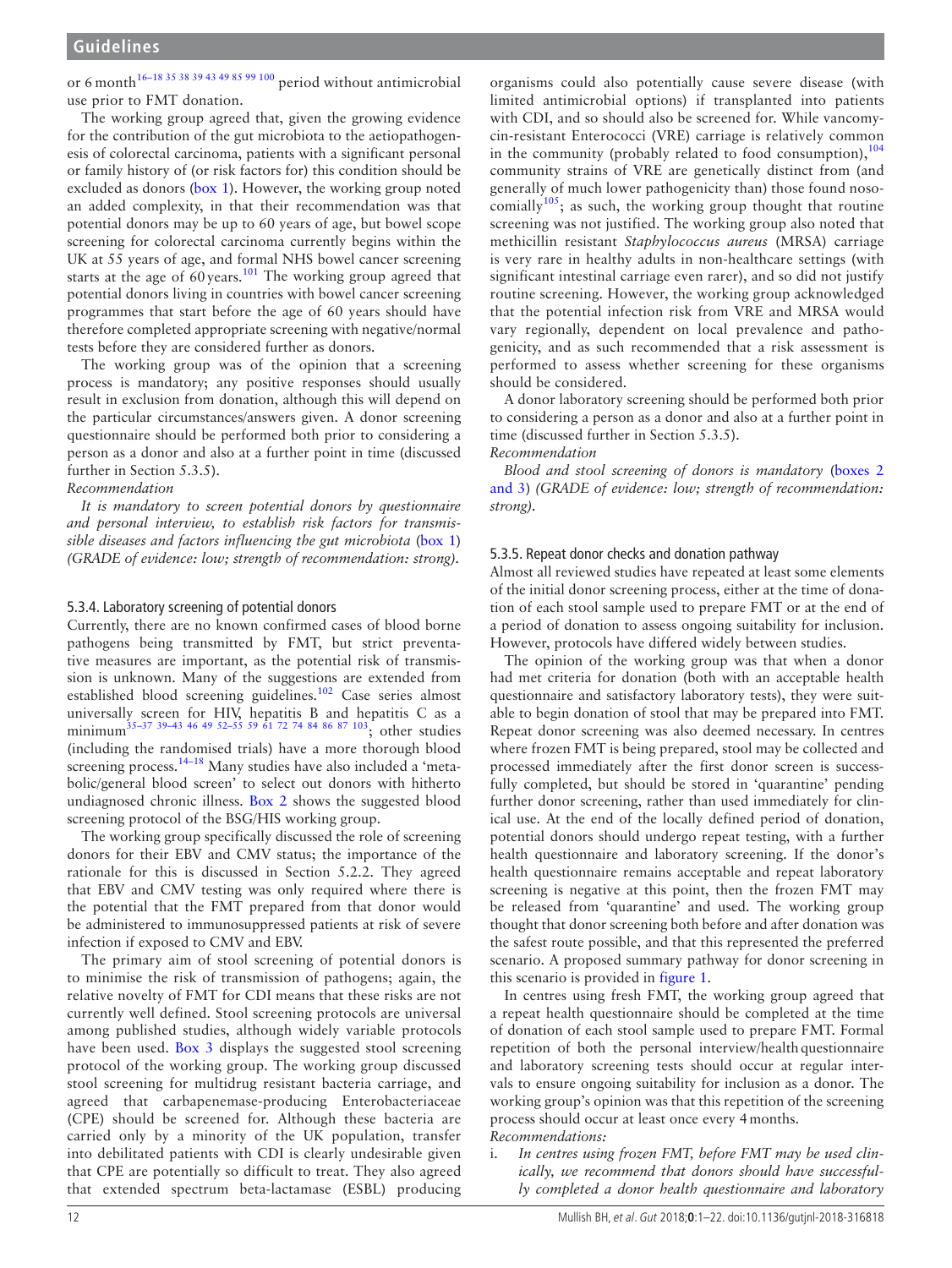

**Figure 1** Proposed summary pathway for donor screening for centres preparing frozen faecal microbiota transplant (FMT) from recurring donors.

<span id="page-12-0"></span>*screening assays both before and after the period of stool donation. This is the preferred means of donor screening (GRADE of evidence: low; strength of recommendation: strong).*

ii. *In centres using fresh FMT, we recommend that a repeat health questionnaire should be assessed at the time of each stool donation. To ensure ongoing suitability for inclusion as a donor, the donor health questionnaire and laboratory*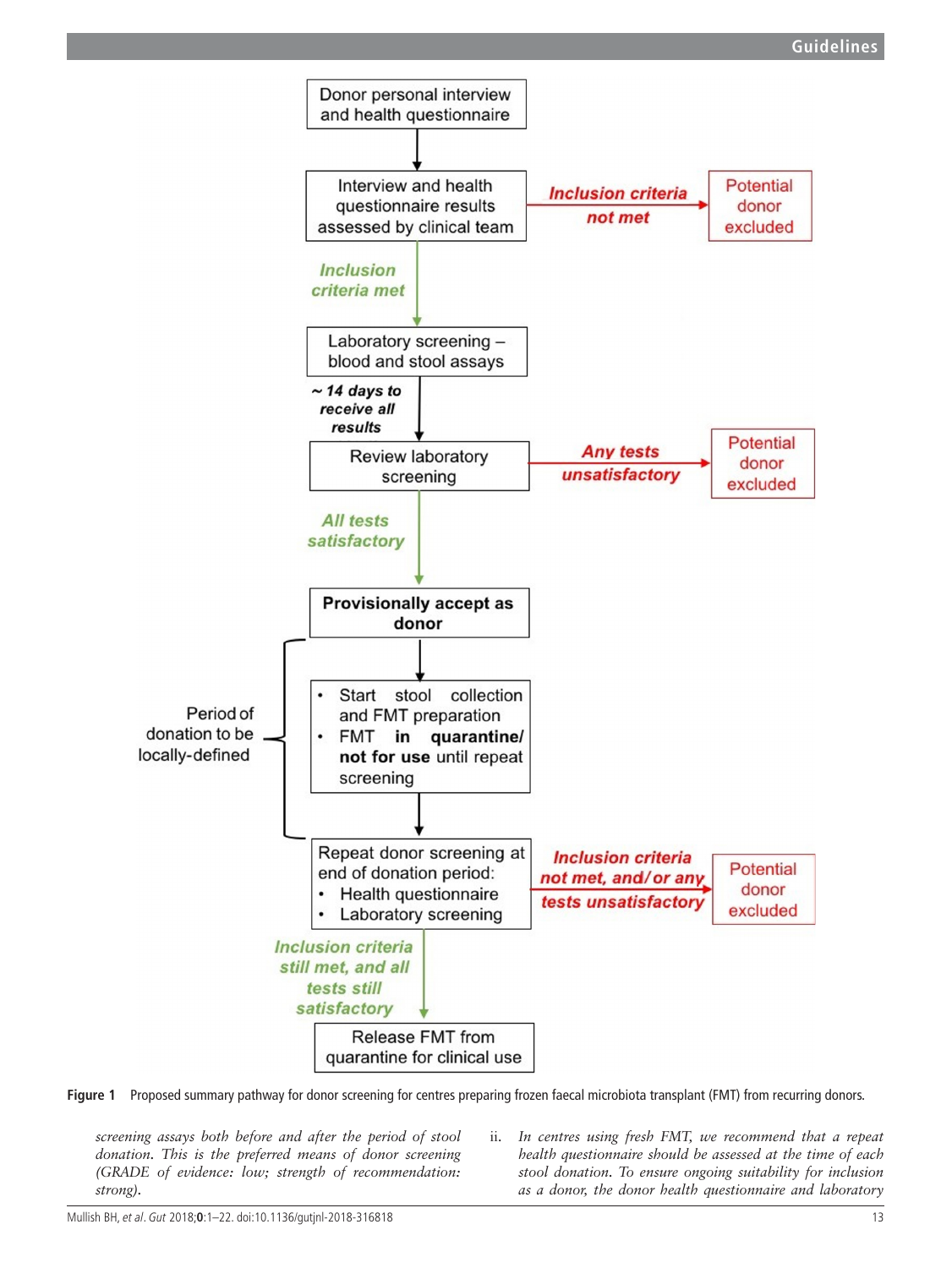# **Box 4 Criteria for stool collection**

- <span id="page-13-0"></span>► Clear instructions should be given to donors regarding hand hygiene.
- ► Collect stool donations in a sealable clean container. A number of specifically designed devices are available commercially.
- ► Stool should ideally be passed directly into the clean container for collection; alternatively, it may be collected in clean tissue and transferred to the clean container.
- ► Stool should be transported to the FMT production site as soon as possible post defaecation (and within 6 hours); however, if a short period of storage is necessary, this should be at 4°C.

*screening should be repeated regularly (GRADE of evidence: low; strength of recommendation: strong).*

# **5.4. What factors related to the preparation of the transplant influence the outcome of FMT when treating people with CDI?**

# 5.4.1. General principles of FMT preparation

There is very little evidence or guidance on the collection of donor stool. Critical steps during this process centre on the reduction of environmental cross contamination risk, so the use of clean collection devices and clean collection procedures is advocated. To promote standardised practice, and a safe and effective product, clear instructions should be provided to the donor for stool collection [\(box](#page-13-0) 4).

Regardless of the methods used to prepare FMT, stool donations should be processed within 6hours of defaecation. The period of 6hours has been generally applied across many successful studies of FMT treatment in CDI,  $141835394352$  although no formal comparative study has been undertaken. This strategy aims to minimise sample degradation and alteration over time, which may occur due to the complex metabolic and environmental requirements of the faecal microbiota.

There are no comparative trials of anaerobically versus aerobically prepared FMT in the treatment of recurrent CDI. With the exception of small observational studies,  $4174$  the vast majority of FMT preparation has been undertaken aerobically for the treatment of CDI and has proved highly efficacious. There appears to be no clear need to process anaerobically, a method which introduces complexity and cost for the treatment of CDI.

The reviewed randomised studies reported variable amounts of stool used in the preparation of each FMT aliquot, and the lack of comparative data means that it is not possible to link stool mass to outcome from these studies. However, a previous systematic review of case series using FMT as treatment for recurrent CDI reported similar rates of treatment efficacy, but an approximate fourfold increase in recurrence rates if <50 g of stool was used compared with  $\geq$  50g.<sup>[106](#page-21-4)</sup> Similarly, the initial volume of diluent used to create the faecal emulsion is variable between studies, although the most common practice appears to be creation of a stool:diluent ratio of approximately 1:5. The overwhelming majority of the reviewed studies used stool from only a single donor per FMT (rather than stool pooled from a mixture of donors), and there are no comparative studies of outcomes of CDI from single donor versus pooled donor FMT; as such, the working group found no justification to recommend donor stool pooling for FMT for CDI.

The majority of studies have used preservative-free sterile 0.9% saline as the diluent for FMT production, although there have been a handful of reports of other diluents, including potable water.<sup>[16 35 43](#page-19-21)</sup> There have been no comparative studies of FMT diluent. In cases where frozen FMT is prepared, an appropriate cryoprotective substance should be added prior to freezing. Most studies use glycerol at a final concentration of  $\sim$ 10%.<sup>1641</sup> It has been demonstrated that storing stool at −80°C for up to 6months in saline without glycerol decreases viable aerobic and anaerobic bacterial counts; the reduction was statistically significant in all bacterial groups with the exception of *E. coli* and total anaerobes. When stored with glycerol, no significant reduction in viable counts was observed[.74](#page-20-39)

A variety of homogenisation and open filtration systems have been used, with no apparent major variation in efficacy. Open filtration systems such as gauze,  $16374035$  filter paper  $39$  and strainers/ sieves $1741$  are unpleasant to use and pose a risk of external contamination. In order to best comply with GMP standards, a sterile, single use closed homogenisation and filtration system is recommended. An example of such a system includes the use of sterile filter bags inside a laboratory paddle homogeniser.

*Recommendations*

- i. *We recommend that donor stool collection should follow a standard protocol (GRADE of evidence: low; strength of recommendation: strong).*
- ii. *We recommend that donor stool should be processed within 6hours of defaecation (GRADE of evidence: low; strength of recommendation: strong).*
- iii. *We recommend that both aerobically and anaerobically prepared FMT treatments should be considered suitable when preparing FMT for the treatment of recurrent CDI (GRADE of evidence: moderate; strength of recommendation: strong).*
- iv. *We recommend that sterile 0.9% saline should be considered as an appropriate diluent for FMT production, and cryoprotectant such as glycerol should be added for frozen FMT (GRADE of evidence: moderate: strength of recommendation: strong).*
- v. *We recommend using ≥50g of stool in each FMT preparation (GRADE of evidence: moderate: strength of recommendation: strong).*
- vi. *We suggest that stool should be mixed 1:5 with diluent to make the initial faecal emulsion (GRADE of evidence: low; strength of recommendation: weak).*
- vii. *We suggest that homogenisation and filtration of FMT should be undertaken in a closed disposable system (GRADE of evidence: low; strength of recommendation: weak).*

# 5.4.2. Fresh versus frozen FMT

Two randomised studies have examined this area. One double blind, randomised study concluded that enema-administered frozen FMT (n=91) was non-inferior for clinical resolution of diarrhoea to fresh FMT (n=87) for the treatment of recurrent or refractory  $CDI<sup>16</sup>$  $CDI<sup>16</sup>$  $CDI<sup>16</sup>$  (with frozen FMT in this study stored at −20°C for up to 30 days). A further randomised study demonstrated statistically comparable remission rates for recurrent CDI with fresh or frozen FMT delivered colonoscopically  $(n=25/25 \text{ vs } 20/24 \text{ respectively, } P=0.233)$  (using frozen FMT stored at  $-80^{\circ}$ C for up to 6 months).<sup>13</sup> These data support the findings of earlier small observational studies.<sup>[35 41](#page-19-26)</sup> Frozen FMT is also preferable to fresh FMT on logistical and cost grounds.<sup>[16](#page-19-21)</sup> Banked frozen FMT also enables the window period for donor screening to be minimised, allowing centres to more closely meet regulatory requirements (also see Section 5.3.5).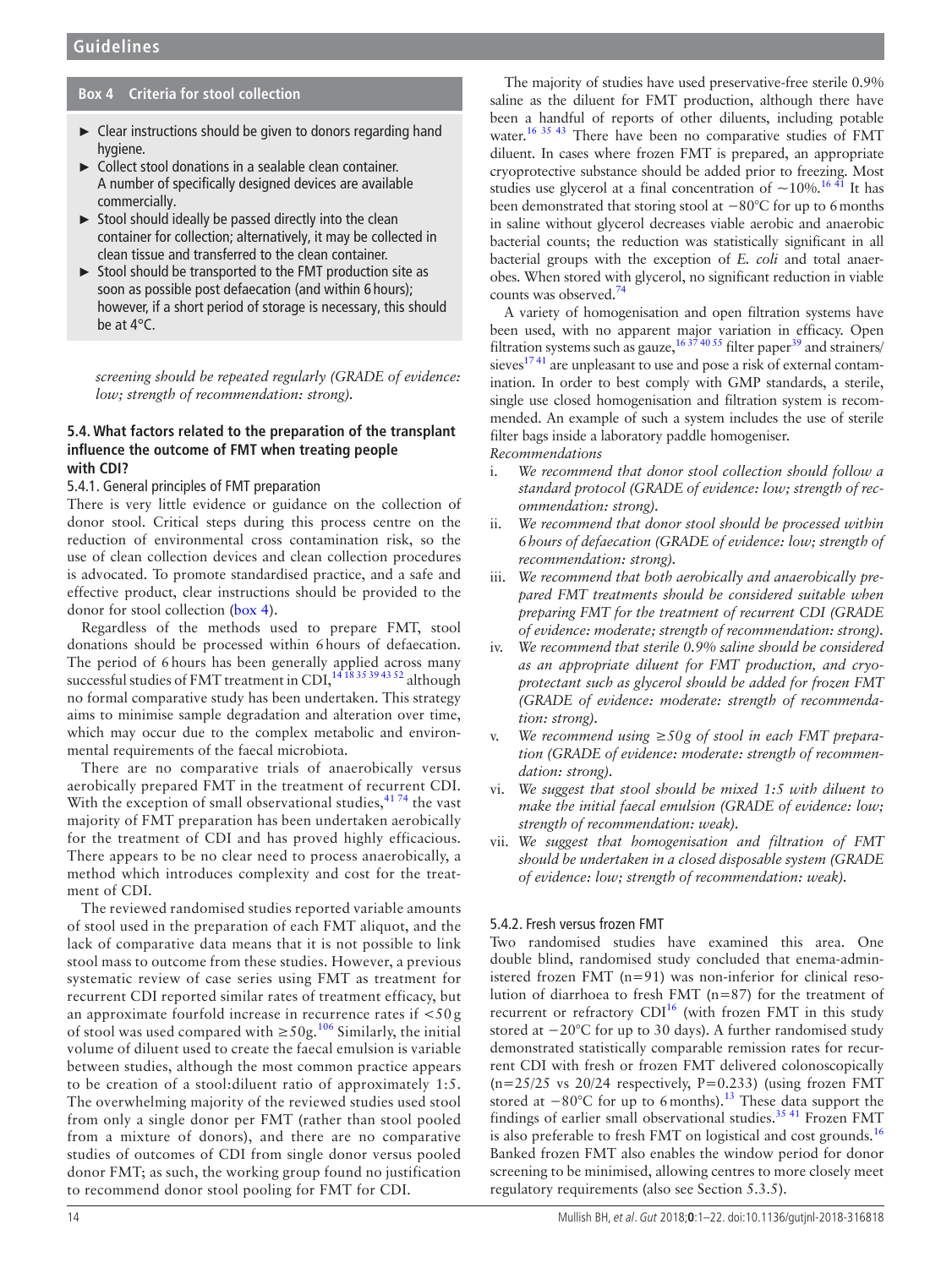### *Recommendation*

*We recommend that the use of banked frozen FMT material should be considered preferable to fresh preparations for CDI (GRADE of evidence: high; strength of recommendation: strong).*

#### 5.4.3. Use of frozen FMT

Frozen FMT has been used up to 6months after storage at  $-80^{\circ}$ C<sup>[17 41 74](#page-19-20)</sup>, with high efficacy rates (>70%) observed in the cases treated. However, there have been no comparative trials investigating storage durations. As already described, a reduction in the viability of certain gut microbiota taxa was noted when faecal aliquots were frozen in 10% glycerol for 6 months<sup>[74](#page-20-39)</sup> and, as such, the working group agreed that 6months was the acceptable limit for freezing of an FMT in glycerol. Storage at −80°C is recommended rather than −20°C to minimise sample degradation.

Warm water baths have been recommended to speed thawing<sup>[6](#page-19-3)</sup>; however, the working group thought that this should be strongly discouraged, as this may introduce risks of cross contamination by *Pseudomonas* species (and other contaminants) from the water bath,<sup>[107 108](#page-21-5)</sup> and may reduce bacterial viability in the FMT. Repetitive freeze thawing of FMT samples should be avoided as bacterial numbers will be reduced during this process.<sup>109</sup> *Recommendations*

- i. *We recommend that FMT material stored frozen at −80°C should be regarded as having a maximum shelf life of 6months from preparation (GRADE of evidence: low; strength of recommendation: strong).*
- ii. *We suggest consideration of thawing frozen FMT at ambient temperature, and using within 6hours of thawing (GRADE of evidence: low; strength of recommendation: weak).*
- iii. *We suggest not thawing FMT in warm water baths, due to the risks of cross contamination with Pseudomonas (and other contaminants) and reduced bacterial viability (GRADE of evidence: very low; strength of recommendation: weak).*

#### **5.5. What factors related to administration of the transplant influence the outcome of FMT when treating people with CDI?**

5.5.1. Use of specific medications in the period around FMT administration

#### *5.5.1.1. General principles of FMT administration*

Bowel purgatives have been proposed pre-FMT as a means of removing residual antibiotics that may affect engraftment of transplanted microorganisms, and as a means of removing any residual *C. difficile* toxin, spores and vegetative cells.<sup>110-114</sup> Furthermore, bowel purgatives pre-colonoscopic FMT delivery facilitate safe endoscopy. Various bowel purgatives have been used in colonoscopic FMT studies, including polyethylene glycol (often 4 L),  $^{14}$ <sup>17 35</sup> <sup>41 43</sup> 46<sup>54–56</sup> 100 115–117</sup> MoviPrep<sup>[35 41](#page-19-26)</sup> and macrogol.<sup>[13 15 18 59](#page-19-18)</sup> In those studies that used an upper GI route for FMT, polyethylene glycol<sup>[54 55 84](#page-20-4)</sup> and Klean-Prep<sup>[15 61](#page-19-28)</sup> were used. FMT without bowel preparation has also been used as treatment for recurrent CDI without any apparent reduction in efficacy, including in randomised studies.<sup>1</sup>

The rationale for the use of proton pump inhibitors (PPIs) prior to upper GI FMT is to minimise acidity which may impair engraftment of transplanted microorganisms; however, PPIs have been shown to alter the gut microbiota,<sup>118 119</sup> and have also been associated with primary and recurrent CDI.<sup>120</sup> 121 Some studies advocate the use of PPIs prior to receiving FMT via the upper GI route, $37\frac{39}{39}$  45 84 85 122 123 but there appears to be comparable efficacy data in studies where it has not been used. Certain

studies have also given recipients PPIs prior to receiving colonoscopic FMT.<sup>1787</sup>

The use of prokinetics (such as metoclopramide) has been described prior to FMT delivery via the upper GI tract route, but only in a very small number of studies.<sup>[85](#page-20-40)</sup> Given the potential risk of regurgitation/aspiration associated with upper GI administration of FMT, the working group felt that its use should be considered where appropriate.

A single dose/short course of loperamide has been used following FMT (predominantly for lower GI administration) in an attempt to prolong the exposure of the FMT to the mucosa, and to aid retention of the FMT within the GI tract.<sup>[13 46 49 55 84 123](#page-19-18)</sup> One study utilised diphenoxylate with atro-pine<sup>[54](#page-20-4)</sup> instead. However, no studies have compared FMT with and without antimotility drugs.

The working group also discussed infection control aspects as they apply to FMT administration. Specifically, they agreed that recipients should ideally be cared for in a single room with en suite bathroom facilities and, where appropriate, be placed at the end of an endoscopy list, to facilitate enhanced environmental decontamination and prevention of transmission of *C. difficile* spores. Protocols for decontamination of endoscopes should follow national guidance,  $124 \frac{125}{125}$  using a sporicidal agent. Best practice for prevention of transmission of healthcare associated infections, as described in national guidelines, $126$  should also be applied throughout.

*Recommendations*

- i. *We recommend that bowel lavage should be administered prior to FMT via the lower GI route, and bowel lavage should be considered prior to FMT via the upper GI route; polyethylene glycol preparation is preferred (GRADE of evidence: low; strength of recommendation: strong).*
- ii. *For upper GI FMT administration, we suggest that a PPI should be considered, for example, the evening before and morning of delivery (GRADE of evidence: low; strength of recommendation: weak).*
- iii. *We suggest that a single dose of loperamide (or other antimotility drugs) should be considered following lower GI FMT delivery (GRADE of evidence: low; strength of recommendation: weak).*
- iv. *We suggest that prokinetics (such as metoclopramide) should be considered prior to FMT via the upper GI route (GRADE of evidence: low; strength of recommendation: weak).*
- We recommend that best practice for prevention of further *transmission of CDI should be applied throughout when administering FMT to patients with CDI (nursing with enteric precautions, sporicidal treatment of endoscope, etc) (GRADE of evidence: high; strength of recommendation: strong).*

#### *5.5.1.2. Additional antibiotics pre-FMT*

Many studies have given further courses of conventional antimicrobial *C. difficile* treatment prior to FMT. Regimens have included vancomycin alone,  $^{12}$  <sup>14 18</sup> 35 39 55 59 86 117 metronidazole or vancomycin,  $40^{41}$   $43^{122}$  or alternatively vancomycin, fidax-omicin or metronidazole,<sup>[56](#page-20-41)</sup> with one study using a range of regimens which included rifaximin.<sup>123</sup> The length of treatment was also variable, ranging from  $24 \text{ hours}^{54}$  $24 \text{ hours}^{54}$  $24 \text{ hours}^{54}$  up to 4 days prior to receiving  $FMT^{3945}$ ; however, comparative studies have not been undertaken.

#### *Recommendation*

*We recommend the administration of further antimicrobial treatment for CDI for at least 72hours prior to FMT (GRADE of evidence: low; strength of recommendation: strong).*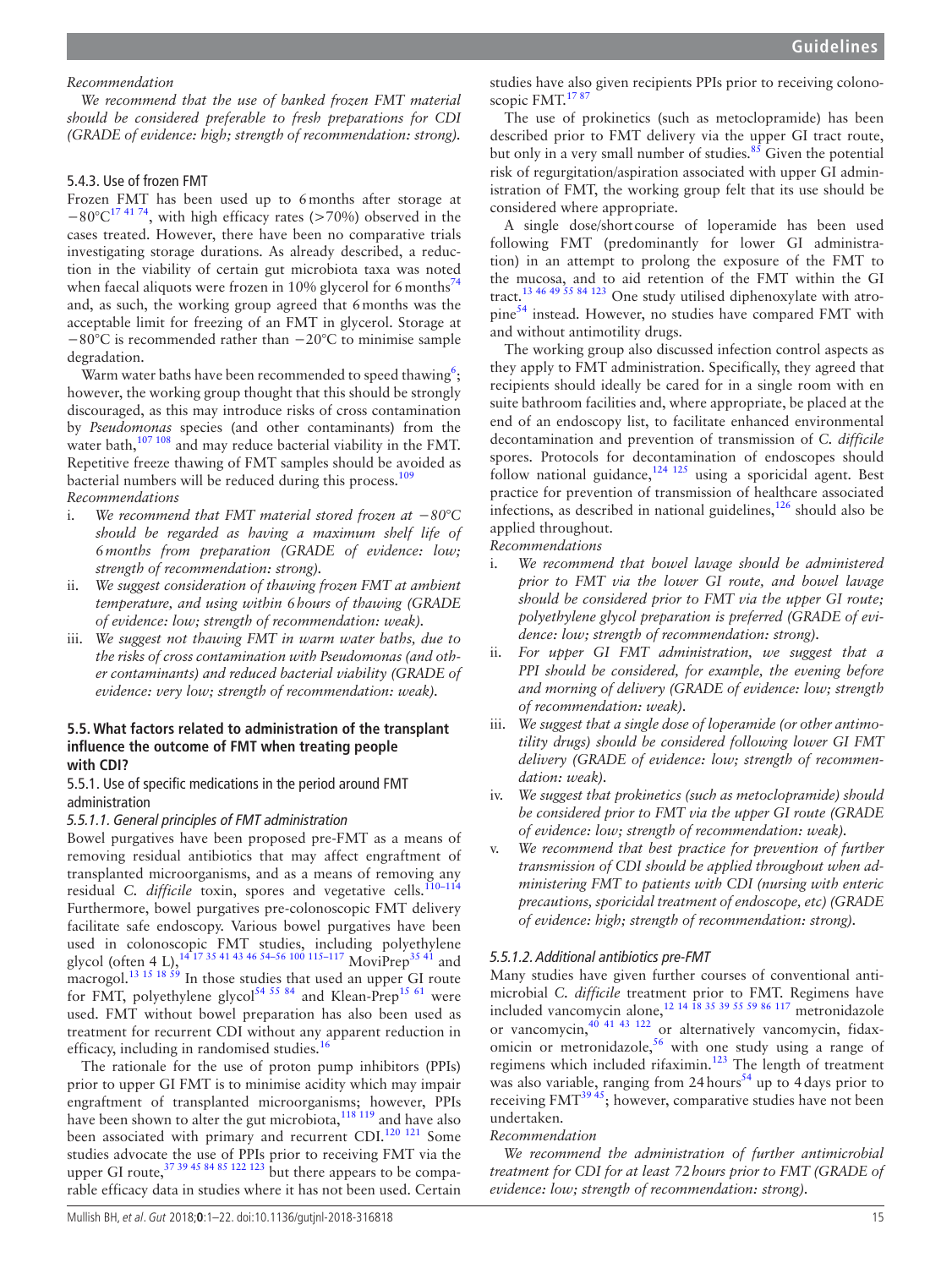# *5.5.1.3. Washout period between antibiotic use and FMT*

Nearly all studies specified a washout period after completing anti-CDI antibiotics and before administration of FMT. However, this time period appeared to be arbitrarily selected and varied from as little as 4 hours<sup>[46](#page-20-0)</sup> or 12 hours<sup>[51](#page-20-23)</sup>, up to 72 hours.<sup>[36](#page-19-27)</sup> The majority of studies specified either  $24 \text{ hours}^{15}$   $\frac{37}{39}$   $\frac{39}{40}$   $\frac{45}{45}$   $\frac{54}{127}$ or  $48 \text{ hours}^{41 \frac{42 \frac{49}{60}}$ , however some allowed a range from 1 to  $3 \text{ days.}^{16 \text{ day } 52 \text{ } 53 \text{ } 55}$  One study appeared to allow co-administration of vancomycin with bowel preparation, without a washout period.[18](#page-19-24)

The working group discussed the challenging scenario of providing FMT to patients with recurrent CDI, but who also had a strong indication for long term non-anti-CDI antibiotics (eg, splenectomy, osteomyelitis or infective endocarditis), or patients who develop an indication for antibiotics for a reason other than CDI shortly after receiving FMT. The concern in this instance is that the use of antibiotics may limit engraftment of microbial communities derived from the FMT, and therefore reduce its effectiveness. The working group discussed a recent retrospective study demonstrating that exposure to non-anti-CDI antimicrobials within 8weeks of FMT is associated with an approximate threefold risk of FMT failure (n=8/29 failures with antibiotic exposure vs  $36/320$  failures without antibiotic exposure).<sup>[128](#page-21-13)</sup> Simi-larly, the experience of the large pan-Netherlands stool bank<sup>[129](#page-21-14)</sup> was that ~50% of their failures of FMT in the treatment of recurrent CDI occurred in patients who had received antibiotics within 1month of their FMT. For patients requiring long term antibiotics, the working group's expert opinion was that such patients should still be eligible for FMT, but that the regimen for the use of non-anti-CDI antibiotics should be decided on a case by case basis, based on factors including response to FMT and/ or strength of indication of antibiotics. Both in this scenario, and the scenario in which antibiotics are required shortly after receiving FMT, the working party agreed that infectious diseases specialists/medical microbiologists should be involved in making decisions regarding the choice of agents used.

*Recommendations*

- i. *To minimise any deleterious effect of antimicrobials on the FMT material, we recommend that there should be a minimum washout period of 24hours between the last dose of antibiotic and treatment with FMT (GRADE of evidence: low; strength of recommendation: strong).*
- ii. *We suggest considering consultation with infectious disease specialists or medical microbiologists for advice whenever FMT recipients also have an indication for long term antibiotics, or have an indication for non-CDI antibiotics within 8weeks of FMT (GRADE of evidence: very low; strength of recommendation: weak).*

### 5.5.2. Route of FMT delivery

### *5.5.2.1. Introduction*

FMT can be delivered via the lower GI route (retention enema, colonoscopy), upper GI route (endoscopically, or via nasogastric tube, nasoduodenal tube or nasojejenal tube), or via capsules (containing either frozen FMT or lyophilised faecal material). Systematic reviews with meta-analysis suggest that FMT for recurrent CDI via colonoscopy may have slightly higher efficacy compared with upper GI administration<sup>127 130-132</sup> with similar safety profiles, but also note the trend towards using larger amounts of stool or 'higher concentration' FMT in lower GI administration. One systematic review (reviewing principally case series, and including only one randomised study) compared remission rates for CDI using FMT delivered to different areas

of the GI tract, and reported that for FMT infused into the stomach, duodenum/jejunum, caecum/ascending colon and rectum, the rates of cure rate were 81%, 86%, 93% and 84%, respectively[.131](#page-21-16)

In the only randomised study that directly compared upper and lower GI administration, there was no significant difference in overall cure rate  $(P=0.53)$ .<sup>[17](#page-19-20)</sup>

# *5.5.2.2. Upper GI tract administration of FMT*

FMT has been shown to be safe and efficacious in the treatment of C. difficile when administered via nasogastric tube,<sup>[37 39 45 61 83 123](#page-19-22)</sup> nasoduodenal tube,  $^{15}$   $^{84}$   $^{85}$  enteroscopy<sup>122 123</sup> or via the infusion channel on a gastroscope.<sup>[40 45](#page-19-19)</sup> In a randomised trial, nasoduodenal donor FMT has been shown to be more efficacious than vancomycin in treating recurrent CDI $^{15}$  $^{15}$  $^{15}$  Furthermore, it has been shown that FMT can also be safely and effectively deliv-ered via a percutaneous endoscopic gastrostomy tube.<sup>[45 83](#page-20-19)</sup> The working group noted that upper GI administration of FMT may be particularly suitable for certain patient groups, such as those in whom there are contraindications or who would find it difficult to tolerate lower GI endoscopy, and/or patients unlikely to be unable to retain enemas.

Typically, smaller volumes of faecal suspension are administered to the upper GI tract compared with lower GI administration, with quoted volumes ranging from  $25 \text{ mL}^{39}$  $25 \text{ mL}^{39}$  $25 \text{ mL}^{39}$  up to 150 mL $^{84}$  $^{84}$  $^{84}$  or 250 mL $^{37}$  $^{37}$  $^{37}$   $^{85}$  $^{85}$  $^{85}$  Up to 500 mL of suspension has been given safely and effectively via the upper GI route.[15 77](#page-19-28) However, the working group expressed concerns regarding the risk of regurgitation and aspiration if large volumes of FMT are administered to the upper GI tract, and also discussed cases in which this has been described with adverse outcomes.<sup>80</sup> This included a reported death from aspiration, after 100–150mL of FMT was delivered by enteroscope into the distal duodenum under general anaes-thetic as attempted treatment for recurrent CDI.<sup>[133](#page-21-18)</sup> A further report described a case of fatal aspiration pneumonitis likely related to a 500mL FMT via nasoduodenal tube; this patient had a swallowing disorder following oropharyngeal radiation after surgical removal of a maxillary carcinoma 2years previously.<sup>77</sup> Based on their expert opinion, the working group recommended that upper GI FMT should be used with caution in those at risk of regurgitation (eg, known large hiatus hernia, severe gastro-oesophageal reflux disease, etc) and/or with swallowing disorders (although administration via a gastrostomy tube would be acceptable). They also recommended that no more than 100mL of FMT should be administered to the upper GI tract to minimise these risks. *Recommendations*

- i. *We recommend that upper GI administration of FMT as treatment for recurrent or refractory CDI should be used where clinically appropriate (GRADE of evidence: high; strength of recommendation: strong).*
- Where upper GI administration is considered most appropri*ate, we recommend that FMT administration should be via nasogastric, nasoduodenal or nasojejunal tube, or alternatively via upper GI endoscopy. Administration via a permanent feeding tube is also appropriate (GRADE of evidence: high; strength of recommendation: strong).*
- iii. *We recommend that no more than 100mL of FMT is administered to the upper GI tract (GRADE of evidence: low; strength of recommendation: strong).*
- iv. *We recommend that upper GI administration of FMT should be used with caution in those at risk of regurgitation and/ orthose with swallowing disorders (GRADE of evidence: low; strength of recommendation: strong).*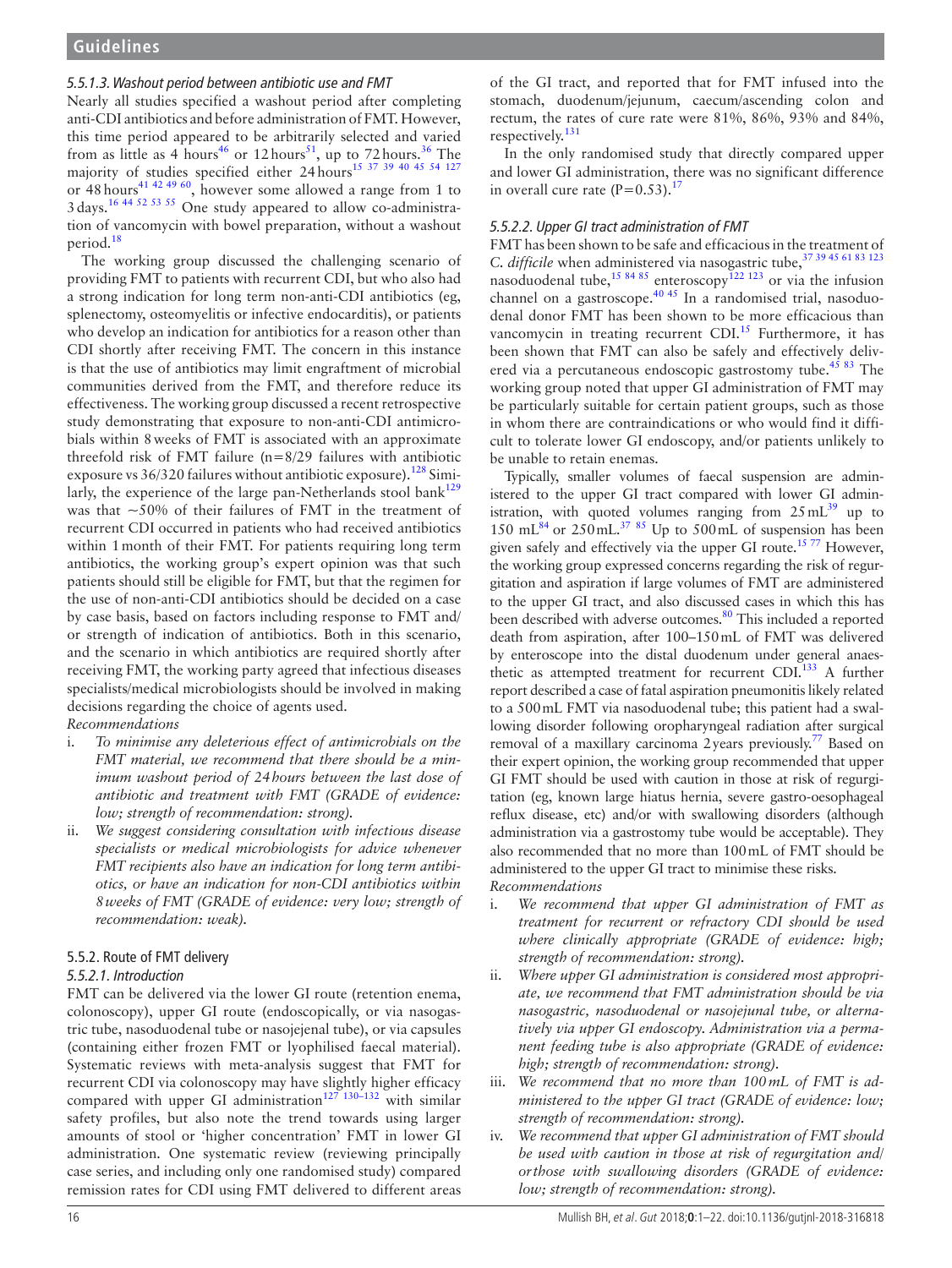#### *5.5.2.3. Lower GI tract administration of FMT FMT via enema*

Successful treatment of *C. difficile* with FMT enema has been demonstrated[16 38 42 53 55 83 86](#page-19-21) but enema appears to have a lower efficacy than other routes of FMT administration. Specifically, in a randomised study primarily comparing the efficacy of fresh and frozen FMT in the treatment of recurrent CDI, only 52.8% of patients in the 'frozen' arm and 50.5% of patients in the 'fresh' arm of the study (n=57/108 and 56/111, respectively) experienced resolution of symptoms after a single enema, by modified intention to treat analysis.[16](#page-19-21) However, resolution rates in both arms only reached  $>80\%$  after at least three enemas.<sup>[16](#page-19-21)</sup> A recent randomised study demonstrated similar rates of recurrence of CDI in patients with recurrent CDI treated with either a single FMT enema or a 6week vancomycin taper (n=9/16 patients with recurrence vs  $5/12$ , respectively).<sup>12</sup> Notwithstanding this, enemas do have specific advantages, such as being a treatment option where full colonoscopy is contraindicated. It is also possible to give multiple infusions relatively easily and outside a hospital setting.

#### *FMT via colonoscopy*

Randomised study evidence has demonstrated that colonoscopic FMT has higher efficacy in treating recurrent CDI than vancomycin.<sup>[18](#page-19-24)</sup> Efficacy is similar whether FMT is fresh or frozen, but modestly reduced when using a lyophilised FMT product.<sup>[13](#page-19-18)</sup> Colonoscopic delivery of donor FMT into the ileum or caecum was associated with a 91% cure rate for recurrent CDI.<sup>[14](#page-19-23)</sup> Observational studies highlighted similar success, describing cure rates of 88%  $(n=14/16)^{74}$  $(n=14/16)^{74}$  $(n=14/16)^{74}$  and 91%<sup>[46](#page-20-0)</sup> (n=21/23) in response to infusion of donor FMT into the caecum or terminal ileum. A further advantage of using colonoscopy to administer FMT has been to allow assessment for the presence of pseudomembranes; in certain reviewed studies, the presence or absence of pseudomembranes has influenced the FMT regimen used.<sup>1873</sup> However, the working group noted that many patients with CDI are frail and elderly, and as such it will not always be safe or feasible to undertake colonoscopy in this particular group of patients. Flexible sigmoidoscopy appears to be an feasible option where full colonoscopy cannot be performed (eg, unable to tolerate colonoscopy, severity of colitis). $5660$ 

The amount of faecal suspension via enema has varied between 150 and 500 mL.<sup>[16 38 42 55 86](#page-19-21)</sup> The amount of faecal suspension delivered via colonoscopy has been similarly variable, with some studies suggesting as little as 100 mL can be used with success rates of 94%<sup>[43](#page-20-6)</sup>: 250–400 mL had a success rate of  $100\%^{36}$  whereas infusions of up to 500-700 mL were associated with cure rates of  $92\%$ .<sup>[46](#page-20-0)</sup> However, the working group noted that it is difficult to compare 'concentration' of FMT in different studies as different protocols used varied starting amounts of faecal material. Currently, there are no randomised studies that compare concentration/volume of colonoscopic or enema FMT. As such, no recommendation was made to this regard.

### *Recommendations*

- i. *We recommend that colonoscopic administration of FMT as treatment for recurrent or refractory CDI should be used where appropriate (GRADE of evidence: high; strength of recommendation: strong).*
- ii. *Where colonoscopic administration is used, we suggest considering preferential delivery to the caecum or terminal ileum, as this appears to give the highest efficacy rate (GRADE of evidence: low; strength of recommendation: weak).*

iii. *We recommend that FMT via enema should be used as a lower GI option when delivery using colonoscopy or flexible sigmoidoscopy is not possible (GRADE of evidence: high; strength of recommendation: strong).*

#### *5.5.2.4. Capsulised FMT*

Capsulised FMT aims to remove some of the concerns regarding conventional FMT, such as the invasive means of administration and palatability. The largest case series describing the use of capsules as treatment for recurrent CDI<sup>[72 89](#page-20-24)</sup> noted clinical resolution at 8 weeks off antibiotics for CDI in 82% of cases (n=147/180) after one course of capsules, and 91%  $(n=164/180)$  after two courses. The capsules contained frozen FMT prepared in a diluent of saline with 10% glycerol; 15 capsules were administered each day for two consecutive days (equating to a mean 48 g of original crude stool). Other smaller case series have demonstrated comparable results, [87 123 134](#page-20-43) including when lyophilised stool is used instead of frozen whole  $FMT<sup>134</sup>$  $FMT<sup>134</sup>$  $FMT<sup>134</sup>$ 

The working group reviewed two randomised studies which have examined the efficacy of capsulised FMT in treating recurrent CDI. In one study, published in abstract form,  $94$  a 'high dose' regimen of frozen FMT capsules (30 capsules each day for 2 days) was compared with 'low dose' (30 capsules in 1 day). CDI resolution was comparably high in both arms with one treatment course  $(77\% (n=7/9))$  in the 'high dose' arm vs  $70\%$  (n=7/10) in the 'low dose arm'). Four of five initial non-responders entered remission after a second capsule course with the 'high dose' regimen. $94$  In a recent large randomised trial, patients with recurrent CDI were randomised to receive thawed frozen FMT either via colonoscopy or via capsules (one treatment of 40 capsules).<sup>11</sup> On per protocol analysis, remission at 12 weeks after a single treatment occurred in 96% in both arms ( $n=51/53$  by capsule,  $n=50/52$  by colonoscopy).

The working group discussed certain unresolved issues regarding capsules. Specifically, capsules are often large, and swallowing 30 capsules in a single day may be a significant undertaking for patients with CDI, such as the frail elderly with an existing high pill burden. They also noted that follow-up data post-capsule administration is relatively short compared with other modalities of FMT.

#### *Recommendation*

*Capsulised FMT holds promise as a treatment option for recurrent CDI and we recommend that this should be offered to patients as a potential treatment modality where available. Capsule preparations should follow a standard protocol. Further evidence regarding optimal dosing and formulation is required (GRADE of evidence: high; strength of recommendation: strong).*

# **5.6. What is the clinical effectiveness of FMT in treating conditions other than CDI?**

# 5.6.1. Introduction

In current clinical practice, FMT is used predominantly in the treatment of recurrent CDI. Its success has led to exploration of its efficacy in other GI diseases, primarily ulcerative colitis, where perturbation of the gut microbiota has been observed and implicated in disease pathogenesis. $135$  Due to variability of the quality, methodology and cohorts of patients recruited in trials of FMT for non-CDI indications, and in order to control for significant confounding factors, the working group only included randomised trials involving patients with well defined conditions and in which there was a primary clinical outcome. To date, there have been a total of 71 such studies investigating the role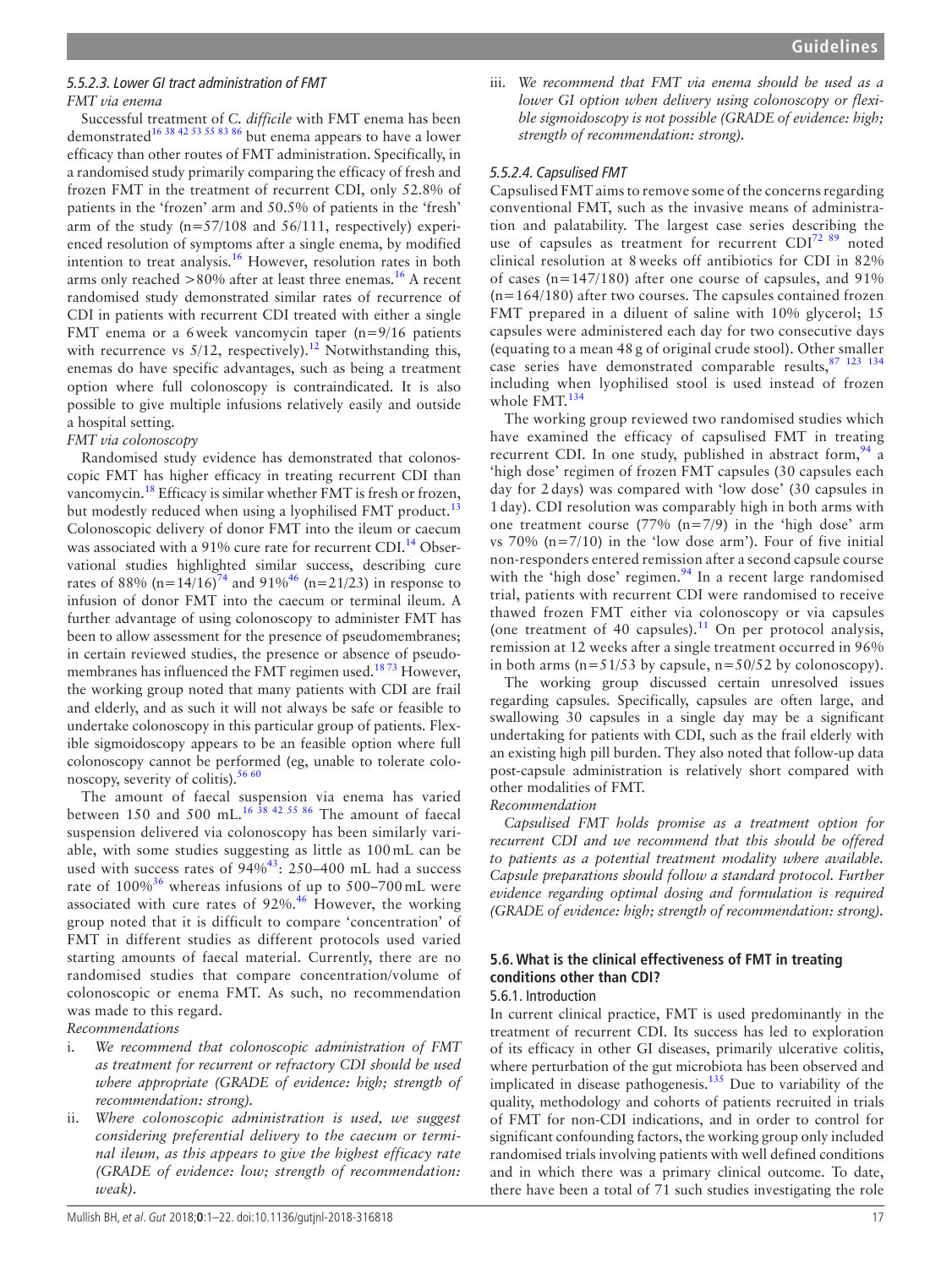of FMT in IBD; of these, only four are prospective randomised controlled trials, limited to patients with ulcerative colitis.<sup>136-139</sup> Five other reviewed randomised studies investigated the use of FMT in IBS,  $^{140}$  slow transit constipation,  $^{141}$  hepatic encephalopathy $142$  and metabolic syndrome.<sup>143 144</sup>

# 5.6.2. Use of FMT for ulcerative colitis

### *5.6.2.1. Efficacy*

All four RCTs, with a total of 277 subjects, included patients with mild to moderate ulcerative colitis (Mayo score 3–11 and endoscopic subscore of at least 1). Participants were aged between 27 and 56 years and largely included patients on stable immunosuppressive therapy (only one study excluded patients using biologic treatments and methotrexate within the preceding  $2$  months).<sup>[136](#page-21-21)</sup> Three studies included patients on oral corticosteroids at the time of FMT, however only two required a mandatory wean of these to meet eligibility. Studies generally included patients with all disease distributions found in ulcerative colitis. Time to evaluation of response to FMT in these studies varied between 7 and 12 weeks. Two studies used autologous FMT as placebo.<sup>136</sup><sup>139</sup> Three of the four studies demonstrated that patients receiving donor FMT were significantly more likely to achieve clinical and endoscopic remission compared with placebo.<sup>137-139</sup> The pooled rate of combined clinical and endoscopic remission was 27.9% for donor FMT and 9.5% for placebo. A pooled risk ratio for failure of FMT to achieve these combined outcomes was 0.8 (95% CI 0.7 to 0.9). Deep remission (histological) was only reported in one RCT: 18.4% of patients receiving FMT achieved this outcome compared with 2.7% of those receiving placebo. $137$ 

#### *5.6.2.2. Characteristics of FMT preparation and delivery*

The four RCTs varied in their FMT preparation and delivery methodology. Two RCTs delivered frozen FMT, one fresh FMT and one used a combination. Three RCTs with a positive outcome delivered the FMT via the lower GI route; these studies used a high intensity protocol ranging from a total of three infusions in 1week to 40 FMTs over an 8week period.[137–139](#page-21-26) The other RCT (that failed to show efficacy of FMT for ulcerative colitis) had adopted a low intensity protocol of two nasoduodenal infusions given 3 weeks apart.<sup>[136](#page-21-21)</sup> Interestingly, the only RCT that prepared stool in anaerobic conditions demonstrated the highest rate of steroid free clinical remission and steroid free clinical response with donor FMT.<sup>139</sup> A further interesting observation in one study was a trend towards higher rates of remission with one particular donor.<sup>[137](#page-21-26)</sup>

#### *5.6.2.3. Adverse events*

Short lived GI symptoms, such as abdominal bloating, cramps, diarrhoea and fever, were reported in patients receiving FMT for ulcerative colitis. There were no significant differences in serious adverse events between patients receiving FMT compared with placebo (10 vs 7, respectively). Most of the serious adverse events were a consequence of worsening colitis: one patient who received FMT required a colectomy.<sup>[136](#page-21-21)</sup> In addition, one patient developed concurrent CDI.<sup>137</sup> No deaths were reported in any of the studies.

#### 5.6.3. Use of FMT in functional bowel disorders

Two RCTs have investigated the role of FMT in functional bowel disorders. In a double blind, placebo controlled RCT that recruited 90 patients with IBS with diarrhoea or with diarrhoea and constipation, $140$  the primary endpoint only just reached statistical significance in inducing symptom relief (as assessed by

a 75 point reduction in IBS severity scoring system at 3months following a single infusion FMT by colonoscopy) ( $P=0.049$ ). The second RCT randomised 60 patients with slow transit constipation to either 6 consecutive days of nasogastric delivered FMT or conventional treatment.<sup>[141](#page-21-23)</sup> This demonstrated that a significant proportion of patients achieved the primary endpoint of a mean of at least three complete spontaneous bowel movements per week (53.3% vs 20.0%, P=0.009) along with improvement in stool consistency score and colonic transit time. However, the intervention group had more treatment-related adverse events than the control group (total of 50 vs 4 cases).

#### 5.6.4. Use of FMT in hepatic encephalopathy

One small study has investigated the role of FMT in the management of hepatic encephalopathy.<sup>142</sup> This RCT randomised 20 male patients with cirrhosis with refractory hepatic encephalopathy to receive either 5days of broad spectrum antibiotic pretreatment followed by a single FMT enema or standard of care. Patients in the FMT arm had a significantly lower incidence of serious adverse events and improved cognition. The Model for End-Stage Liver Disease (MELD) score, however, transiently worsened post-antibiotics in the FMT arm. The study was potentially confounded as patients in the FMT arm continued to receive lactulose and/or rifaximin for treatment of their hepatic encephalopathy.

### 5.6.5. Use of FMT for metabolic syndrome

Two randomised studies,  $143 \frac{144}{144}$  with a combined total of 56 patients, demonstrated an improvement in peripheral (but not hepatic) insulin sensitivity in Caucasian male obese patients with metabolic syndrome following one or two infusions via nasoduodenal tube of FMT obtained from lean donors. This improvement was observed at 6weeks post-FMT, but was no longer present by 18 weeks. No improvement in insulin sensitivity was identified in patients transplanted with autologous FMT (ie, patients transplanted with their own collected faeces). The improvement in peripheral insulin sensitivity in the lean donor FMT group was accompanied by a small but significant improvement in HbA1c at 6weeks,[144](#page-21-28) but no improvements in other metabolic parameters, such as weight. While these data are of interest, the working group felt that the limited, transient nature of the benefits seen and small size of the studies meant that FMT could not be recommended as treatment for metabolic syndrome.

# 5.6.6. Future directions for randomised trials of FMT for non-CDI indications

Currently there are a large number of randomised trials (including RCTs) being undertaken globally, to evaluate the potential role of FMT as treatment for a wide range of conditions. The working group concluded that until there are more reliable data to inform decision making, the best practice principles described in this document for the governance of an FMT service for recurrent CDI should also be applied to FMT clinical trials for other conditions. However, specific adaptations may be considered depending on the condition being studied, for example, consideration of using anaerobic conditions for the preparation of FMT in trials for the treatment of ulcerative colitis, as described above.

In conclusion, FMT has the potential to be an effective treatment option for mild to moderate ulcerative colitis, and appears to be safe despite the use of immunosuppressive therapy. FMT may also have a potential role in the treatment of functional bowel disorders. However, recommendations for clinical use for both of these indications cannot be made until there is clearer evidence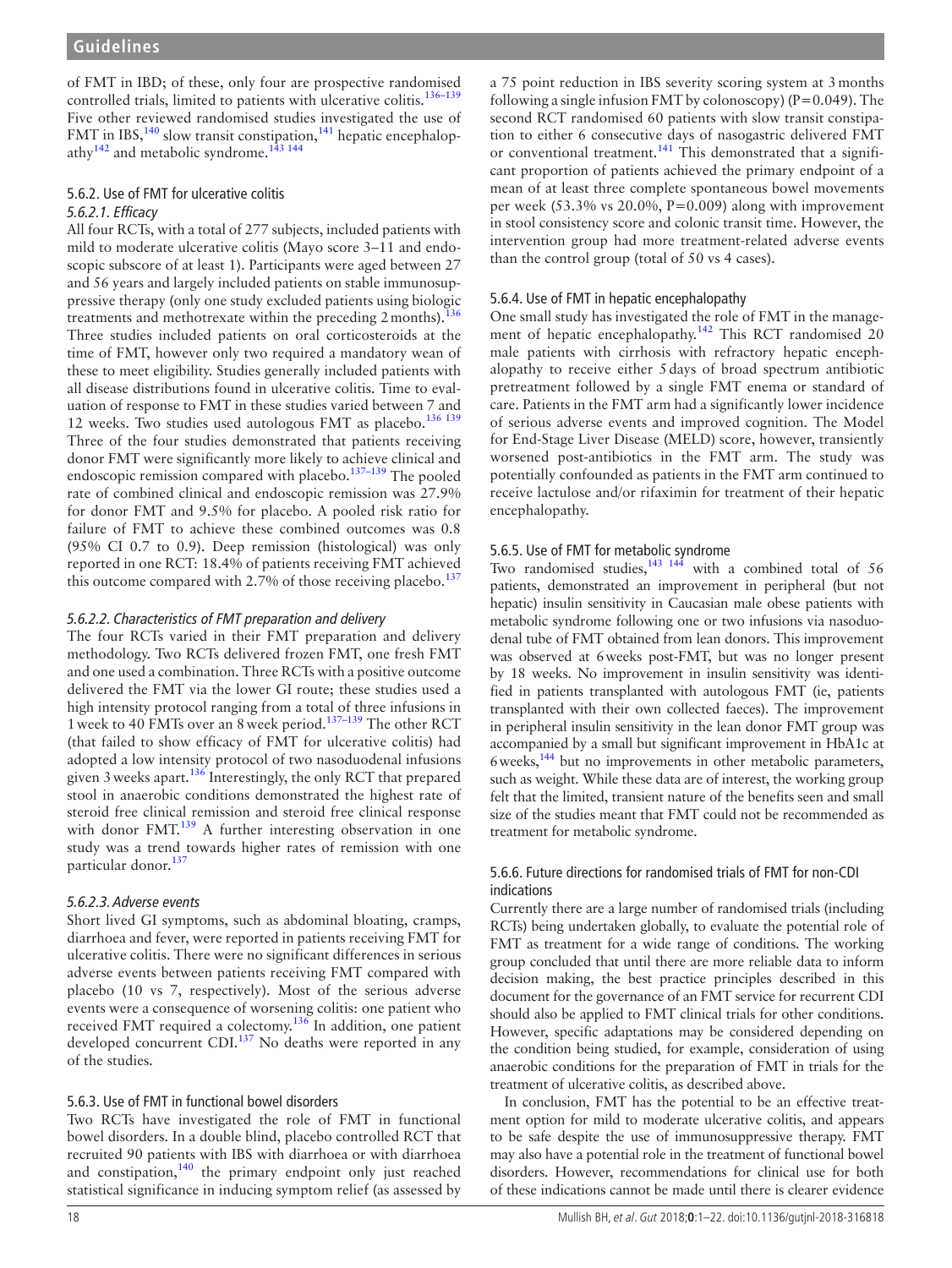of the most appropriate patient characteristics, preparation methodology, route of delivery and intensity of administration of FMT. The evidence for the use of FMT in hepatic encephalopathy and metabolic syndrome is currently limited, and further well designed RCTs are needed to evaluate its potential role here.

*Recommendation*

*We do not currently recommended FMT as treatment for IBD. Apart from CDI, there is insufficient evidence to recommend FMT for any other gastrointestinal or non-gastrointestinal disease (GRADE of evidence: moderate; strength of recommendation: strong).*

# **6. Basic requirements for implementing a FMT service**

As discussed above, there is an absence of published studies to support the recommendations in this section (although the experience of setting up a nationwide stool bank has recently been reported from The Netherlands<sup>[129](#page-21-14)</sup>). This section is therefore based on the working group's expert opinion and experience of developing FMT services. The working group considered best practice in this area as it applied to legal and clinical governance aspects, the relevant professionals required to establish an FMT service, the infrastructure of a service, and appropriate practices for FMT manufacturing and quality control monitoring where relevant. The full text of this section is in the online [Supplementary Material 3](https://dx.doi.org/10.1136/gutjnl-2018-316818).

# **7. Key performance indicators**

- All donors to have completed initial screening questionnaires and blood and stool screening results, as well as final health check prior to each stool donation processed to FMT. Results from each subsequent serial round of screening also to be documented.
- All FMT recipients to have clear documentation of details of their disease course and preparation prior to FMT, including whether recurrent or refractory disease, previous antimicrobial courses and use of bowel purgatives/other preparatory medications pre-FMT.
- ► All FMT recipients to have sufficient documentation to allow clear traceability of the exact FMT aliquot transfused. Records should include identification of the donor, in addition to a frozen FMT aliquot (and original faecal sample)—as well as serum—from that donor (see online [Supplementary](https://dx.doi.org/10.1136/gutjnl-2018-316818)  [Material 3\)](https://dx.doi.org/10.1136/gutjnl-2018-316818).
- ► All FMT recipients for recurrent or refractory CDI to have documentation during follow-up of treatment success or failure (and subsequent treatment plan if failure), together with clear documentation of any adverse events that may be attributable to FMT.

# **8. Further research**

- As described within this guideline, many aspects of the terminology of CDI are used variably between studies, and endpoints in FMT trials are inconsistent. The working group noted the need to standardise this terminology to allow more robust comparisons between studies.
- Given the relative novelty of FMT as a procedure, any potential long term adverse events associated with its use are poorly defined. The establishment of formal FMT registries should be considered. While this would primarily act as an important tool for defining the safety and efficacy of FMT, it would also be a valuable database for researchers within the field. Standardisation of other key documentation related to FMT administration (eg, establishment of a proforma for

would also be advantageous for the same reasons.  $\blacktriangleright$  The working group noted the lack of consistency in defini-

tions related to the severity of CDI disease and to response or failure to FMT. This limited interpretation of the published studies. As such, the working group thought that standardisation of these definitions would allow more accurate delineation of the factors influencing the efficacy of FMT for CDI. The working group also noted that only one reviewed study had reported the relationship between *C. difficile* ribotype and FMT outcome, and that recording of this information should be encouraged better to evaluate its influence.

assessing eligibility for FMT and/or follow-up after FMT)

- Further well designed clinical trials (in particular, RCTs) are required to identify the optimal means of administration of FMT as treatment for recurrent and/or refractory CDI.
- The working group noted that even capsulised FMT may be associated with potential drawbacks. They also noted that there are many patients with recurrent CDI for whom FMT (or any form of 'bacteriotherapy') may be inappropriate, including those with very marked immunosuppression, and/ or multiorgan disease. Despite high levels of efficacy, there is a small but appreciable FMT failure rate and it is not currently understood whether this is due to underlying donor or recipient factors. Therefore, a research priority should be in basic and translational studies better to define the mechanisms underlying the efficacy of FMT in CDI. This includes comparing the structure and function of the microbiota of donors to patients pre-FMT and post-FMT, via techniques including next generation microbial sequencing, metabolic profiling and immunological assays. This would allow the refinement of FMT from its current state to a more targeted therapy, removing the concerns associated with FMT.
- The working group identified a need for further well designed RCTs to investigate the potential role of FMT for non-CDI indications.

### **9. Conclusions**

FMT has become an accepted, efficacious treatment for recurrent and/or refractory CDI. In developing this guideline, the evidence for the technique has been reviewed in the context of other available treatments. Specific guidance for best practice for an FMT service is provided.

#### **Author affiliations**

<sup>1</sup>Division of Integrative Systems Medicine and Digestive Disease, Department of Surgery and Cancer, Faculty of Medicine, Imperial College London, London, UK 2 Departments of Gastroenterology and Hepatology, St Mary's Hospital, Imperial College Healthcare NHS Trust, London, UK

<sup>3</sup>Department of Gastroenterology, Queen Elizabeth Hospital Birmingham, University Hospitals Birmingham NHS Foundation Trust, Birmingham, UK

4 Inflammatory Bowel Disease Unit, St Mark's Hospital, London, UK

<sup>5</sup>Public Health England, Public Health Laboratory Birmingham, Birmingham, UK <sup>6</sup>Institute of Microbiology and Infection, University of Birmingham, Birmingham, UK <sup>7</sup>Department of Microbiology, Royal Devon and Exeter NHS Foundation Trust, Exeter, UK

<sup>8</sup>Healthcare Infection Society, London, UK

<sup>9</sup>Institute of Applied Health Research, University of Birmingham, Birmingham, UK  $10$ Institute of Translational Medicine, University of Birmingham, Birmingham, UK <sup>11</sup> Department of Microbiology, City Hospitals Sunderland NHS Foundation Trust,

Sunderland, Sunderland, UK 12C diff Support, London, UK

<sup>13</sup> Centre for Clinical Infection and Diagnostics Research, King's College London, London, UK

<sup>14</sup>Department of Microbiology, Guy's and St Thomas' NHS Foundation Trust, London, UK

**Acknowledgements** The authors would like to acknowledge the support of the Gut Microbiota for Health Expert Panel of the British Society of Gastroenterology,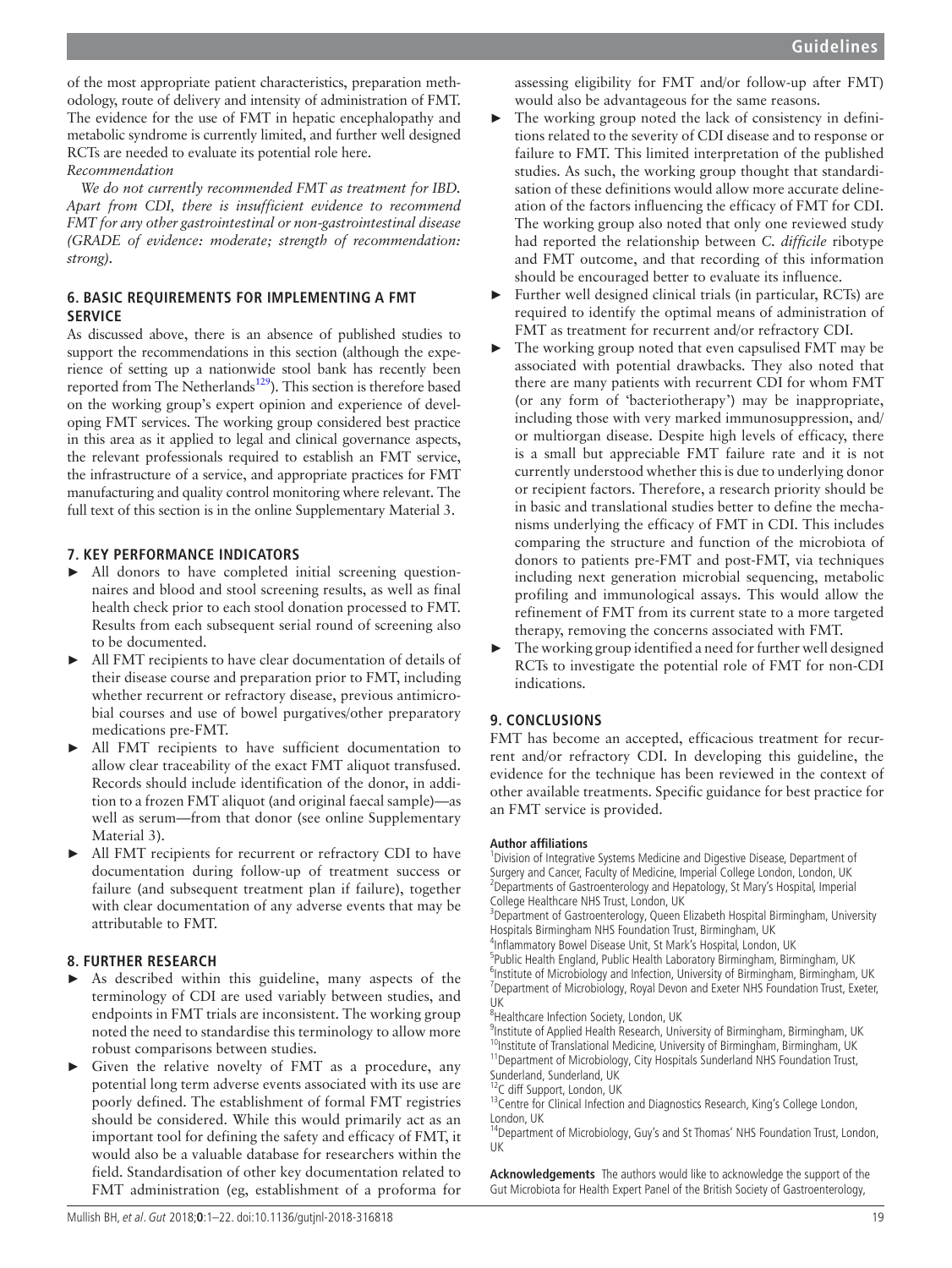along with that of the Healthcare Infection Society. They would also like to thank Ian Rees from the MHRA for contributions regarding the legal aspects and clinical governance of faecal microbiota transplant within the UK and beyond.

**Contributors** BHM, MNQ and JS performed the literature extraction, using a protocol developed with DJM and approved by all members of the working group. The authors worked collectively as a working group in evaluating evidence, deciding recommendations and writing the manuscript.

**Funding** There was no external funding for this work. BHM is the recipient of a Medical Research Council Clinical Research Training Fellowship (grant reference: MR/R000875/1). BHM and HRTW receive support from the National Institute for Health Research (NIHR) Imperial Biomedical Research Centre (BRC) based at Imperial College Healthcare NHS Trust and Imperial College London.

**Competing interests** THI acted as a consultant, advisor or speaker for Pharmacosmos and Shield Therapeutics. ALH acted as a consultant, advisory board member or speaker for AbbVie, Atlantic, Bristol-Myers Squibb, Celltrion, Falk, Ferring, Janssen, MSD, Napp Pharmaceuticals, Pfizer, Pharmacosmos, Shire and Takeda. ALH also serves on the Global Steering Committee for Genentech. SDG received consultancy fees, speaker fees and research grant support from Astellas between 2015 and 2017; received consultancy fees and speaker fees from MSD between 2015 and 2017; and received consultancy fees in 2017 from Pfizer.

#### **Patient consent** Not required.

**Provenance and peer review** Commissioned. Peer review through stakeholder consultation, HIS (SDC and Council), BSG (CSSC and Council) and externally.

**Data sharing statement** All data from this work are provided in the manuscript and supplementary files.

### **References**

- <span id="page-19-0"></span>1 Lawson PA, Citron DM, Tyrrell KL, et al. Reclassification of Clostridium difficile as Clostridioides difficile (Hall and O'Toole 1935) Prévot 1938. [Anaerobe](http://dx.doi.org/10.1016/j.anaerobe.2016.06.008) 2016;40:95–9.
- <span id="page-19-1"></span>2 NICE. Faecal microbiota transplant for recurrent Clostridium difficile infection I Guidance and guidelines.<https://www.nice.org.uk/guidance/ipg485> (accessed 2 Oct 2017).
- <span id="page-19-2"></span>3 Health England P. Updated guidance on the management and treatment of Clostridium difficile infection. 2013<http://www.gov.uk/phe>(accessed 20 Mar 2017).
- 4 Debast SB, Bauer MP, Kuijper EJ. European Society of Clinical Microbiology and Infectious Diseases: Update of the Treatment Guidance Document for Clostridium difficile Infection. Clin Microbiol Infect 2014;20(Suppl 2):1–26.
- 5 McDonald LC, Gerding DN, Johnson S, et al. Clinical Practice Guidelines for Clostridium difficile Infection in Adults and Children: 2017 Update by the Infectious Diseases Society of America (IDSA) and Society for Healthcare Epidemiology of America (SHEA). [Clin Infect Dis](http://dx.doi.org/10.1093/cid/cix1085) 2018;66:e1–e48.
- <span id="page-19-3"></span>6 Cammarota G, Ianiro G, Tilg H, et al. European consensus conference on faecal microbiota transplantation in clinical practice. [Gut](http://dx.doi.org/10.1136/gutjnl-2016-313017) 2017;66:569–80.
- 7 König J, Siebenhaar A, Högenauer C, et al. Consensus report: faecal microbiota transfer - clinical applications and procedures. [Aliment Pharmacol Ther](http://dx.doi.org/10.1111/apt.13868) 2017;45:222–39.
- <span id="page-19-4"></span>8 Treating Clostridium difficile infection with fecal microbiota transplantation. Clin Gastroenterol Hepatol 2011;9:1044–9.
- 9 Kump P, Krause R, Steininger C, et al. Empfehlungen zur Anwendung der fäkalen Mikrobiotatransplantation "Stuhltransplantation": Konsensus der Österreichischen Gesellschaft für Gastroenterologie und Hepatologie (ÖGGH) in Zusammenarbeit mit der Österreichischen Gesellschaft für Infektiologie und. Z Gastroenterol 2014;52:1485–92.
- 10 Sokol H, Galperine T, Kapel N, et al. Faecal microbiota transplantation in recurrent Clostridium difficile infection: Recommendations from the French Group of Faecal microbiota Transplantation. [Dig Liver Dis](http://dx.doi.org/10.1016/j.dld.2015.08.017) 2016;48:242-7.
- <span id="page-19-5"></span>11 Kao D, Roach B, Silva M, et al. Effect of oral capsule- vs colonoscopy-delivered fecal microbiota transplantation on recurrent Clostridium difficile infection: A randomized clinical trial. [JAMA](http://dx.doi.org/10.1001/jama.2017.17077) 2017;318:1985-1993.
- <span id="page-19-17"></span>12 Hota SS, Sales V, Tomlinson G, et al. Oral vancomycin followed by fecal transplantation versus tapering oral vancomycin treatment for recurrent clostridium difficile infection: an open-label, randomized controlled trial. [Clin Infect Dis](http://dx.doi.org/10.1093/cid/ciw731) 2017;64:265–71.
- <span id="page-19-18"></span>13 Jiang ZD, Ajami NJ, Petrosino JF, et al. Randomised clinical trial: faecal microbiota transplantation for recurrent Clostridum difficile infection - fresh, or frozen, or lyophilised microbiota from a small pool of healthy donors delivered by colonoscopy. [Aliment Pharmacol Ther](http://dx.doi.org/10.1111/apt.13969) 2017;45:899–908.
- <span id="page-19-23"></span>14 Kelly CR, Khoruts A, Staley C, et al. Effect of fecal microbiota transplantation on recurrence in multiply recurrent clostridium difficile infection: a randomized trial. Ann [Intern Med](http://dx.doi.org/10.7326/M16-0271) 2016;165:609.
- <span id="page-19-28"></span>15 van Nood E, Vrieze A, Nieuwdorp M, et al. Duodenal infusion of donor feces for recurrent Clostridium difficile. [N Engl J Med](http://dx.doi.org/10.1056/NEJMoa1205037) 2013;368:407–15.
- <span id="page-19-21"></span>16 Lee CH, Steiner T, Petrof EO, et al. Frozen vs fresh fecal microbiota transplantation and clinical resolution of diarrhea in patients with recurrent Clostridium difficile infection: a randomized clinical trial. [JAMA](http://dx.doi.org/10.1001/jama.2015.18098) 2016;315:142.
- <span id="page-19-20"></span>17 Youngster I, Sauk J, Pindar C, et al. Fecal microbiota transplant for relapsing Clostridium difficile infection using a frozen inoculum from unrelated donors: a randomized, open-label, controlled pilot study. [Clin Infect Dis](http://dx.doi.org/10.1093/cid/ciu135) 2014;58:1515-22.
- <span id="page-19-24"></span>18 Cammarota G, Masucci L, Ianiro G, et al. Randomised clinical trial: faecal microbiota transplantation by colonoscopy vs. vancomycin for the treatment of recurrent Clostridium difficile infection. [Aliment Pharmacol Ther](http://dx.doi.org/10.1111/apt.13144) 2015;41:835–43.
- <span id="page-19-6"></span>19 Faecal Microbiota Transplantation (FMT) MHRA's position. [http://www.bsg.org.uk/](http://www.bsg.org.uk/images/stories/docs/clinical/guidance/fmt_mhra_position_june2015.pdf) [images/stories/docs/clinical/guidance/fmt\\_mhra\\_position\\_june2015.pdf](http://www.bsg.org.uk/images/stories/docs/clinical/guidance/fmt_mhra_position_june2015.pdf) (accessed 3 Oct 2017).
- 20 Thomas A. HTA Policy on the Regulation of Faecal Microbiota Transplant. 2015. [http://www.bsg.org.uk/images/stories/docs/clinical/guidance/hta\\_pol\\_030\\_policy\\_](http://www.bsg.org.uk/images/stories/docs/clinical/guidance/hta_pol_030_policy_regulation_of_fmt.pdf) [regulation\\_of\\_fmt.pdf](http://www.bsg.org.uk/images/stories/docs/clinical/guidance/hta_pol_030_policy_regulation_of_fmt.pdf) (accessed 3 Oct 2017).
- <span id="page-19-7"></span>21 Khoruts A, Sadowsky MJ. Understanding the mechanisms of faecal microbiota transplantation. [Nat Rev Gastroenterol Hepatol](http://dx.doi.org/10.1038/nrgastro.2016.98) 2016;13:508-16.
- <span id="page-19-8"></span>22 Petrof EO, Gloor GB, Vanner SJ, et al. Stool substitute transplant therapy for the eradication of Clostridium difficile infection: 'RePOOPulating' the gut. [Microbiome](http://dx.doi.org/10.1186/2049-2618-1-3) 2013;1:3.
- <span id="page-19-9"></span>23 Ott SJ, Waetzig GH, Rehman A, et al. Efficacy of sterile fecal filtrate transfer for treating patients with Clostridium difficile infection. [Gastroenterology](http://dx.doi.org/10.1053/j.gastro.2016.11.010) 2017;152:799–811.
- <span id="page-19-10"></span>24 Khanna S, Pardi DS, Kelly CR, et al. A novel microbiome therapeutic increases gut microbial diversity and prevents recurrent Clostridium difficile infection. [J Infect Dis](http://dx.doi.org/10.1093/infdis/jiv766) 2016;214:173–81.
- <span id="page-19-11"></span>25 Martin J, Wilcox M. New and emerging therapies for Clostridium difficile infection. [Curr Opin Infect Dis](http://dx.doi.org/10.1097/QCO.0000000000000320) 2016;29:546–54.
- 26 Zipursky JS, Sidorsky TI, Freedman CA, et al. Patient attitudes toward the use of fecal microbiota transplantation in the treatment of recurrent Clostridium difficile infection. [Clin Infect Dis](http://dx.doi.org/10.1093/cid/cis809) 2012;55:1652-8.
- <span id="page-19-12"></span>27 Kahn SA, Vachon A, Rodriquez D, et al. Patient perceptions of fecal microbiota transplantation for ulcerative colitis. [Inflamm Bowel Dis](http://dx.doi.org/10.1097/MIB.0b013e318281f520) 2013;19:1506-13.
- <span id="page-19-13"></span>28 Quraishi MN, Segal J, Mullish B, et al. National survey of practice of faecal microbiota transplantation for Clostridium difficile infection in the UK. *[J Hosp Infect](http://dx.doi.org/10.1016/j.jhin.2016.10.023)* 2017;95:444–5.
- 29 Porter RJ, Fogg C. Faecal microbiota transplantation for Clostridium difficile infection in the United Kingdom. [Clin Microbiol Infect](http://dx.doi.org/10.1016/j.cmi.2015.01.020) 2015;21:578-82.
- 30 Ding NS, Mullish BH, McLaughlin J, et al. Meeting update: faecal microbiota transplantation--bench, bedside, courtroom? [Frontline Gastroenterol](http://dx.doi.org/10.1136/flgastro-2016-100752) 2018;9:45-8.
- 31 Prior AR, Kevans D, McDowell L, et al. Treatment of Clostridium difficile infection: a national survey of clinician recommendations and the use of faecal microbiota transplantation. [J Hosp Infect](http://dx.doi.org/10.1016/j.jhin.2016.10.004) 2017;95:438–41.
- <span id="page-19-14"></span>32 1995 - The well-built clinical question: a key to evidence-based decisions (Editorial). ACP Journal Club Archives 1995;123:A12. [https://acpjc.acponline.org/Content/123/](https://acpjc.acponline.org/Content/123/3/issue/ACPJC-1995-123-3-A12.htm) [3/issue/ACPJC-1995-123-3-A12.htm](https://acpjc.acponline.org/Content/123/3/issue/ACPJC-1995-123-3-A12.htm)
- <span id="page-19-15"></span>33 British Society of Gastroenterology CS and SC. Guideline Development Within the BSG Clinical Services and Standards Committee Policies. [https://www.bsg.org.uk/](https://www.bsg.org.uk/resource/guideline-development-within-the-bsg-clinical-services-and-standards-committee-policies.html) [resource/guideline-development-within-the-bsg-clinical-services-and-standards](https://www.bsg.org.uk/resource/guideline-development-within-the-bsg-clinical-services-and-standards-committee-policies.html)[committee-policies.html](https://www.bsg.org.uk/resource/guideline-development-within-the-bsg-clinical-services-and-standards-committee-policies.html) (accessed 25 Apr 2018).
- <span id="page-19-16"></span>34 Guyatt GH, Oxman AD, Vist GE, et al. GRADE Working Group. GRADE: an emerging consensus on rating quality of evidence and strength of recommendations. [BMJ](http://dx.doi.org/10.1136/bmj.39489.470347.AD) 2008;336:924–6.
- <span id="page-19-26"></span>35 Satokari R, Mattila E, Kainulainen V, et al. Simple faecal preparation and efficacy of frozen inoculum in faecal microbiota transplantation for recurrent Clostridium difficile infection--an observational cohort study. [Aliment Pharmacol Ther](http://dx.doi.org/10.1111/apt.13009) 2015;41:46–53.
- <span id="page-19-27"></span>36 Yoon SS, Brandt LJ. Treatment of refractory/recurrent C. difficile-associated disease by donated stool transplanted via colonoscopy: a case series of 12 patients. J Clin [Gastroenterol](http://dx.doi.org/10.1097/MCG.0b013e3181dac035) 2010;44:562–6.
- <span id="page-19-22"></span>37 Zainah H, Hassan M, Shiekh-Sroujieh L, et al. Intestinal microbiota transplantation, a simple and effective treatment for severe and refractory Clostridium difficile infection. *[Dig Dis Sci](http://dx.doi.org/10.1007/s10620-014-3296-y)* 2015;60:181-5.
- <span id="page-19-31"></span>38 Kassam Z. Fecal transplant via retention enema for refractory or recurrent Clostridium difficile infection. Arch Intern Med 2012;172:191.
- <span id="page-19-30"></span>39 Aas J, Gessert CE, Bakken JS. Recurrent Clostridium difficile colitis: case series involving 18 patients treated with donor stool administered via a nasogastric tube. [Clin Infect Dis](http://dx.doi.org/10.1086/367657) 2003;36:580–5.
- <span id="page-19-19"></span>40 Garborg K, Waagsbø B, Stallemo A, et al. Results of faecal donor instillation therapy for recurrent Clostridium difficile-associated diarrhoea. [Scand J Infect Dis](http://dx.doi.org/10.3109/00365548.2010.499541) 2010;42:857–61.
- <span id="page-19-29"></span>41 Hamilton MJ, Weingarden AR, Sadowsky MJ, et al. Standardized frozen preparation for transplantation of fecal microbiota for recurrent Clostridium difficile infection. [Am J Gastroenterol](http://dx.doi.org/10.1038/ajg.2011.482) 2012;107:761–7.
- <span id="page-19-25"></span>42 Lee CH, Belanger JE, Kassam Z, et al. The outcome and long-term follow-up of 94 patients with recurrent and refractory Clostridium difficile infection using single to multiple fecal microbiota transplantation via retention enema. Eur J Clin Microbiol [Infect Dis](http://dx.doi.org/10.1007/s10096-014-2088-9) 2014;33:1425–8.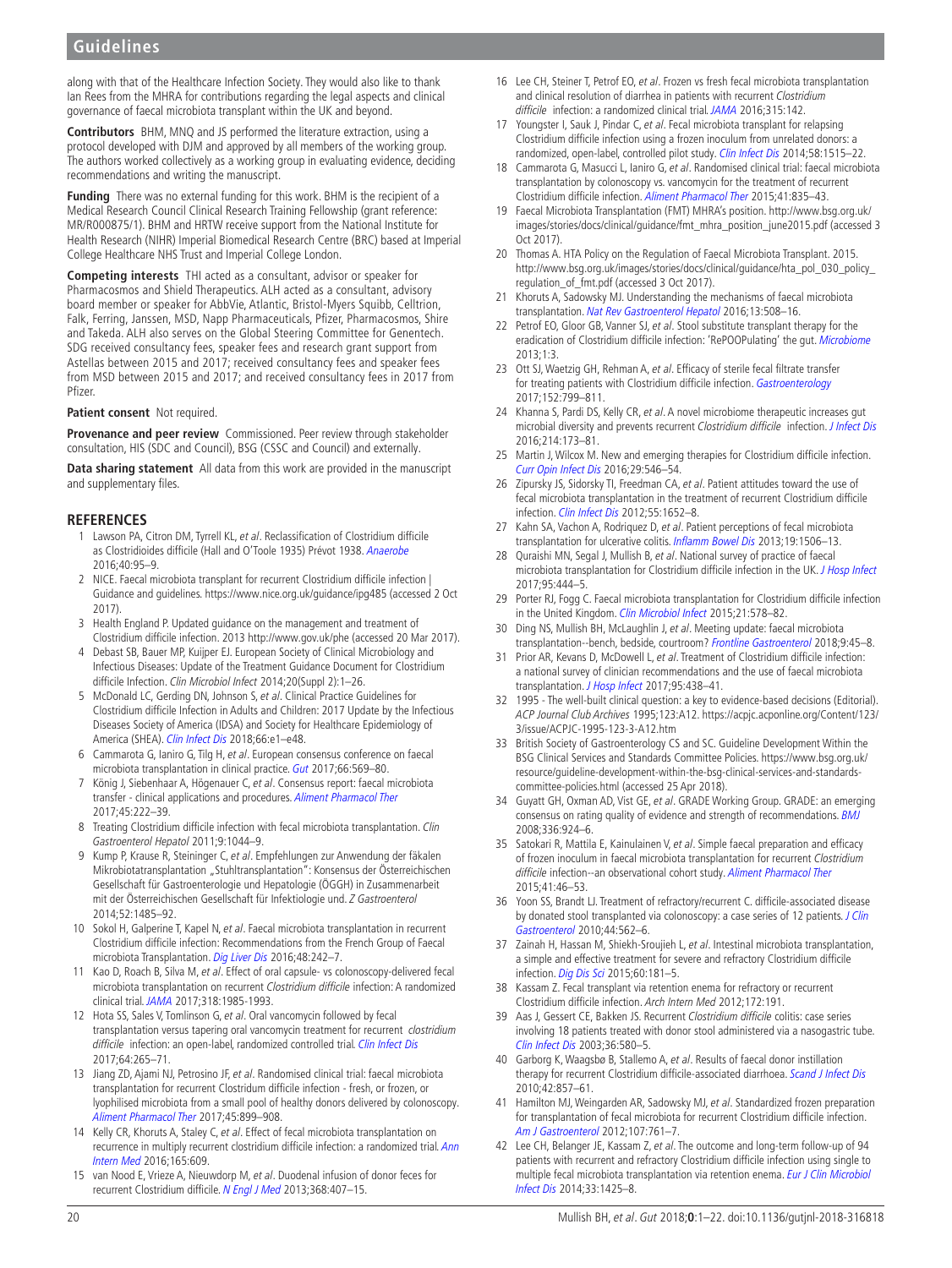- <span id="page-20-6"></span>43 Mattila E, Uusitalo-Seppälä R, Wuorela M, et al. Fecal transplantation, through colonoscopy, is effective therapy for recurrent Clostridium difficile infection. [Gastroenterology](http://dx.doi.org/10.1053/j.gastro.2011.11.037) 2012;142:490–6.
- 44 Rohlke F, Surawicz CM, Stollman N. Fecal flora reconstitution for recurrent Clostridium difficile infection: results and methodology. [J Clin Gastroenterol](http://dx.doi.org/10.1097/MCG.0b013e3181dadb10) 2010;44:567–70.
- <span id="page-20-19"></span>45 Rubin TA, Gessert CE, Aas J, et al. Fecal microbiome transplantation for recurrent Clostridium difficile infection: report on a case series. [Anaerobe](http://dx.doi.org/10.1016/j.anaerobe.2012.11.004) 2013;19:22–6.
- <span id="page-20-0"></span>46 Patel NC, Griesbach CL, DiBaise JK, et al. Fecal microbiota transplant for recurrent Clostridium difficile infection: Mayo Clinic in Arizona experience. [Mayo Clin Proc](http://dx.doi.org/10.1016/j.mayocp.2013.04.022) 2013;88:799–805.
- <span id="page-20-1"></span>47 Crobach MJ, Planche T, Eckert C, et al. European Society of Clinical Microbiology and Infectious Diseases: update of the diagnostic guidance document for Clostridium difficile infection. [Clin Microbiol Infect](http://dx.doi.org/10.1016/j.cmi.2016.03.010) 2016;22 Suppl 4(Suppl 4):S63-S81.
- <span id="page-20-2"></span>48 Jackson M, Olefson S, Machan JT, et al. A high rate of alternative diagnoses in patients referred for presumed clostridium difficile infection. [J Clin Gastroenterol](http://dx.doi.org/10.1097/MCG.0000000000000447) 2016;50:742–6.
- <span id="page-20-20"></span>49 Ray A, Smith R, Breaux J. Fecal microbiota transplantation for Clostridium difficile infection: The Ochsner experience. [Ochsner J](http://www.ncbi.nlm.nih.gov/pubmed/25598718) 2014;14:538-44.
- <span id="page-20-32"></span>50 Kao D, Roach B, Hotte N, et al. A prospective, dual center, randomized trial comparing colonoscopy versus capsule delivered fecal microbiota transplantation (FMT) in the management of recurrent Clostridium difficile infection (RCDI). Can J Gastroenterol Hepatol 2016;2016:1–204.
- <span id="page-20-23"></span>51 MacConnachie AA, Fox R, Kennedy DR, et al. Faecal transplant for recurrent Clostridium difficile-associated diarrhoea: a UK case series. [QJM](http://dx.doi.org/10.1093/qjmed/hcp118) 2009;102:781–4.
- <span id="page-20-3"></span>52 Kelly CR, de Leon L, Jasutkar N. Fecal microbiota transplantation for relapsing Clostridium difficile infection in 26 patients: methodology and results. [J Clin](http://dx.doi.org/10.1097/MCG.0b013e318234570b)  [Gastroenterol](http://dx.doi.org/10.1097/MCG.0b013e318234570b) 2012;46:145–9.
- <span id="page-20-25"></span>53 Brandt LJ, Aroniadis OC, Mellow M, et al. Long-term follow-up of colonoscopic fecal microbiota transplant for recurrent Clostridium difficile infection. [Am J Gastroenterol](http://dx.doi.org/10.1038/ajg.2012.60) 2012;107:1079–87.
- <span id="page-20-4"></span>54 Pathak R, Enuh HA, Patel A, et al. Treatment of relapsing Clostridium difficile infection using fecal microbiota transplantation. [Clin Exp Gastroenterol](http://dx.doi.org/10.2147/CEG.S53410) 2013;7:1-6.
- <span id="page-20-5"></span>55 Agrawal M, Aroniadis OC, Brandt LJ, et al. The long-term efficacy and safety of fecal microbiota transplant for recurrent, severe, and complicated Clostridium difficile infection in 146 elderly individuals. [J Clin Gastroenterol](http://dx.doi.org/10.1097/MCG.0000000000000410) 2016;50:1.
- <span id="page-20-41"></span>56 Fischer M, Kao D, Kelly C, et al. Fecal microbiota transplantation is safe and efficacious for recurrent or refractory Clostridium difficile infection in patients with inflammatory bowel disease. [Inflamm Bowel Dis](http://dx.doi.org/10.1097/MIB.0000000000000908) 2016;22:2402-9.
- <span id="page-20-7"></span>57 Aroniadis OC, Brandt LJ, Greenberg A, et al. Long-term follow-up study of fecal microbiota transplantation for severe and/or complicated Clostridium difficile infection. [J Clin Gastroenterol](http://dx.doi.org/10.1097/MCG.0000000000000374) 2015;50:1.
- <span id="page-20-8"></span>58 Fischer M, Kao D, Mehta SR, et al. Predictors of early failure after fecal microbiota transplantation for the therapy of Clostridium difficile infection: a multicenter study. [Am J Gastroenterol](http://dx.doi.org/10.1038/ajg.2016.180) 2016;111:1024–31.
- <span id="page-20-9"></span>59 Ianiro G, Valerio L, Masucci L, et al. Predictors of failure after single faecal microbiota transplantation in patients with recurrent Clostridium difficile infection: results from a 3-year, single-centre cohort study. [Clin Microbiol Infect](http://dx.doi.org/10.1016/j.cmi.2017.05.005) 2017;23:891.
- <span id="page-20-21"></span>60 Kelly CR, Ihunnah C, Fischer M, et al. Fecal microbiota transplant for treatment of Clostridium difficile infection in immunocompromised patients. [Am J Gastroenterol](http://dx.doi.org/10.1038/ajg.2014.133) 2014;109:1065–71.
- <span id="page-20-10"></span>61 Lagier JC, Delord M, Million M, et al. Dramatic reduction in Clostridium difficile ribotype 027-associated mortality with early fecal transplantation by the nasogastric route: a preliminary report. [Eur J Clin Microbiol Infect Dis](http://dx.doi.org/10.1007/s10096-015-2394-x) 2015;34:1597-601.
- <span id="page-20-11"></span>62 Camacho-Ortiz A, Gutiérrez-Delgado EM, Garcia-Mazcorro JF, et al. Randomized clinical trial to evaluate the effect of fecal microbiota transplant for initial Clostridium difficile infection in intestinal microbiome. [PLoS One](http://dx.doi.org/10.1371/journal.pone.0189768) 2017;12:e0189768.
- <span id="page-20-12"></span>63 Louie TJ, Miller MA, Mullane KM, et al. OPT-80-003 Clinical Study Group. Fidaxomicin versus vancomycin for Clostridium difficile infection. [N Engl J Med](http://dx.doi.org/10.1056/NEJMoa0910812) 2011;364:422–31.
- <span id="page-20-17"></span>64 Wilcox MH, Gerding DN, Poxton IR, et al. MODIFY I and MODIFY II Investigators. Bezlotoxumab for Prevention of Recurrent Clostridium difficile Infection. N Engl J [Med](http://dx.doi.org/10.1056/NEJMoa1602615) 2017;376:305–17.
- <span id="page-20-13"></span>65 Guery B, Menichetti F, Anttila VJ, et al. Extended-pulsed fidaxomicin versus vancomycin for Clostridium difficile infection in patients 60 years and older (EXTEND): a randomised, controlled, open-label, phase 3b/4 trial. [Lancet Infect Dis](http://dx.doi.org/10.1016/S1473-3099(17)30751-X) 2018;18:296–307.
- <span id="page-20-14"></span>66 McFarland LV, Elmer GW, Surawicz CM. Breaking the cycle: treatment strategies for 163 cases of recurrent Clostridium difficile disease. [Am J Gastroenterol](http://dx.doi.org/10.1111/j.1572-0241.2002.05839.x) 2002;97:1769–75.
- 67 Sirbu BD, Soriano MM, Manzo C, et al. Vancomycin taper and pulse regimen with careful follow-up for patients with recurrent Clostridium difficile infection. [Clin Infect](http://dx.doi.org/10.1093/cid/cix529)  [Dis](http://dx.doi.org/10.1093/cid/cix529) 2017;65:1396-9.
- <span id="page-20-15"></span>68 Gentry CA, Giancola SE, Thind S, et al. A propensity-matched analysis between standard versus tapered oral vancomycin courses for the management of recurrent Clostridium difficile infection. [Open Forum Infect Dis](http://dx.doi.org/10.1093/ofid/ofx235) 2017;4:ofx235.
- <span id="page-20-16"></span>69 Cornely OA, Crook DW, Esposito R, et al. OPT-80-004 Clinical Study Group. Fidaxomicin versus vancomycin for infection with Clostridium difficile in Europe,

Canada, and the USA: a double-blind, non-inferiority, randomised controlled trial. [Lancet Infect Dis](http://dx.doi.org/10.1016/S1473-3099(11)70374-7) 2012:12:281-9.

- Tauxe WM, Haydek JP, Rebolledo PA, et al. Fecal microbiota transplant for Clostridium difficile infection in older adults. [Therap Adv Gastroenterol](http://dx.doi.org/10.1177/1756283X15622600) 2016;9:273–81.
- 71 Khan MA, Sofi AA, Ahmad U, et al. Efficacy and safety of, and patient satisfaction with, colonoscopic-administered fecal microbiota transplantation in relapsing and refractory community- and hospital-acquired Clostridium difficile infection. [Can J](http://dx.doi.org/10.1155/2014/695029)  [Gastroenterol Hepatol](http://dx.doi.org/10.1155/2014/695029) 2014;28:434–8.
- <span id="page-20-24"></span>Youngster I, Russell GH, Pindar C, et al. Oral, capsulized, frozen fecal microbiota transplantation for relapsing Clostridium difficile infection. [JAMA](http://dx.doi.org/10.1001/jama.2014.13875) 2014;312:1772-8.
- <span id="page-20-18"></span>73 Fischer M, Sipe BW, Rogers NA, et al. Faecal microbiota transplantation plus selected use of vancomycin for severe-complicated Clostridium difficile infection: description of a protocol with high success rate. [Aliment Pharmacol Ther](http://dx.doi.org/10.1111/apt.13290) 2015;42:470-6.
- <span id="page-20-39"></span>74 Costello SP, Conlon MA, Vuaran MS, et al. Faecal microbiota transplant for recurrent Clostridium difficile infection using long-term frozen stool is effective: clinical efficacy and bacterial viability data. [Aliment Pharmacol Ther](http://dx.doi.org/10.1111/apt.13366) 2015;42:1011-8.
- 75 Hui JM, Kench JG, Chitturi S, et al. Long-term outcomes of cirrhosis in nonalcoholic steatohepatitis compared with hepatitis C. [Hepatology](http://dx.doi.org/10.1053/jhep.2003.50320) 2003;38:420-7.
- <span id="page-20-26"></span>76 Allegretti JR, Korzenik JR, Hamilton MJ. Fecal microbiota transplantation via colonoscopy for recurrent C. difficile Infection. [J Vis Exp](http://dx.doi.org/10.3791/52154) 2014;94.
- <span id="page-20-22"></span>77 van Beurden YH, de Groot PF, van Nood E, et al. Complications, effectiveness, and long term follow-up of fecal microbiota transfer by nasoduodenal tube for treatment of recurrent Clostridium difficile infection. [United Eur Gastroenterol J](http://dx.doi.org/10.1177/2050640616678099) 2017;5:868–79.
- <span id="page-20-27"></span>78 Bakken JS, Borody T, Brandt LJ, et al. Treating Clostridium difficile infection with fecal microbiota transplantation. [Clin Gastroenterol Hepatol](http://dx.doi.org/10.1016/j.cgh.2011.08.014) 2011;9:1044-9
- <span id="page-20-28"></span>79 Allegretti JR, Allegretti AS, Phelps E, et al. Asymptomatic Clostridium difficile carriage rate post-fecal microbiota transplant is low: a prospective clinical and stool assessment. [Clin Microbiol Infect](http://dx.doi.org/10.1016/j.cmi.2017.10.022) 2018;24.
- <span id="page-20-29"></span>80 Baxter M, Colville A. Adverse events in faecal microbiota transplant: a review of the literature. [J Hosp Infect](http://dx.doi.org/10.1016/j.jhin.2015.10.024) 2016;92:117–27.
- <span id="page-20-30"></span>81 Hefazi M, Patnaik MM, Hogan WJ, et al. Safety and efficacy of fecal microbiota transplant for recurrent Clostridium difficile infection in patients with cancer treated with cytotoxic chemotherapy: a single-institution retrospective case series. Mayo Clin [Proc](http://dx.doi.org/10.1016/j.mayocp.2017.08.016) 2017;92:1617–24.
- <span id="page-20-31"></span>82 Qazi T, Amaratunga T, Barnes EL, et al. The risk of inflammatory bowel disease flares after fecal microbiota transplantation: Systematic review and meta-analysis. Gut [Microbes](http://dx.doi.org/10.1080/19490976.2017.1353848) 2017;8:574–88.
- 83 Meighani A, Hart BR, Mittal C, et al. Predictors of fecal transplant failure. Eur J [Gastroenterol Hepatol](http://dx.doi.org/10.1097/MEG.0000000000000614) 2016;28:826–30.
- <span id="page-20-42"></span>84 Alrabaa S, Jariwala R, Zeitler K, et al. Fecal microbiota transplantation outcomes in immunocompetent and immunocompromised patients: A single-center experience. [Transpl Infect Dis](http://dx.doi.org/10.1111/tid.12726) 2017;19:e12726.
- <span id="page-20-40"></span>85 Cohen NA, Livovsky DM, Yaakobovitch S, et al. A retrospective comparison of fecal microbial transplantation methods for recurrent Clostridium difficile Infection. Isr [Med Assoc J](http://www.ncbi.nlm.nih.gov/pubmed/28471618) 2016;18:594–9.
- 86 Orenstein R, Dubberke E, Hardi R, et al. PUNCH CD Investigators. Safety and Durability of RBX2660 (Microbiota Suspension) for Recurrent Clostridium difficile Infection: Results of the PUNCH CD Study. [Clin Infect Dis](http://dx.doi.org/10.1093/cid/civ938) 2016;62:596-602.
- <span id="page-20-43"></span>87 Hirsch BE, Saraiya N, Poeth K, et al. Effectiveness of fecal-derived microbiota transfer using orally administered capsules for recurrent Clostridium difficile infection. BMC [Infect Dis](http://dx.doi.org/10.1186/s12879-015-0930-z) 2015;15:191.
- 88 Kao D, Roach B, Beck P, et al. Randomized trial comparing colonoscopy and oral capsule delivered fecal microbiota transplantation in the treatment of recurrent clostridium difficile infection: Preliminary results. Am J Gastroenterol 2015;110:S553.
- 89 Youngster I, Mahabamunuge J, Systrom HK, et al. Oral, frozen fecal microbiota transplant (FMT) capsules for recurrent Clostridium difficile infection. [BMC Med](http://dx.doi.org/10.1186/s12916-016-0680-9) 2016;14:134.
- <span id="page-20-33"></span>90 Anand R, Song Y, Garg S, et al. Effect of aging on the composition of fecal microbiota in donors for FMT and its impact on clinical outcomes. [Dig Dis Sci](http://dx.doi.org/10.1007/s10620-017-4449-6) 2017;62:1002–8.
- <span id="page-20-34"></span>91 Alang N, Kelly CR. Weight gain after fecal microbiota transplantation. Open Forum [Infect Dis](http://dx.doi.org/10.1093/ofid/ofv004) 2015;2:ofv004.
- <span id="page-20-35"></span>92 Fischer M, Kao D, Kassam Z, et al. Stool donor body mass index does not affect recipient weight after a single fecal microbiota transplantation for clostridium difficile Infection. [Clin Gastroenterol Hepatol](http://dx.doi.org/10.1016/j.cgh.2017.12.007) 2018;16:1351-3.
- <span id="page-20-36"></span>93 Marchesi JR, Adams DH, Fava F, et al. The gut microbiota and host health: a new clinical frontier. [Gut](http://dx.doi.org/10.1136/gutjnl-2015-309990) 2016;65:330-9.
- <span id="page-20-37"></span>94 Allegretti JR, Fischer M, Papa E, et al. Su1738 Fecal microbiota transplantation delivered via oral capsules achieves microbial engraftment similar to traditional delivery modalities: safety, efficacy and engraftment results from a multi-center cluster randomized dose-finding study. [Gastroenterology](http://dx.doi.org/10.1016/S0016-5085(16)31855-8) 2016;150:S540.
- <span id="page-20-38"></span>95 Langdon A, Crook N, Dantas G. The effects of antibiotics on the microbiome throughout development and alternative approaches for therapeutic modulation. [Genome Med](http://dx.doi.org/10.1186/s13073-016-0294-z) 2016;8:39.
- 96 Lange K, Buerger M, Stallmach A, et al. Effects of antibiotics on gut microbiota. Dig [Dis](http://dx.doi.org/10.1159/000443360) 2016;34:260-8.